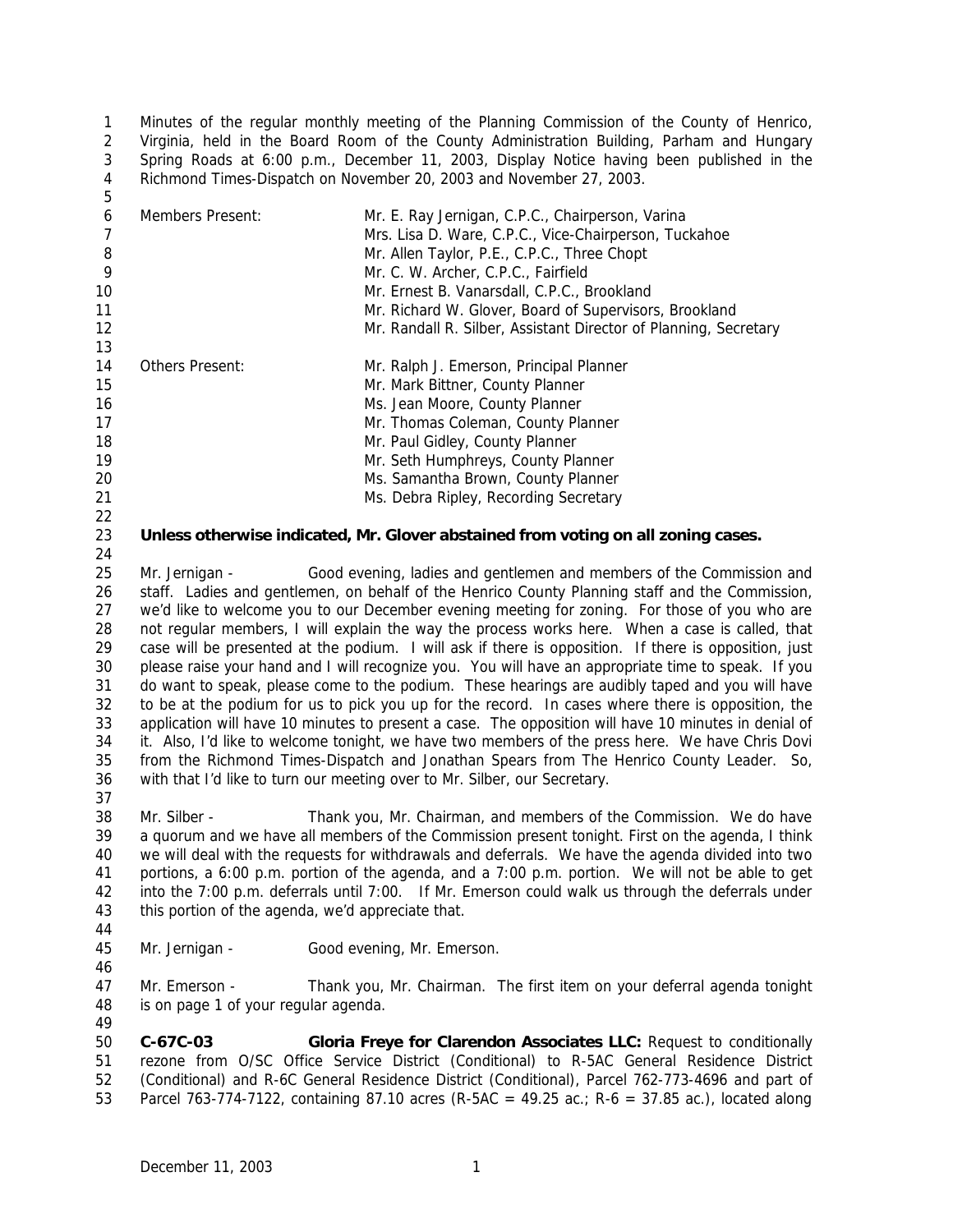the north line of Interstate 295, extending northward to Hunton Park Boulevard, and from Hunton Park Lane, eastward to approximately 750 feet west of Mill Road. No more than ninety-two (92) single-family residential units and four hundred fifty (450) apartment units for rent are proposed. The R-5A District allows a minimum lot size of 5,625 square feet. The R-6 District allows a maximum density up to 19.80 units per acre. The Land Use Plan recommends Urban Residential, 3.4 to 6.8 units net density per acre, Office/Service and Environmental Protection Area. Mr. Emerson - The deferral is requested to the January 15, 2004 meeting. Mr. Jernigan - Is there any opposition to the deferral of Case C-67C-03, Gloria Freye for Clarendon Associates LLC? There is no opposition. Mr. Vanarsdall - Mr. Chairman, I move that Case C-67C-03 be deferred to January 15, 2004, at the applicant's request. Mrs. Ware - Second. Mr. Jernigan - We have a motion by Mr. Vanarsdall and a second by Mrs. Ware. All in favor say aye. All opposed say no. The ayes have it. The motion is passed. At the request of the applicant, the Planning Commission deferred Case C-67C-03, Gloria Freye for Clarendon Associates LLC to its meeting on January 15, 2004. **C-68C-03 F. Philip Parker, Jr.:** Request to conditionally rezone from R-1C One Family Residence District (Conditional) to RTHC Residential Townhouse District (Conditional), Parcel 808-731-7728, containing 10.328 acres, located at the southeastern corner of the intersection of N. Laburnum Avenue and Watts Lane. A residential townhouse development is proposed. The maximum density in the RTH District is nine (9) units per acre. The Land Use Plan recommends 82 Office. The site is in the Airport Safety Overlay District. 84 Mr. Emerson - The deferral is requested to the January 15, 2004 meeting. 86 Mr. Jernigan - Is there any opposition to the deferral of Case C-68C-03, F. Philip Parker, Jr.? There is no opposition. Mr. Archer - Mr. Chairman, I move deferral of Case C-68C-03 to the January 15, 2004 meeting, at the request of the applicant. 92 Mr. Vanarsdall - Second. 94 Mr. Jernigan - We have a motion by Mr. Archer and a second by Mr. Vanarsdall. All in favor say aye. All opposed say no. The ayes have it. The motion passes. 97 At the request of the applicant, the Planning Commission deferred Case C-68C-03, F. Philip Parker, 98 Jr., to its meeting on January 15, 2004. Mr. Emerson - Mr. Chairman, the next item is on page 2 of your agenda. **C-18C-03 James W. Theobald for Commercial Net Lease Realty Services, Inc.:** Request to conditionally rezone from B-3 Business District and A-1 Agricultural District to B-2C Business District (Conditional), Parcel 741-761-8112 and part of Parcel 741-761-8532, containing approximately 2.899 acres, located at the southeast intersection of W. Broad Street (U. S. Route 250) and Three Chopt Lane. A retail use is proposed. The use will be controlled by proffered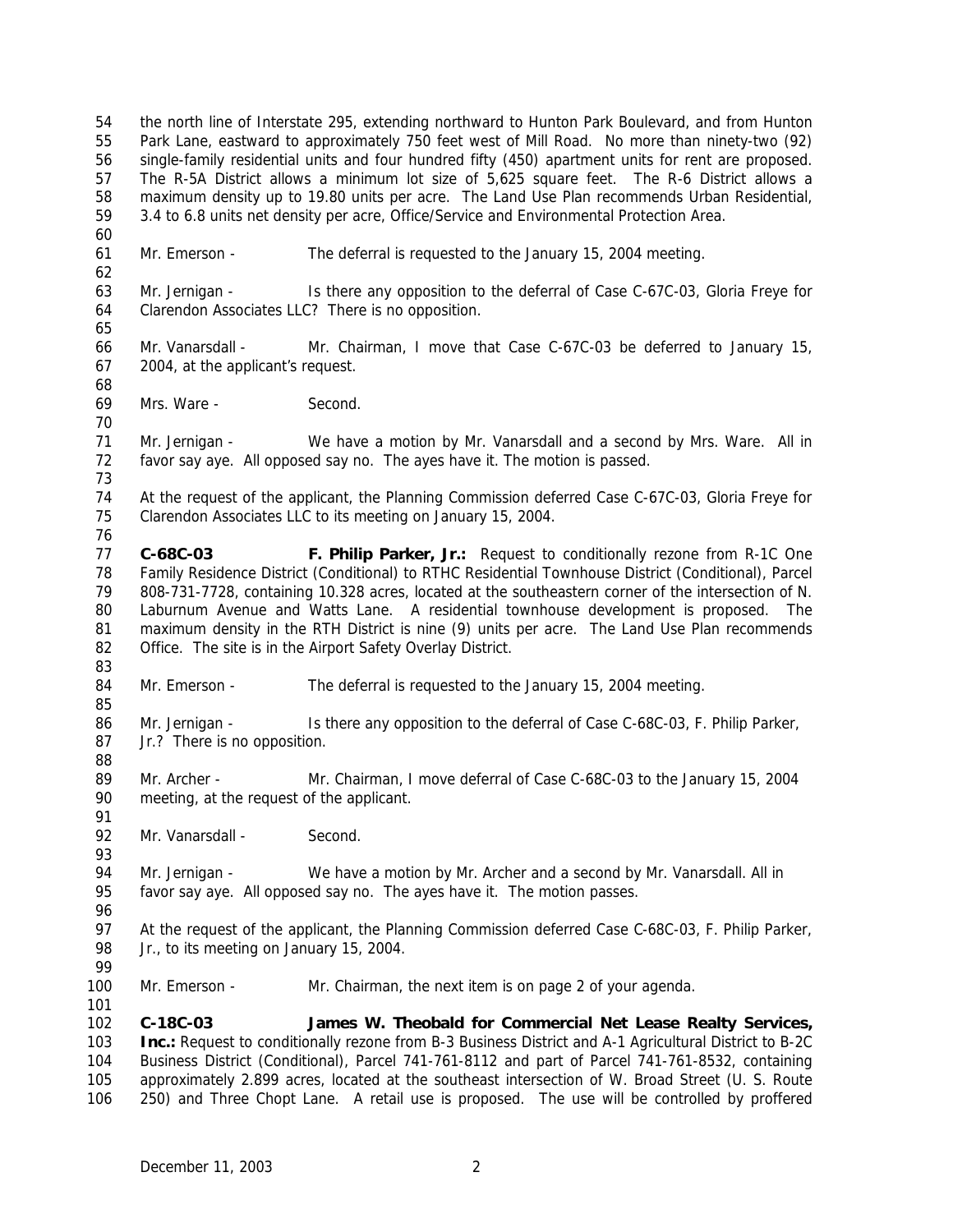conditions and zoning ordinance regulations. The Land Use Plan recommends Office and Commercial Concentration. This site is within the West Broad Street Overlay District. 110 Mr. Emerson - The deferral is requested to the January 15, 2004 meeting. Mr. Jernigan - Is there any opposition to the deferral of Case C-18C-03, James W. Theobald for Commercial Net Lease Realty Services, Inc.? There is no opposition. Mr. Taylor - No opposition. Mr. Chairman, I will move to defer Case C-18C-03 to January 15, 2004, at the request of the applicant. 118 Mr. Vanarsdall - Second. Mr. Jernigan - We have a motion by Mr. Taylor and a second by Mr. Vanarsdall. All in favor say aye. All opposed say no. The ayes have it. The motion passes. At the applicant's request, the Planning Commission deferred Case C-18C-03, James W. Theobald for Commercial Net Lease Realty Services, Inc. to its meeting on January 15, 2004. 126 Mr. Emerson - Mr. Chairman, the next item is also on page 2. **C-52C-03 Mr. And Mrs. Hung Yim:** Request to conditionally rezone from A-1 Agricultural District to B-3C Business District (Conditional), Parcel 735-763-5299, containing 1.922 acres, located on the north line of West Broad Street (U. S. Route 250) approximately 1,450 feet east of N. Gayton Road. A restaurant is proposed. The use will be controlled by proffered conditions and zoning ordinance regulations. The Land Use Plan recommends Mixed Use. The site is also in the West Broad Street Overlay District. Mr. Emerson - The deferral is requested to the April 15, 2004 meeting. Mr. Jernigan - Is there any opposition to deferral of Case C-52C-03, Mr. and Mrs. Hung Yim? No opposition. Mr. Taylor - No opposition, Mr. Chairman. I move that Case C-52C-03 be deferred to April 15, 2004, at the applicant's request. 143 Mr. Vanarsdall - Second. Mr. Jernigan - We have a motion by Mr. Taylor and a second by Mr. Vanarsdall. All in favor say aye. All opposed say no. The ayes have it. The motion passes. At the request of the applicant, the Planning Commission deferred Case C-52C-03, Mr. And Mrs. Hung Yim, to its meeting on April 15, 2004. 151 Mr. Emerson - Mr. Chairman, the next item is on page 2 of your agenda. **C-58C-03 Jim Theobald for TC&P, LLC:** Request to conditionally rezone from A-1 Agricultural District to RTHC Residential Townhouse District (Conditional), part of Parcel 739-759- 9539, containing 14.825 acres, located at the southeast intersection of Pump and Three Chopt Roads. Seventy-nine (79) residential townhouses (5.33 units per acre) are proposed. The maximum density in the RTH District is nine (9) units per acre. The Land Use Plan recommends Urban Residential, 3.4 to 6.8 units net density per acre. The site is in the West Broad Street Overlay District.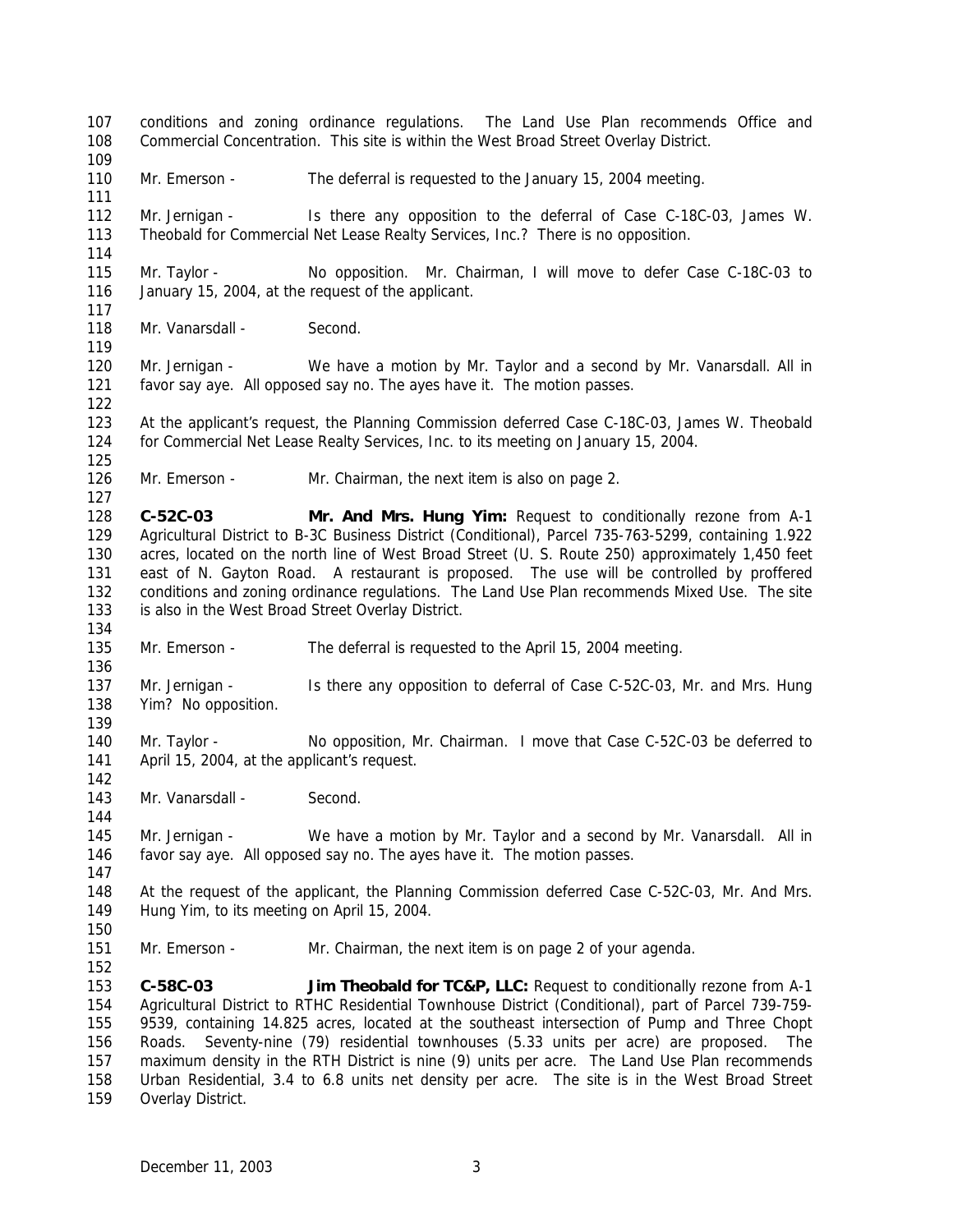Mr. Emerson - The deferral has been requested until the December 17, 2003 meeting. There is a slight issue surrounding this regarding an interpretation, Section 15.2-2204 of the Code of Virginia regarding the length of time required for notification to adjacent property owners. The Code says at least five days. The earliest that we would mail a notification would go out tomorrow afternoon, so you would not meet a full five-day spread between the time that the notification is mailed and the time that it actually could be considered delivered, as we interpret the Code. Mr. Theobald does interpret it somewhat differently counting tomorrow as a day. You cannot count the day of the meeting as a day. The other thing I would note to you is we have received considerable input on this request, and this is deferring it to a daytime meeting, which possibly could be difficult for people to attend that have commented and live in the area. So, staff is recommending that this go to January 15, 2004.

173 Mr. Jernigan - Is there any opposition to the deferral of Case C-58C-03, Jim Theobald for TC&P, LLC? There is no opposition. Mr. Taylor, what do you want to do on this? 

176 Mr. Taylor - Unintelligible.

 Mr. Jernigan - Do you want to let him address it now? OK, Jim. Come on. 

 Mr. Theobald - Mr. Chairman, my name is Jim Theobald and I am here on behalf of the applicant. I just want to comment that we are debating a section as to how to count the number of days, and we have a disagreement as to how the statute reads because the POD meeting is so close at hand to tonight's meeting, we don't normally have this issue. The statute says the written notice shall be given at least five days before the hearing, and we don't count the hearing, but I submit that you count Friday, Saturday, Sunday, Monday, Tuesday, and if the notices go out tomorrow, we would be OK. I am happy to, if you can produce the notices, I am happy to pay to have those hand delivered tomorrow to all of the adjacent. The statute doesn't require that they be received any number of days before the hearing, and I do appreciate the issue of lack of notice. I have been working with Mr. Jan Julea and others in Wythe Trace in an effort to resolve the issues. The main issue, in my opinion, left with regard to that subdivision, is one of buffer and screening, and we have worked for many, many other issues, and so we believe that if we had this five or six day break that with input from our engineers, we might be able to increase the amount of setback and buffers. So, I realistically believe that we can accomplish what we have and I am willing to have those hand delivered tomorrow. I don't think I need to do that, but I am happy to do that, if that would help, and there are, I believe, a number of people here tonight from Wythe Trace. I did e-mail some 39 people today, asking about – letting them know I had requested the deferral and then today I put into the mail to all of the adjacent property owners and everybody who had been at a prior meeting a letter stating that I had requested that deferral. So, if at all possible, I'd like to defer it to next week, if we think that is going to be OK, particularly if I am willing to hand deliver it. So, we need just a little more time, not a lot more time, and I hate to move all the way to February, so if that would meet with your approval, and you think that that would satisfy even the County's interpretation of the statute, that is what I would be happy to do.

204 Mr. Jernigan - Jim, does it say just five days or five working days?

206 Mr. Theobald - At least five days before the hearing.

 Mr. Silber - The challenge is that the State Code is not explicit. There is some interpretation here. The staff believes, and the way that we have interpreted it in the past, is that you don't count the day that you put the notice in the mail as being one of those days. We feel there needs to be proper notification given. We need to make sure the Planning Commission is comfortable with having time to review the changes that take place during this five-day period, or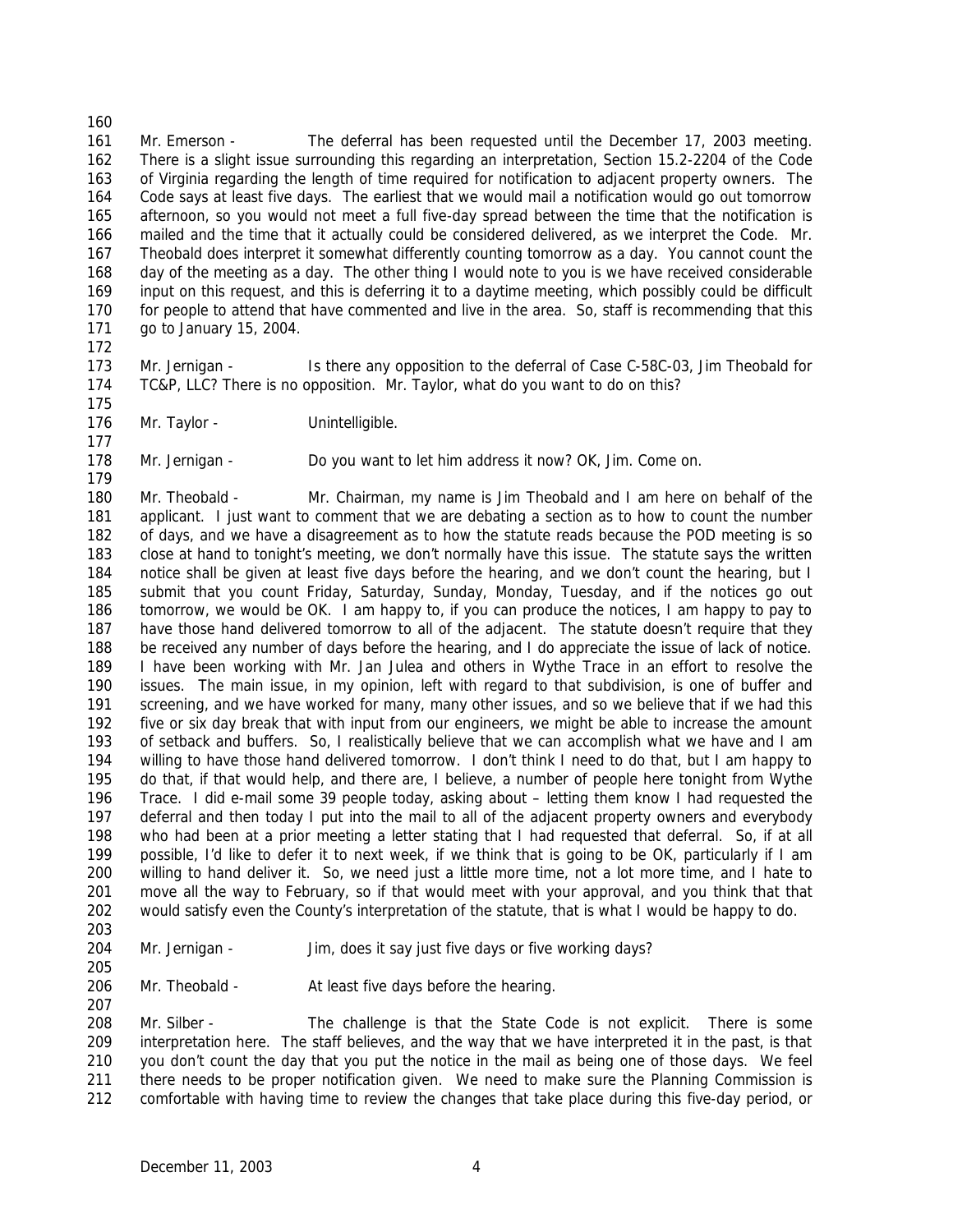approximately five days, because you will not be receiving a new staff report. We don't have time to give you a new staff report, so when you come to the POD meeting next week, you will be hearing the resolutions at the meeting. This is somewhat atypical to have meetings so close together, so this is an unusual situation. We are also concerned, as Mr. Emerson pointed out, that 217 the meeting coming up next week is a day time meeting, because there are issues associated with this that have public interest from the neighborhood. We wanted to maximize the ability of those people to be able to attend. Sometimes a daytime meeting doesn't allow that. 

221 Mr. Theobald - It would be my preference if we are found not to be able to defer this to next week, to go ahead and put the case on tonight, although I am not sure that that works, but I'd rather put the case on and have you make a recommendation, I think, than slip 30 days, given our timetable. But I believe I can accomplish your goals by having these hand delivered at our expense in the morning. I have already sent those out from my end, but it does have to come from you under the statute. And I honestly think we have a chance to resolve this buffer issue with Wythe Trace. Obviously, it is up to you.

Mr. Jernigan - The buffer issue is, basically that is the issue we have.

 Mr. Theobald - I would let Mr. Jan Juleo or others speak to that, but basically we have proffered a number of additional quality guarantees and the issue from the beginning has really been the width of the buffer and the screening between the two neighborhoods, and we were able to provide screening between the two neighborhoods, and we were able to provide and enhance buffers this week, as to half of the property, and now we are working with our engineer to see if 236 we can't do that along the whole way. It is really not up to me to tell you if I do that that they are 237 all going to be happy, but I think that the way we have been working together with Mr. Taylor and Mr. Kaechele has been in on these discussions as well, that if we can reach consensus on the buffer and screening issue, we will likely be there.

 Mr. Emerson - Mr. Chairman, the County Attorney concurs with staff on the interpretation. 

244 Mr. Theobald - How about if I hand deliver them tomorrow?

246 Mr. Emerson - That would not satisfy the requirement of Code. It has to come from the local government. 

 Mr. Theobald - No, no. It would be from the local government. I would just pay for your courier.

 Mrs. Ware - I would still be concerned about the people that are involved in this case not having the time to consider what they need to consider.

- Mr. Jernigan Mr. Taylor, are you prepared to try this tonight or not?
- Mr. Taylor Mr. Chairman, I think we are.
- Mrs. Ware You don't want to take a deferral yourself?
- 261 Mr. Taylor Well, we are pushing the time.
- 263 Mr. Emerson Mr. Chairman, if I could, I would raise a concern regarding the people who are not here, who thought the case was going to be deferred tonight.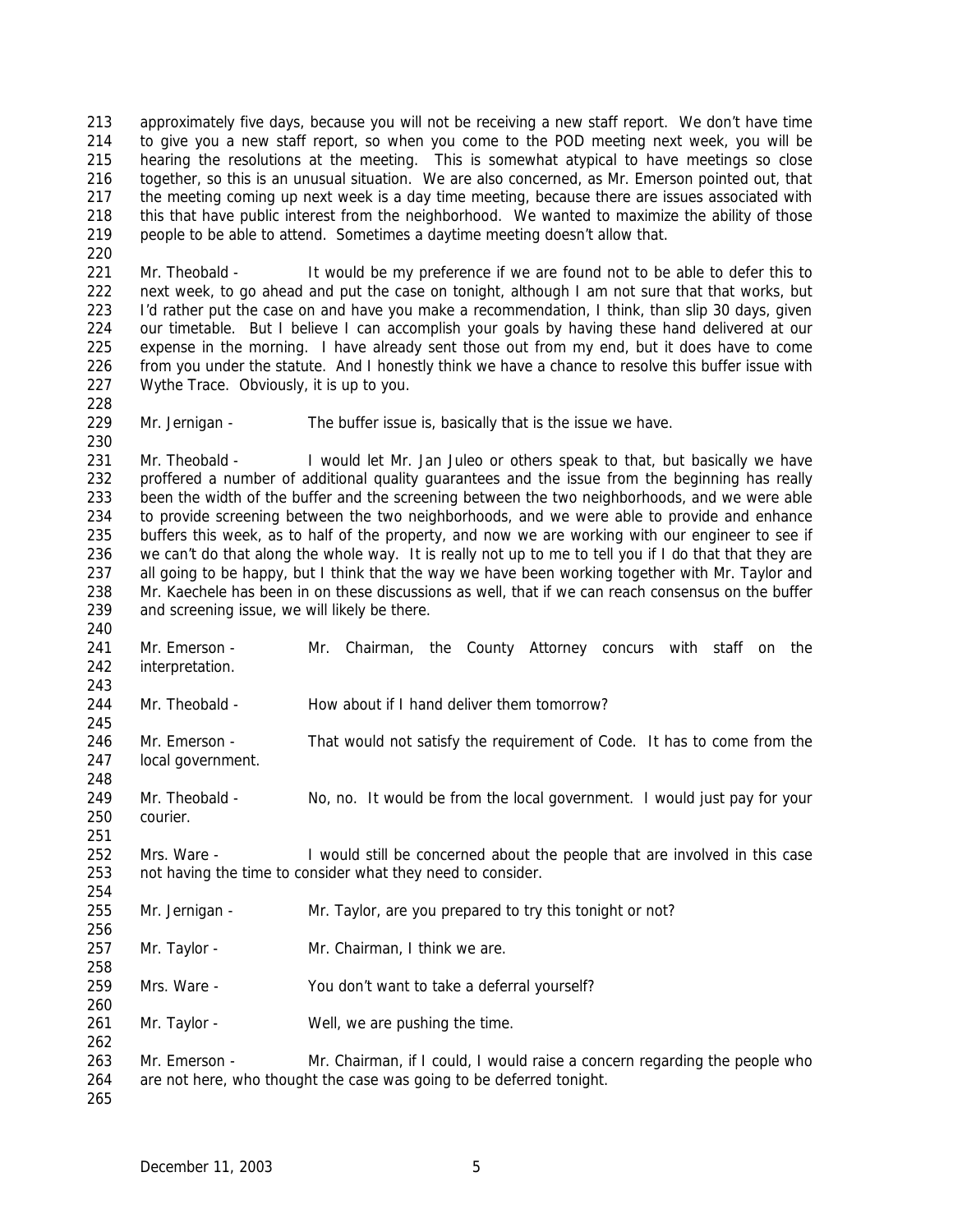266 Mr. Silber - I think staff has concerns. There is a serious concern among staff about hearing the case tonight, because there are a number of people who called in wanting to know if it was going to be heard, and we informed them that there had been a request for deferral. Of course, it is up to the Planning Commission to make that decision, but I think that there may be people not here tonight because they thought it was going to be deferred. So, I would think it would be wise not to hear the case. It is a matter of whether we defer it for one week, next week, or the end of January. Mr. Jernigan - That is the question. Can we defer it to next week? That is what he is saying. 277 Mr. Theobald - Tom, is there a problem if it is hand delivered? That would certainly satisfy the statute. Mr. Silber - Mr. Tokarz, since you are here and since you have read the language, and since you have contributed to our staff, if you could come down and address this, we would appreciate it. 284 Mr. Tokarz - I am Tom Tokarz from the County Attorney's office. Mr. Chairman, I am 285 sorry that I did not know about this issue until about 20 minutes ago. I just came from my home and I have had a chance to read the statute. I understand Mr. Theobald's view that hand delivery would satisfy the purpose of the statute in terms of giving notice to the owners at least five days before the hearing. However, I think in terms of statutory construction, given the fact that there is a requirement for, the statutes specifically says if the hearing is continued notice shall be remailed. And so I don't think that you can substitute actual notice for a remailing requirement in the statute, and for that reason, not because I don't believe that Mr. Theobald's proposed solution wouldn't provide notice, but the fact that the statute is in mandatory terms, "shall be remailed" and leads me to conclude that the staff is correct on this point. Mr. Jernigan - Thank you, Mr. Tokarz. Mr. Taylor, my recommendation is that you defer it for 30 days. Mr. Taylor - What would that be? Mr. Emerson - January 15. Mr. Taylor - January 15? I agree. I had hoped we could move it forward because I think it is an expeditious matter that desires resolution. Mr. Jernigan - I would be OK with that if we – if people hadn't called in and we told them the case was being deferred. Mr. Taylor - Yes, I realize that. That really doesn't leave us much of an option. Therefore, Mr. Chairman, I will move that we defer Case C-58C-03 to January 15, at the request of the applicant. Mrs. Ware - Second. Mr. Jernigan - We have a motion by Mr. Taylor and a second by Mrs. Ware. All in favor say aye. All opposed say no. The ayes have it. The motion is passed. The Planning Commission deferred C-58C-03, Jim Theobald for TC&P, LLC, to its meeting on January 15, 2004.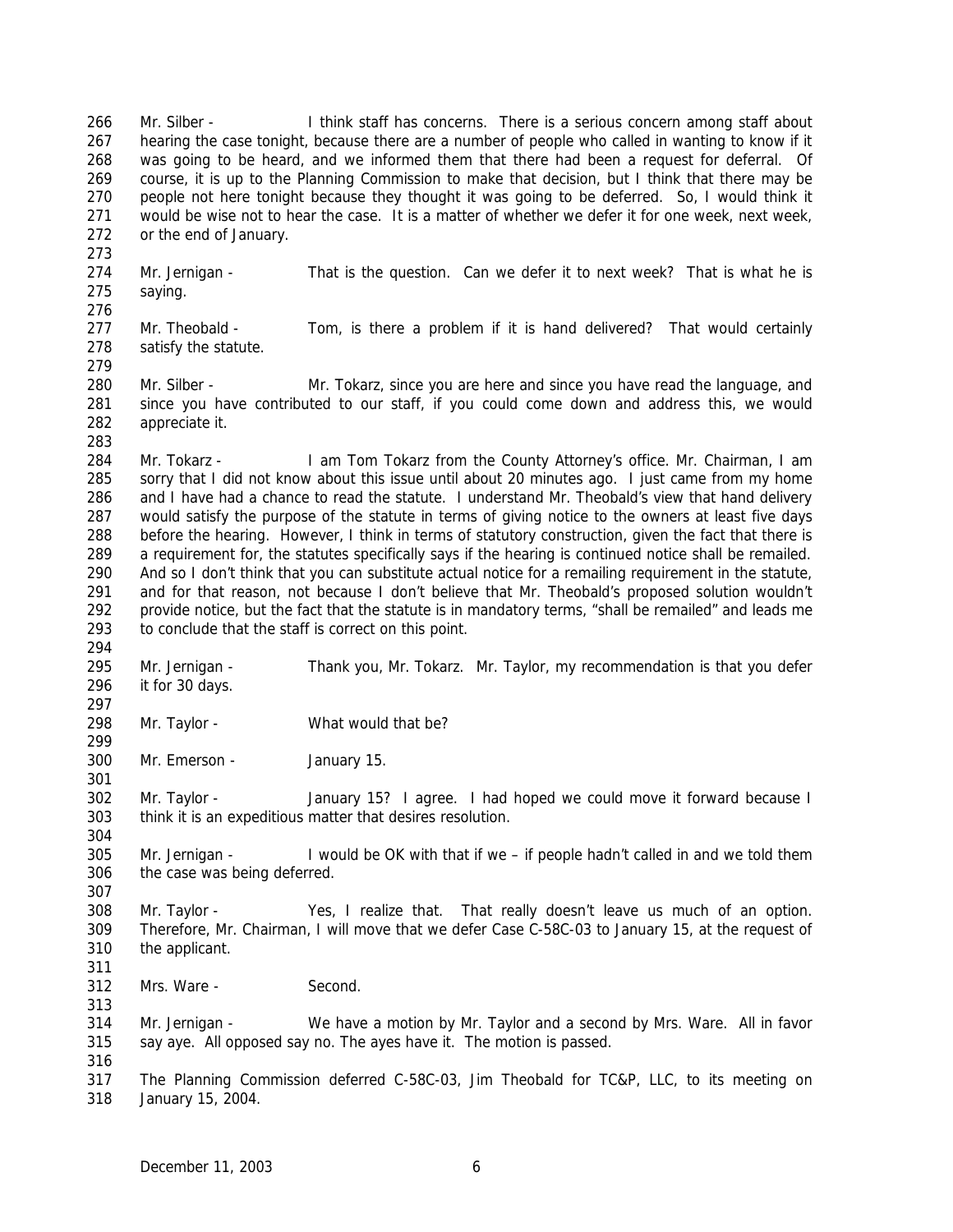Mr. Emerson - Mr. Chairman, that completes the deferrals that we have for 6:00 p.m. However, it is my understanding that some Commissioners may have some deferrals of their own they may wish to add. Mr. Archer - I have an addition, on page 2, Case C-69-03. **C-69C-03 Robert M. Atack:** Request to conditionally rezone from A-1 Agricultural District and RTHC Residential Townhouse District (Conditional) to O-2C Office District (Conditional), Parcels 776-766-2949 and 776-766-3128, containing 2.176 acres, located at the southeast intersection of Woodman and Mountain Roads. Office use is proposed. The use will be controlled by proffered conditions and zoning ordinance regulations. The Land Use Plan recommends Office. 332 Mr. Jernigan - Is there any opposition to the deferral of Case C-69C-03, Robert M. Atack and the Ramsey property? There is no opposition. Mr. Archer - Mr. Chairman, I move deferral of Case C-69C-03 to the January 15, 2004 meeting at the request of the Commission. 338 Mr. Vanarsdall - Second. Mr. Jernigan - We have a motion by Mr. Archer and a second by Mr. Vanarsdall. All in favor say aye. All opposed say no. The ayes have it. The motion is passed. The Planning Commission deferred Case C-69C-03, Robert M. Atack, to its meeting on January 15, 2004. Mr. Emerson - Mr. Chairman, I understand that there may be one more from the Commission before we move to expedited. Mr. Taylor - There is one more, Mr. Chairman. It is C-60C-03, Bill Axselle for Neil Farmer. I move deferral of Case C-60C-03, Bill Axselle for Neil Farmer, to January 15, 2004 meeting at the request of the Commission. Mr. Jernigan - First of all, Mr. Emerson has to read his portion. *Deferred from the November 13, 2003 Meeting:* **C-60C-03 Bill Axselle for Neil Farmer:** Request to conditionally rezone from A-1 Agricultural District to R-2AC One Family Residence District (Conditional), part of Parcels 741-774- 7210, 741-775-7309, 741-773-9074 and 742-773-2472, containing approximately 17.70 acres, located in the northern portion of the Bridlewood subdivision, just south of the southern terminus of Woolshire Court in the Hampshire subdivision. The aggregate density is proffered not to exceed 2.1 units per acre. The R-2A District allows a minimum lot size of 13,500 square feet. The Land Use Plan recommends Rural Residential, not more than 1.0 unit net density per acre, and Environmental Protection Area. Mr. Jernigan - Is there any opposition to the deferral of Case C-60C-03, Bill Axselle for Neil Farmer? There is no opposition. All right, Mr. Taylor, you can go now. Mr. Taylor - Can you just second what I have already said? I move that Case C-60C-03 be deferred to January 15, 2004, at the request of the Commission. Mrs. Ware - Second.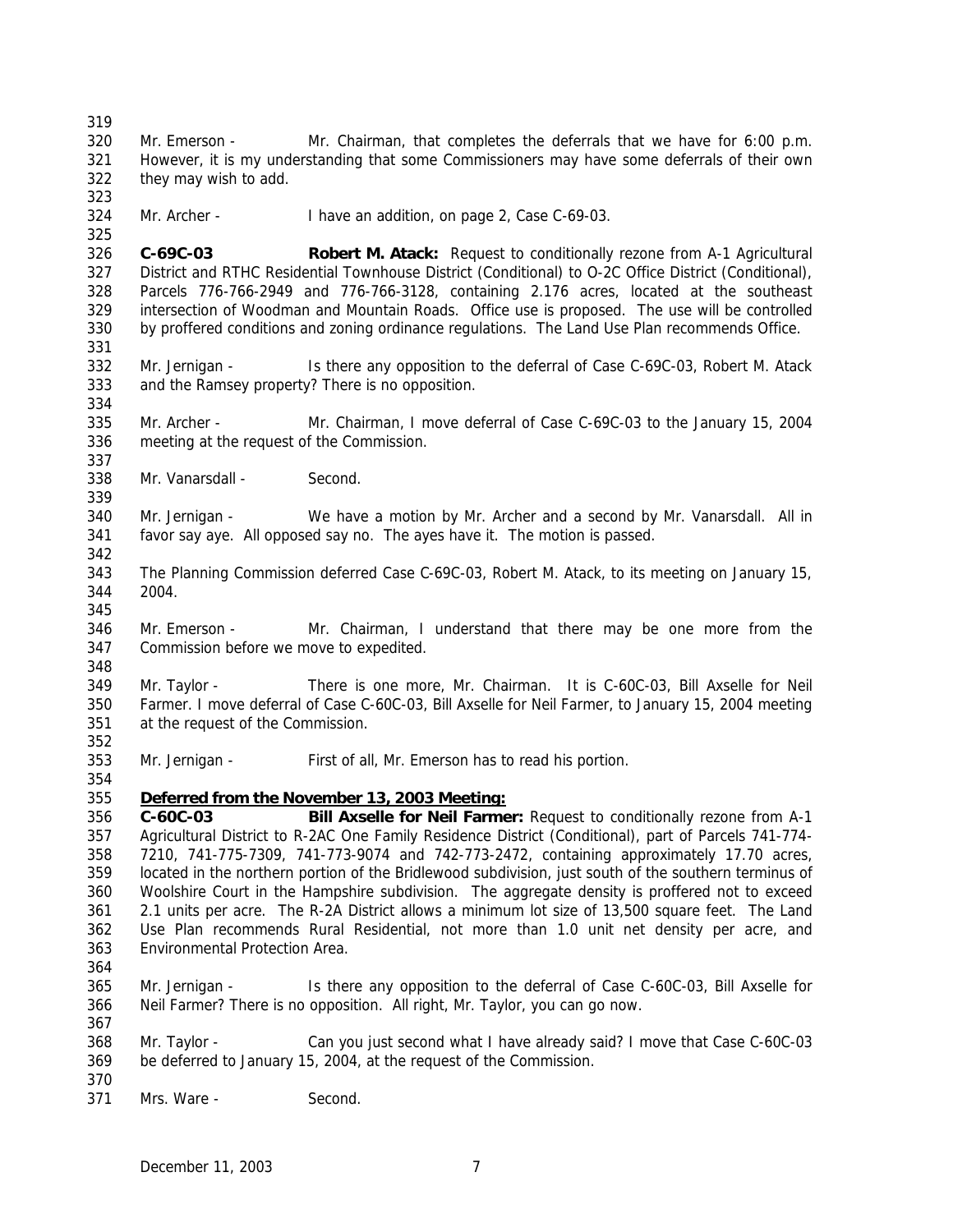Mr. Jernigan - We have a motion by Mr. Taylor and a second by Mrs. Ware. All in favor say aye. All opposed say no. The ayes have it. The motion is passed. The Planning Commission deferred Case C-60C-03, Bill Axselle for Neil Farmer, to its meeting on January 15, 2004. Mr. Emerson - Mr. Chairman, that completes your deferrals for 6:00 p.m. We do have seven more for 7:00 p.m. Mr. Jernigan - Thank you, Mr. Emerson. Mr. Glover - Mr. Chairman, before we start the meeting on zoning cases, I would like to state as I always do, that I will not be voting on zoning cases tonight, since they do come before the Board; whatever decision the Planning Commission makes is a recommendation to the Board of Supervisors, and since I sit on the Board of Supervisors, I will hear and make a decision at that time on any of those that would come forward. So I'd like to make sure that the minutes show that I will not be voting. I will be abstaining on all zoning cases tonight. Mr. Silber - Yes, sir. Thank you, Mr. Glover. Mr. Jernigan - And Mr. Glover, we want to thank you for joining us as our Supervisor member. Mr. Silber - Mr. Chairman, back at the top of the agenda, the first item of business would be a public hearing. Mr. Emerson - Mr. Secretary, we have one expedited. Mr. Silber - Oh, I am sorry. We do. I apologize. One expedited item. *Deferred from the November 13, 2003 Meeting:* **C-59C-03 Bill Axselle for HCA Health Services of Virginia, Inc.:** Request to conditionally rezone from R-3 One Family Residence District and R-6 General Residence District to O-3C Office District (Conditional), part of Parcels 761-744-2028 and 760-744-5644, containing 1.554 acres located approximately 600 feet south of Forest Avenue and 350 feet west of Skipwith Road. Expansion of Henrico Doctor's hospital is proposed. The use will be controlled by proffered conditions and zoning ordinance regulations. The Land Use Plan recommends Government and Semi-Public. Mr. Emerson - Would you like to explain the expedited agenda? Mr. Silber - Yes. Let me do that. Thank you. We have one item on the expedited agenda. This is an opportunity for which we can expedite an item through the process. These are items that have no known issues. Staff is comfortable with the request. The Planning Commission member from that district has no outstanding issues and we know of no opposition. If there is any opposition tonight, this would be pulled off of the expedited agenda and heard in order, but at this point in time we know of no issues, and, therefore, can act without hearing it. Mr. Jernigan - You may proceed, Mr. Emerson. Mr. Emerson - Thank you, Mr. Chairman. Again, the expedited item is on page 3 of your agenda. It is C-59C-03, Bill Axselle for HCA Health Services of Virginia, Inc. It is a request to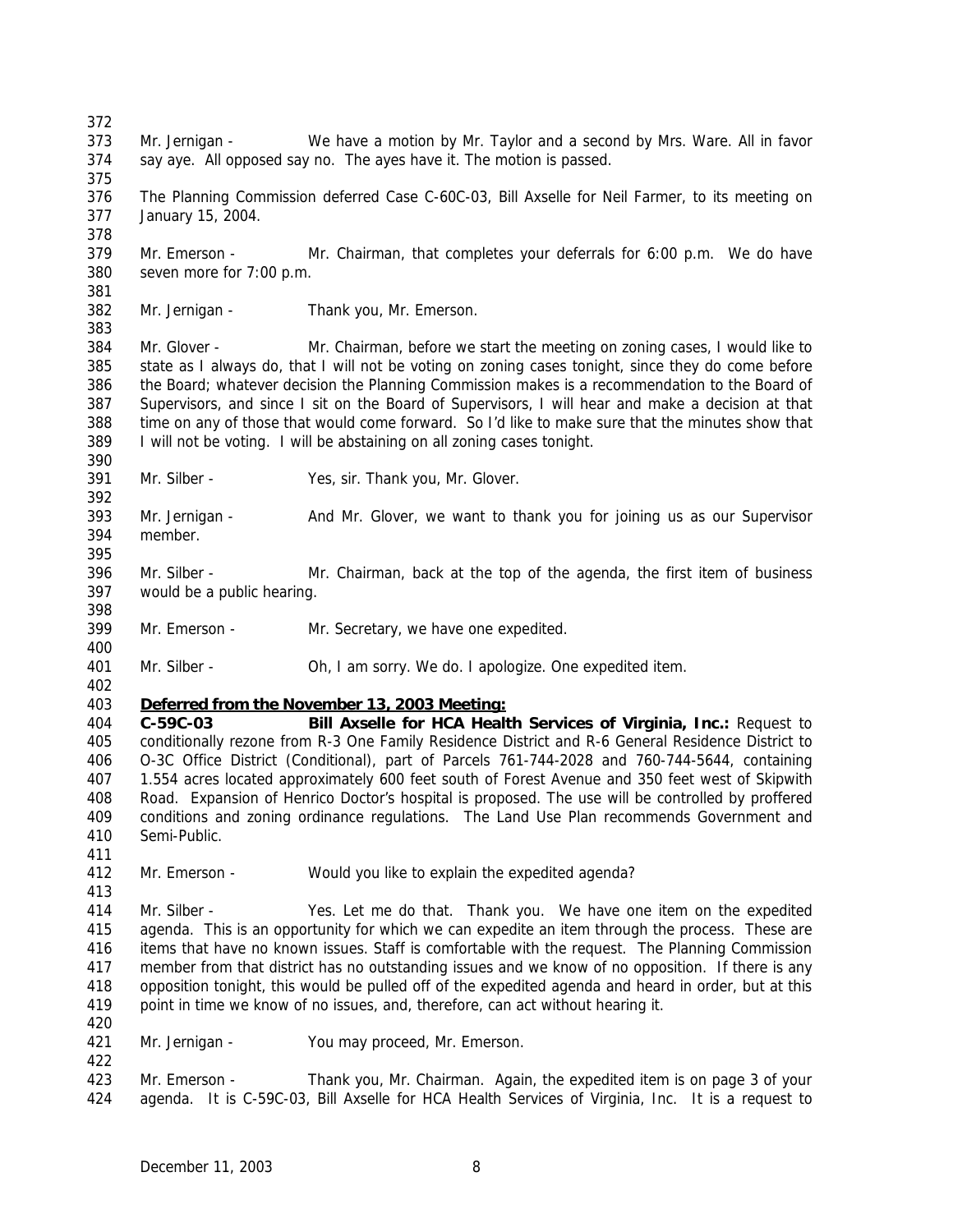rezone from R-3 One-Family Residence District and R-6, General Residence District, to 0-3C, Office District. It is located approximately 600 feet south of Forest Avenue and 350 feet west of Skipwith Road. An expansion of Henrico Doctor's Hospital is proposed.

 Mr. Jernigan - Is there any opposition to Case C-59C-03, Bill Axselle for HCA Henrico Doctor's Hospital? There is no opposition.

 Mr. Taylor - Mr. Chairman, I move approval of Case C-59C-03 on the expedited agenda. 

Mr. Vanarsdall - Second.

 Mr. Jernigan - We have a motion by Mr. Taylor and a second by Mr. Vanarsdall. All in favor say aye. All opposed say no. The ayes have it. The motion is passed. 

 **REASON:** Acting on a motion by Mr. Taylor, seconded by Mr. Vanarsdall, the Planning Commission voted 5-0 (one abstention) to recommend that the Board of Supervisors **grant** the request because it continues a form of zoning and land use consistent with the area.

 **AMENDMENT TO THE MAJOR THOROUGHFARE PLAN OF THE COMPREHENSIVE PLAN: MTP-2-03** Proposed Deletion of Axe Handle Lane, Stone Horse Road, and Concept Road 9-1 North of Kain Road and Perrywinkle Road.

 Mr. Silber - Now moving to the beginning of the agenda. In the Three Chopt District is a request for an Amendment to The County's adopted Major Thoroughfare Plan. This is one of the elements of the County's Comprehensive Plan, this being MTP Amendment-2-03, and includes the proposed deletion of three roads. These are proposed roads on the long-range plan, being Axe Handle Lane, Stone Horse Road and Concept Road 9-1, all lying north of Kain Road and Perrywinkle Road.

 Mr. Jernigan - Is there any opposition to Case MTP-2-03 with the removal of Axe Handle Lane, Stone Horse Road and Concept Road 9-1? There is no opposition. Mr. Bittner, good evening. 

 Mr. Bittner - Thank you, Mr. Chairman. These roads were planned to provide roadway connections between anticipated future subdivisions in this area of the County west of Pouncey Tract Road. Elimination of these roads is requested by the applicant of a proposed subdivision in this vicinity. That subdivision is King's Reach. This subdivision, in its present design form, would not provide connections to any adjacent property. A nearby property owner has expressed his support of this proposed amendment. Existing residents in the area have also expressed some opposition to new roadway connections in their neighborhood. The Department of Public Works has stated these roads are a vital link in the County's Major Thoroughfare Plan and should remain on the plan as currently shown. Therefore, staff does not support the Amendment. However, staff has examined the planned road network and feels an alternative road alignment could provide the necessary linkage in this area. For this alternative, staff recommends the following amendments be made to the current Major Thoroughfare Plan:

- 
- 471 Remove Axe Handle Lane from the MTP.
- Realign Stone Horse Road more to the northwest instead of turning it due west, and
- Moving Concept Road 9-1 to the northwest so it aligns with Old Wyndham Drive at Pouncey Tract Road.
- 

This concludes my presentation and I'd be glad to answer any questions you may have.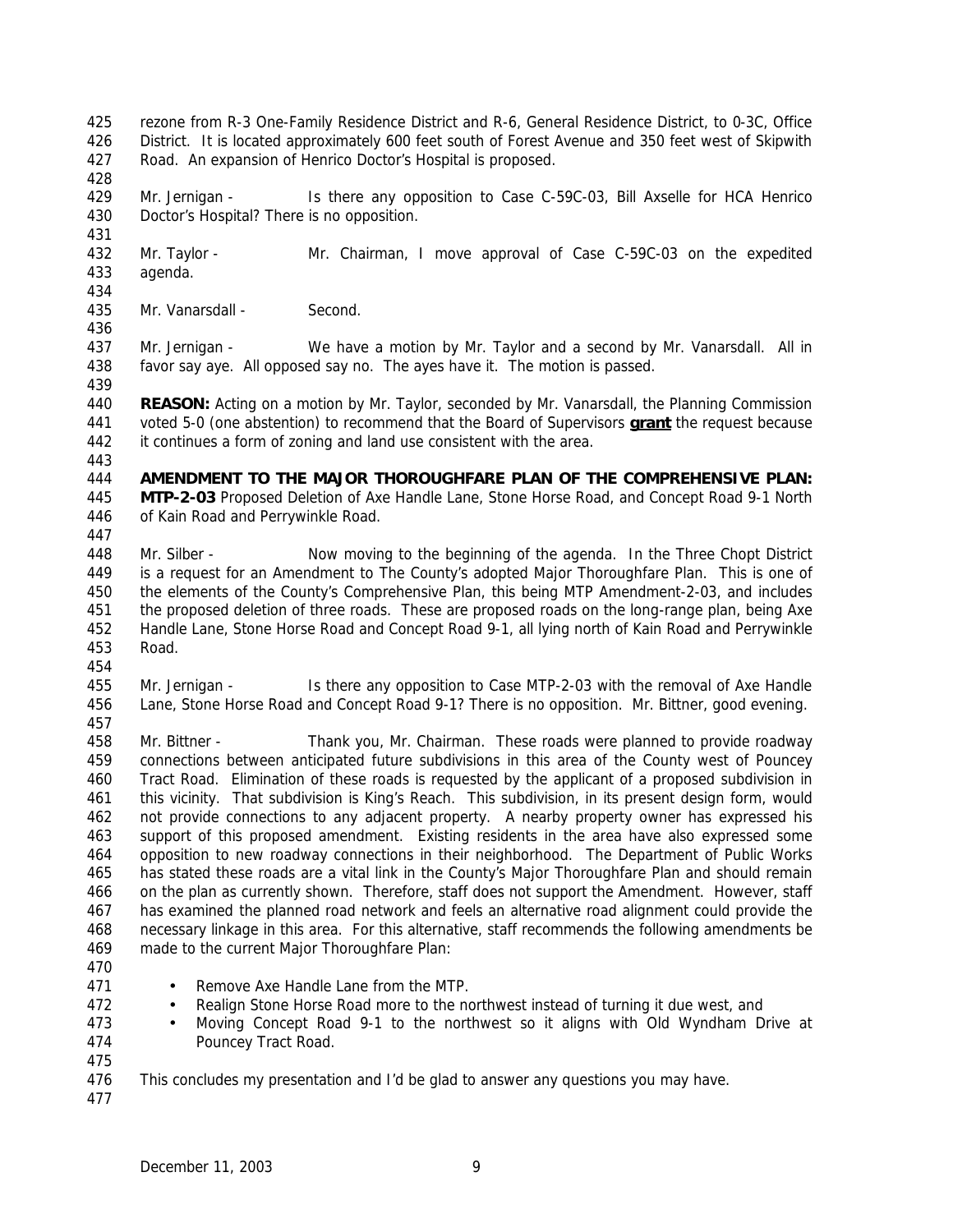478 Mr. Jernigan - Are there any questions for Mr. Bittner from the Commission? Thank you, Mr. Bittner. Mr. Atack, would you like to speak?

 Mr. Atack - Yes, sir, Mr. Jernigan. I appreciate it. My name is Bob Atack and I am actually the entity that requested the change of the Thoroughfare Plan. Our concern is that we appreciate the County has revised this Thoroughfare Plan, and our concern is that the property, and we could have the previous exhibit put back up there (referring to rendering). I appreciate that. This is a layout. This is what will be a tentative. We have prepared to present to the Planning Commission a tentative once this issue is resolved of this property. This is a 100-acre tract of land that we are intending, hopefully, to develop this into one acre plus home sites. We would have a maximum of 80 homes on this property. If the road was to be approved the way it is being presented by the staff, this road would intersect right at this second cul de sac that we have. The exhibits that we have just passed out to you, and Mr. Parker is going to present a (unintelligible) to this effect. This is an opportunity for us to develop one of the first million dollar residential communities in Henrico County. We intend to have a 1,600 ft. brick wall across the entire frontage of this property that will dove tail into a gate house that will be monitored 24 hours a day. It will record every vehicle that enters the community. The homes will be a minimum of 5,000 sq. ft. Many of the homes would have their own swimming pool or tennis court, and we would respectfully hope that the Planning Commission tonight would not accept the staff's recommendation of this road intercepting this property. It would definitely defeat our major purposes for an exclusive community such as this in the Three Chopt District. In all due respect, I think maybe had we the opportunity to present this to the staff in its total light, the fact that we have 100 acres with only 80 homes, I think decreases significantly the need for a connecting road because of the density being so low. I will be glad to answer any questions if you like.

503 Mr. Jernigan - Any questions for Mr. Atack from the Commission?

 Mr. Taylor - Mr. Atack, I had a question. How exactly does the removal of these three roads affect the opportunity to develop that site? 

 Mr. Atack - Thank you, Mr. Taylor. The removal of those three roads is fine. Actually, it sort of gives us a clean slate to operate from. What staff's recommendation is, however, to have another road – if you could put that back (referring to rendering). I will show you what I am referring to. Staff is recommending that a road at Old Wyndham Drive, which is right at Pouncey Tract and where our entrance would be, they are recommending that road continue through our community and then head south paralleling Pouncey Tract Road. This is the proposed alternative alignment. Well, if that were to occur, we would be intercepting this property and sort of defeating the purpose of having a 6 ft. brick wall gated community. This would be one of our first opportunities to have an electronically controlled gated entrance. In fact, we have that exhibit, Philip, I think. We have an exhibit of that entrance, so to answer your question, Mr. Taylor; the removal of those roads is fine. It gives us a clean slate. However, the suggestion of extending that road through our community would be somewhat cumbersome. Not somewhat cumbersome but it almost forbids us from being able to achieve this goal.

 Mr. Jernigan - For members of the audience, to clear this up with you, we will let you know that these are paper roads. These are not currently built. They are on the map as where a proposed road would be, but these don't have any pavement on them. They are just proposed roads, so when we are talking about closing a road, it is all on paper. It is not real.

 Mr. Taylor - Mr. Chairman, further in talking to the staff, if you can envision this road on a blackboard, we are looking at the blackboard. What we are looking at is simply erasing the blackboard here. So we are just removing this Concept Road, as a Concept Road for the plan is my understanding of it. Now with that, we have Mr. Foster here who is familiar with this case, and I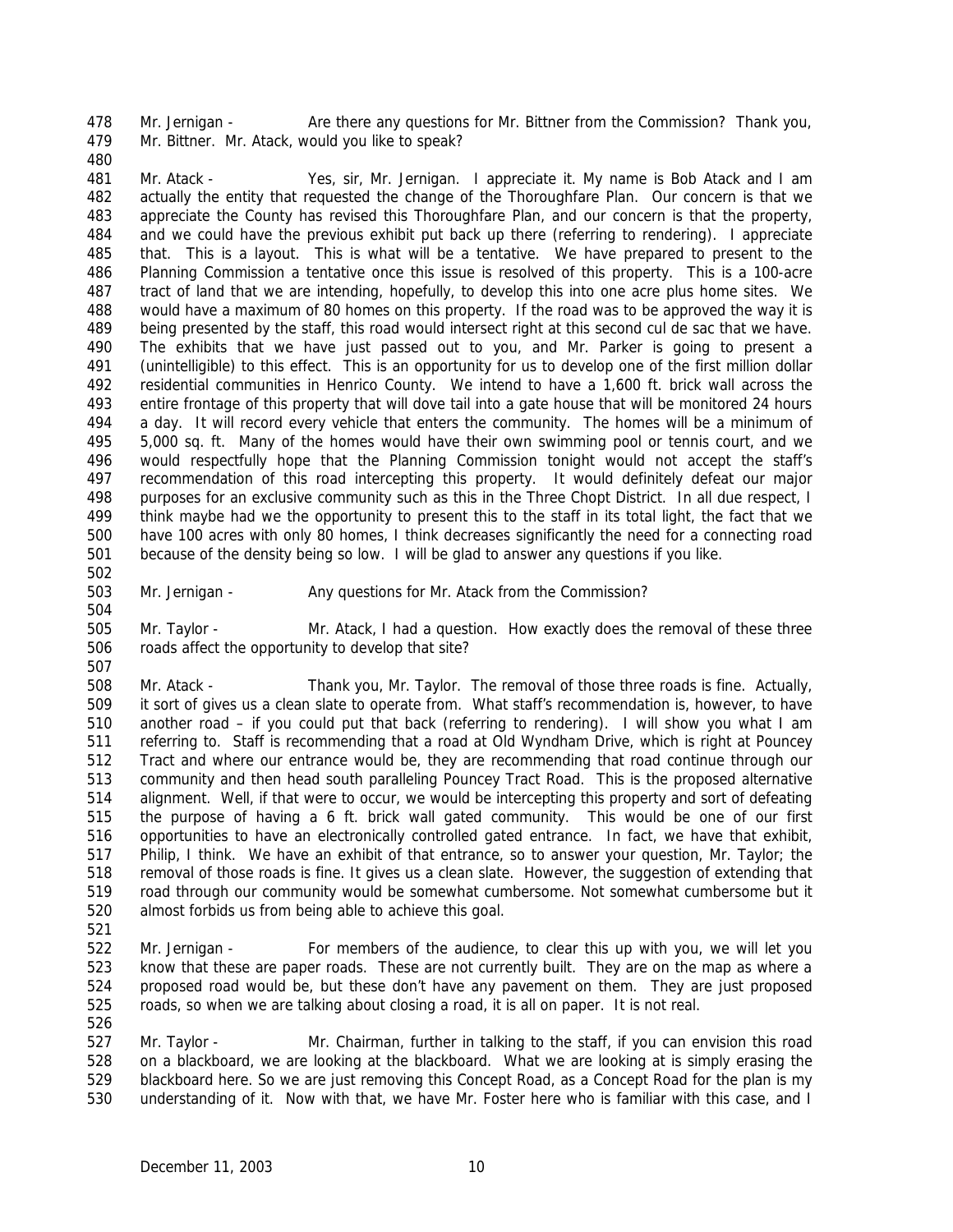would appreciate it if Mr. Atack would waive his right at the podium for a moment, and we will ask Mr. Foster to address this point.

534 Mr. Jernigan - Hi, Mr. Foster.

 Mr. Foster - Mr. Chairman, I am Tim Foster, the Traffic Engineer. Of course, anyone who knows our Public Works Department, we rarely recommend taking roads off of thoroughfare plans. We did recommend to keep this one. One thing I do want to say about roads that are changed on thoroughfare plans, it is a description you both used. It is that they are paper streets. Actually, part of these roads do exist and people live on them. The main thing is, it is just a classification that we are changing of the road. So, if the road is not on the thoroughfare plan, for example, if you see the lots here, if you look at the thoroughfare plan and we can go back (referring to slide), if you look how the connection is, there are some homes that are on some of these roads that are considered on the Major Thoroughfare Plan. Removing them does not affect the type of street that they are on or anything, so I want to make sure that people understood that we are not taking a street away and we are not vacating anything. It is just that the classification of the roadway has changed.

 Mr. Jernigan - That is the reason I explained to them that the part we were deleting was a paper portion and not actually built. Mr. Foster, how long have these roads been on the books?

 Mr. Foster - I think these were added with the amendment. And Randy, you may have the amendment in the 2010 Thoroughfare Plan that was created in 1995. Is that correct?

555 Mr. Silber - It was 1995, yes. It may have been on there with the previous plan, but the adopted plan was 1995.

Mr. Jernigan - So they have been on for at least eight years?

Mr. Silber - Yes, sir.

 Mr. Taylor - In my understanding, Mr. Chairman, this is just a prelude step for us to go forward with other plans, and from the information that I got from the neighbors, they are all in favor, for the most part, as far as I know, of this move, as is Mr. Kaechele. 

Mr. Jernigan - Well, we had no opposition.

 Mr. Taylor - With that, I will move to approve the AMENDMENT TO THE MAJOR THOROUGHFARE PLAN OF THE COMPREHENSIVE PLAN: MTP-2-03, the removal of Axe Handle Lane, Stone Horse Road and Concept Road 9-1.

 Mr. Jernigan - Second. 

 Mr. Silber - So the motion is to not accept the staff recommended alternative, but in fact to recommend to the Board of Supervisors the deletion of those three roads that Mr. Taylor just mentioned, Axe Handle Lane, Stone Horse Road, and Concept Road 9-1, as is shown on the exhibit right here.

579 Mr. Taylor - And as it is on Page 4, "Remove Axe Handle Lane from the MTP. Realign Stone Horse Road more to the northwest, instead of turning it due west, and move Concept Road 9-1 to the northwest so that it aligns with Old Wyndham Drive at Pouncey Tract Road." 

Mrs. Ware - That is the alternative.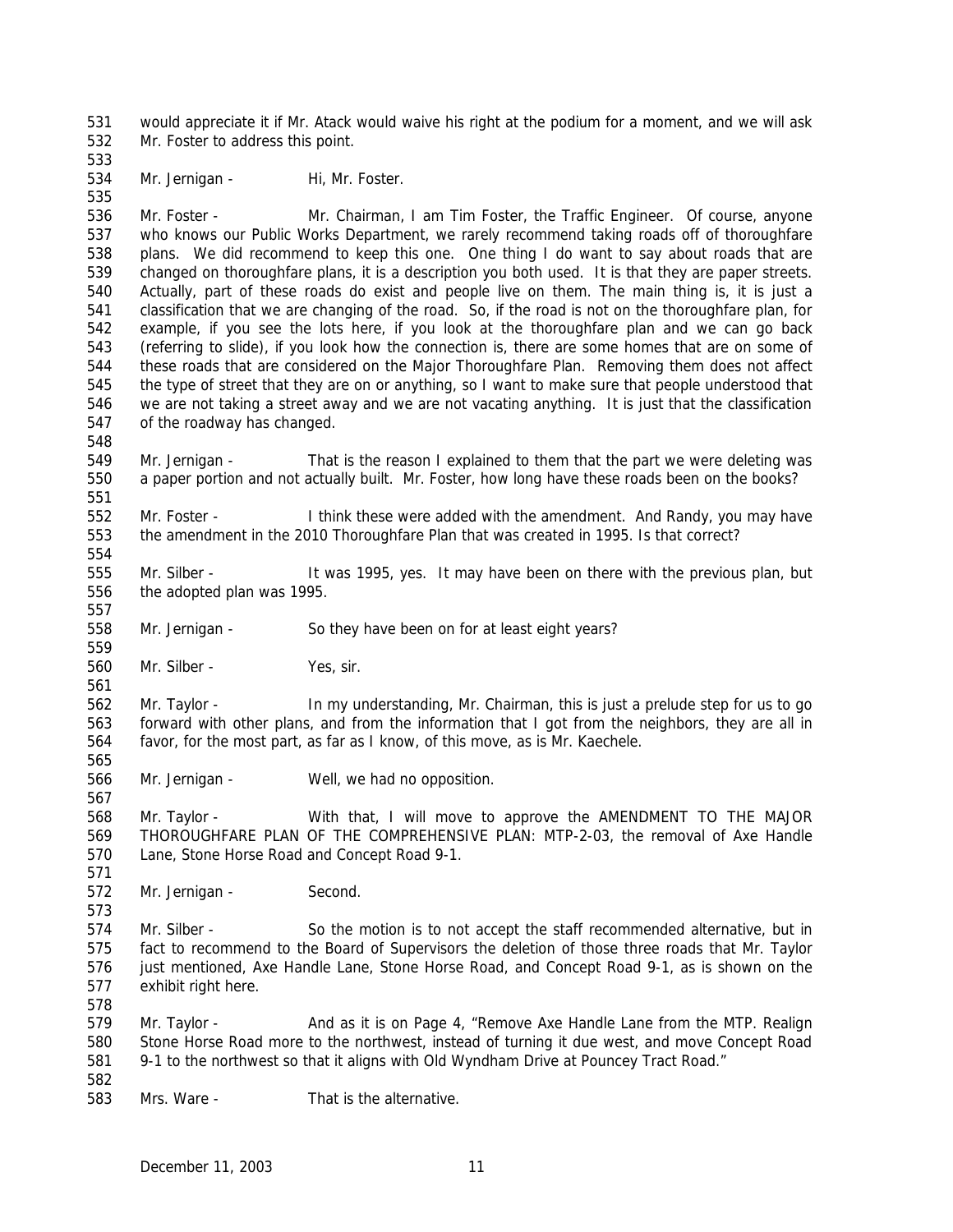- Mr. Taylor I am sorry. Let me revise that motion and go back to where I was, which is the simple removal of Axe Handle Lane, Stone Horse Road and Concept Road 9-1.
- 588 Mr. Silber Approval of this motion would delete those three roads from the Major Thoroughfare Plan.
- Mrs. Ware Completely.
- 593 Mr. Jernigan The paper roads.
- Mr. Taylor Just erase it in principal.
- Mr. Jernigan All right. We have a motion by Mr. Taylor and a second by Mr. Jernigan. All in favor say aye. All opposed say no.
- 

- Mr. Silber So I heard one dissenting vote.
- Mr. Archer I voted no, Mr. Chairman.
- Mr. Jernigan OK. We have one nay. Motion passes four to one.
- **C-66C-03 Gloria Freye for Robert M. Atack:** Request to conditionally rezone from R-2 One Family Residence District and M-2 Light Industrial District to RTHC Residential Townhouse District (Conditional), Parcels 771-774-3745 and 771-774-2195, containing 8.98 acres, located on the south line of Mill Road approximately 216 feet east of LaVecchia Way and on the west line of the CSX Railway right-of-way approximately 545 feet south of Mill Road. A residential townhouse development is proposed. The maximum density in the RTH District is nine (9) units per acre. The Land Use Plan recommends Office and Light Industry.
- 
- Mr. Jernigan Is there any opposition to case C-66C-03, Gloria Freye for Robert M. Atack? We have opposition. Good evening, Ms. Moore, how are you.
- 
- Ms. Moore I am good. Thank you, Mr. Chairman. This request would permit up to 77 townhouses for sale on the property. The site is currently zoned M-2C which permits a wide range of uses including general industrial and uses permitted in the office and commercial district. The 2010 Land Use Plan designated the subject site as office and light industrial. The proposed use is not consistent with this designation; however, it is consistent with the residential development trends within the immediate area.
- 
- The applicant has submitted revised proffers dated December 10, copies of which you just received. Subsequently, the time limits would have to waived in order to make any action on this project tonight.
- 
- Major aspects of the proffers include a proffered elevation showing varied materials of vinyl and brick to articulate the building facades, a minimum finished floor area of 1200 sq. ft., sound suppression materials between interior walls and exterior walls adjacent to the railroad right of way, a minimum 100 ft. setback adjacent to Mill Road. There would be no vehicle access at LaVecchia Way or across the existing 20-foot easement on the adjacent property to the north. There would be irrigated and sodded front yards and detached garages to account for 20% of the required parking. In addition, one acre would be reserved for passive recreation and a 6-ft. high vinyl fence along the railroad right of way would be installed in along the western property line adjacent to Hunton Estates. In your handouts, you just received an exhibit of what the vinyl fence would look like.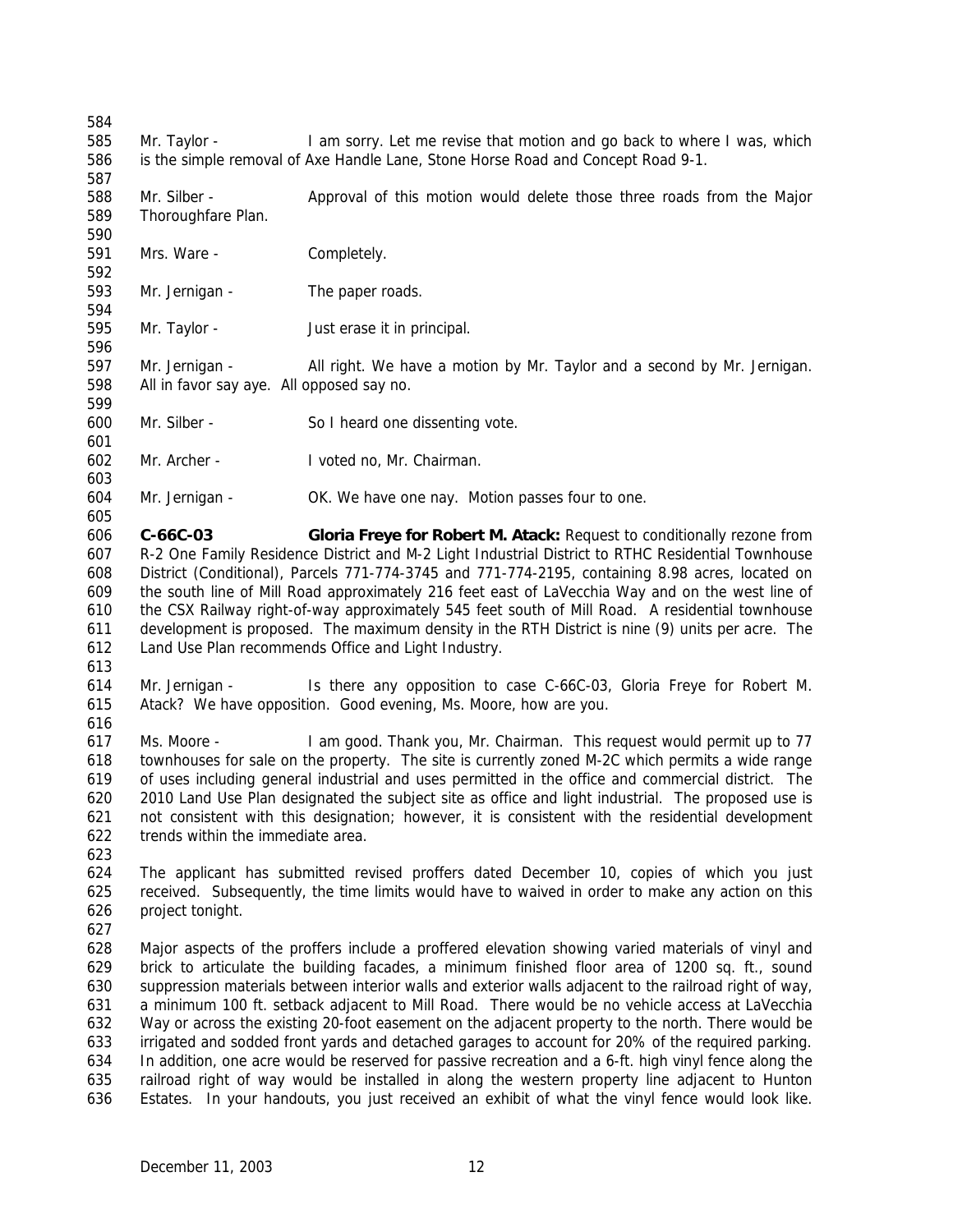In conclusion, a residential townhouse development would serve as a good transition to single- family development to the west, and would be more appropriate than industrial and commercial development in its current M-2 zoning, which could adversely affect the residential character of the area. This concludes my presentation. I would be happy to try to answer any questions that you may have. Mr. Jernigan - Are there any questions for Ms. Moore from the Commission? Mr. Silber - Let me make one clarification. I think Ms. Moore, maybe I heard you wrong, but I think you said this case was zoned M-2C. It is M-2. Ms. Moore - That is correct. It is unconditionally zoned. Thank you for that clarification. 656 Mr. Jernigan - Any more questions for Ms. Moore? Thank you, ma'am. Ms. Freye, how are you? Ms. Freye - Very good, thank you. My name is Gloria Freye. I am an attorney here on behalf of Atack Properties and Mr. Atack, as you know, is also here this evening. Mr. Jernigan - Ms. Freye, excuse me. Would you like to reserve rebuttal time? We have opposition. Ms. Freye - Yes, two minutes. Mr. Jernigan - Thank you. You may proceed. Ms. Freye - The very most important and critical point that I want to stress this evening has already been mentioned by Ms. Moore. This is a down zoning. This request, by and large, will down zone industrial property. It is a request that would eliminate about seven acres of unconditional straight zoned by right M-2 zoning. I believe that each of you have a list of the M-2 uses that potentially could be developed on this property. That list is about 2-1/2 pages long, but if you were to downzone this property as we have requested for residential town homes, you would be eliminating the risk of industrial and commercial uses, such as manufacturing plants, processing plants, packaging plants, distribution plants, laboratories, warehouses, automobile and truck sales, service stations, tire sales, building material stores and an auto-body paint shop. I mentioned that last one because it is very important in this case, as well. A plan of development had actually been filed and submitted to the County for the development of an auto-body paint shop on this property. Many concerns were raised about the impact of a commercial development like that in this residential neighborhood. Commercial uses and industrial uses could have serious negative impact on the peaceful enjoyment that the residents have in this residential neighborhood. It could impact the property values of adjacent properties and it could bring industrial and commercial traffic onto a residential road network that the County has worked very hard, for the past 12 years, to make sure that it didn't happen. The effort that the County has extended began with the rezoning of Hunton. That large tract of land, the zoning ever since that zoning in 1990 has explicitly done everything in

The applicant has submitted but not proffered a conceptual layout to display access and the

general layout of the recreational areas, parking areas and the buildings.

 the County's power to keep industrial and commercial property off of Mill Road. Down zoning this property is another set in that direction. It is in recognition of the residential character of this neighborhood that the applicant is seeking the approval of the townhouse development that is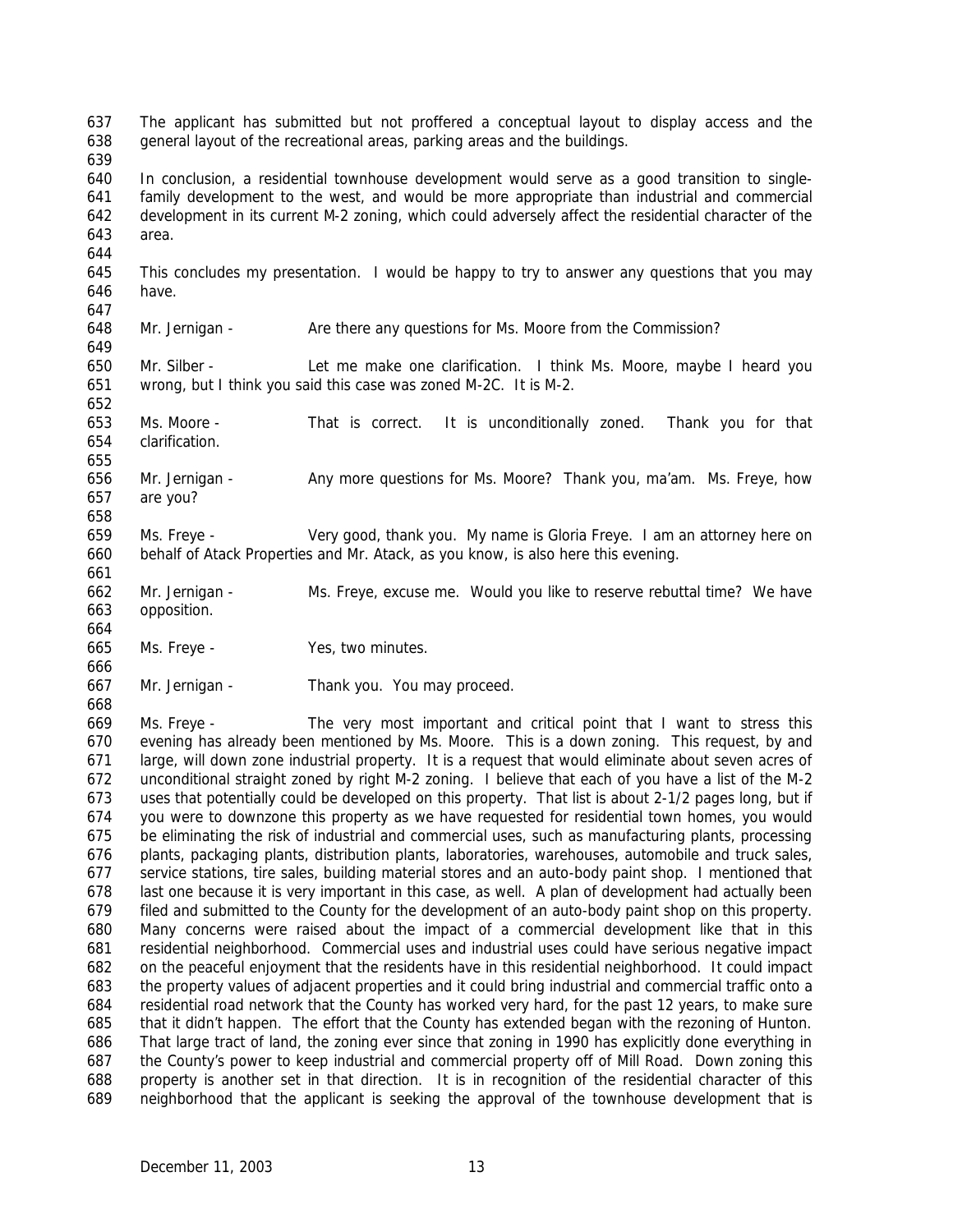before you this evening. This would be a quality development. As staff presented, there are 18 proffers that are in the case, and part of the case that would assure quality. We do have a couple of exhibits to help illustrate those qualities.

 One of the exhibits I'd like to show is the proposed entrance to this development. I am not sure if Ms. Moore mentioned it, but it is proposed that this would be a gated development with a very nice landscaped boulevard design entrance, and with meeting the proffer that no structure be closer than 100 feet, that the guard house would be set back that far. With the layout that Ms. Moore showed you earlier, that would mean that the first townhouse would be no closer than about 120 feet. So, the visual impact on Mill Road would be an extremely attractive one with the townhouses 700 being set back from the road.

 I don't want to go over the proffers that Ms. Moore has already spoken to you about, but I do want to draw attention to the vinyl fence that was proffered along the western property line, and along the property line adjacent to the railroad track. The nice thing about that is the privacy that would be afforded to the adjacent properties and it would also help in providing some sound attenuation and have no maintenance.

 By having the 18 proffers that have been submitted with this case, we build in the quality and we build in protection for the adjacent landowners, and we take away uses that actually could be considered obnoxious uses. By having the proffers in the case, it makes this not just a straight residential townhouse development, as would be permitted by Ordinance, but one that has proffered conditions that makes the quality go above and beyond what would be permitted for regular townhouse development. We submit that with those protections and quality assurance and getting rid of the M-2 zoning makes this a very desirable case and one that we ask that you recommend to the Board for approval, and we will be glad to answer any questions that you have. 

717 Mr. Jernigan - Are there any questions for Ms. Freye from the Commission? Thank you, Ms. Freye. We have opposition. Who would like to be the first to speak? Come right on down, sir. 

720 Mr. Vanarsdall - Did you explain the 10 minutes?

 Mr. Jernigan - Yes, sir. You have 10 minutes and you have a few people to speak. How many people want to speak? 

725 Mr. Erick Ringberg - I've got the stack of petitions. I think that there might be a show of hands 726 for the balance of the people that are here as part of this.

 Mr. Jernigan - Like I said, you have 10 minutes other than questions asked by the Commission, so I just ask that you don't be repetitious. 

731 Mr. Ringberg - I will be quick.

733 Mr. Jernigan - I don't mean that you have to be quick.

735 Mr. Ringberg - My name is Eric Ringberg and I am a resident of Rock Springs Estates. Other residents here from Hunton, Chickahominy Branch and several other of the surrounding subdivisions and streets in the area. I've got with me over 100-signed petitions in opposition to this particular proposed rezoning. If I could, I would like to just go ahead and read it to you and read it into the record. I should note up front, too, that this petition refers to this particular zoning request as well as another that we expected to be on the agenda but was deferred, Case C-67C-03. So there may be some language in this petition that refers to both. The petition states: "I am concerned that the proposed development will adversely impact the health, safety and general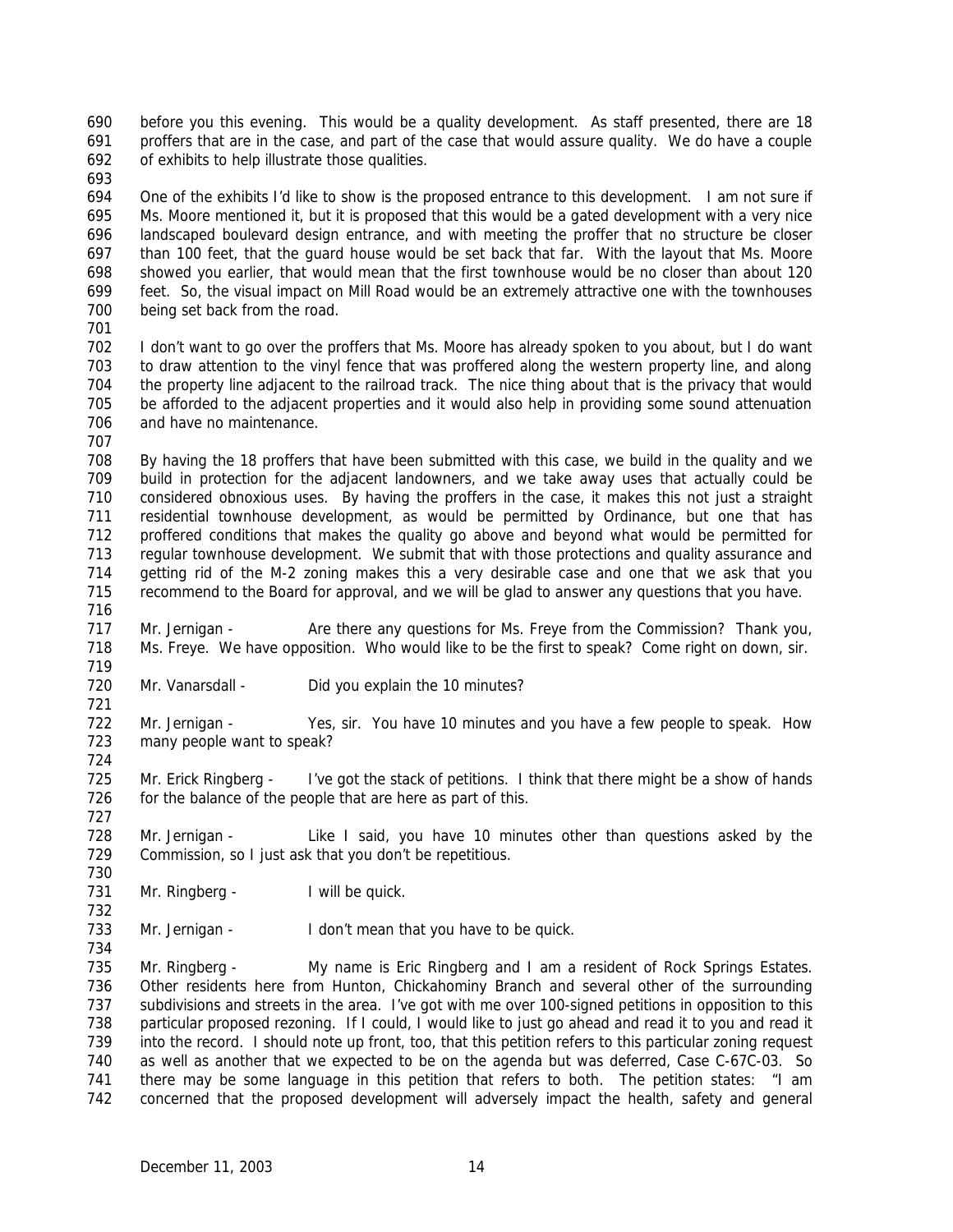welfare of the public and seriously undermine the quality of life of the residents of the Hunton area and surrounding citizens of Henrico County. As proposed, the development for the rezoned areas will significantly increase traffic on Mill Road, Mountain Road and Staples Mill Road, that may endanger the safety of the citizens who currently use these roads as pedestrians and bicyclist and as a school crossing for children. The proposed development maximizes residential density without preserving any open spaces, walking trails, or other community spaces and enhance the quality of life for the community. I am also concerned that the proposed development may seriously endanger the community's water supply, specifically those residents who rely on private wells adjacent to the proposed development as their sole source of drinking water. I rely on the existing zoning and the intended future land use plans contained in the County's Comprehensive Plan, and I oppose the rezoning because it will burden my property and adversely impact my right to the quiet enjoyment of my property. I, the undersigned, request that the Henrico County Planning Commission unanimously recommend the denial of the rezoning application as currently proposed." If you would like for me to enter these, or I don't know what the appropriate handling is. Mr. Silber - Yes, why don't you bring them forward and give them to Mr. Archer and he can pass them down. 762 Mr. Jernigan - Are there any questions for Mr. Ringberg from the Commission? Mr. Archer - I have one question. When Ms. Freye was giving her report she indicated that there was a list that we had of uses that could be included in the current zoning. Are you aware of what those uses are? Mr. Ringberg - We were aware of the body shop that was referenced as one potential use. The primary concern surrounding this particular area, one of the primary concerns as outlined in the petition, is the significant increase in traffic. I believe there is also a study that shows the increase in traffic on Mill Road and it is a significant increase, and that concern remains. In fact, I think it has increased, in fact, because of the use of townhouses and the density of the townhouses as opposed to relatively light industrial application. Mr. Archer - OK. I just wanted to make sure that you understood the implications between what is allowed in a townhouse district and what is allowed in a M-2, because these uses are unconditional M-2 zoning, so these things could be done as long as they are done to the minimum standards. 780 Mr. Ringberg - Yes. Correct. Mr. Archer - Without any further government interference. Just wanted to make sure that you understand that. Mr. Ringberg - Correct. I believe that we do. 787 Mr. Jernigan - And Mr. Ringberg, you said light industrial, M-2 is medium industrial. Mr. Ringberg - Industrial, again, I believe that we were, I am speaking for a large group here, and if anybody would disagree, please jump in, but… 792 Mr. Jernigan - Have you seen this list? Mr. Ringberg - I don't believe we have seen the entire list. No. An auto-body was certainly mentioned as an item, though.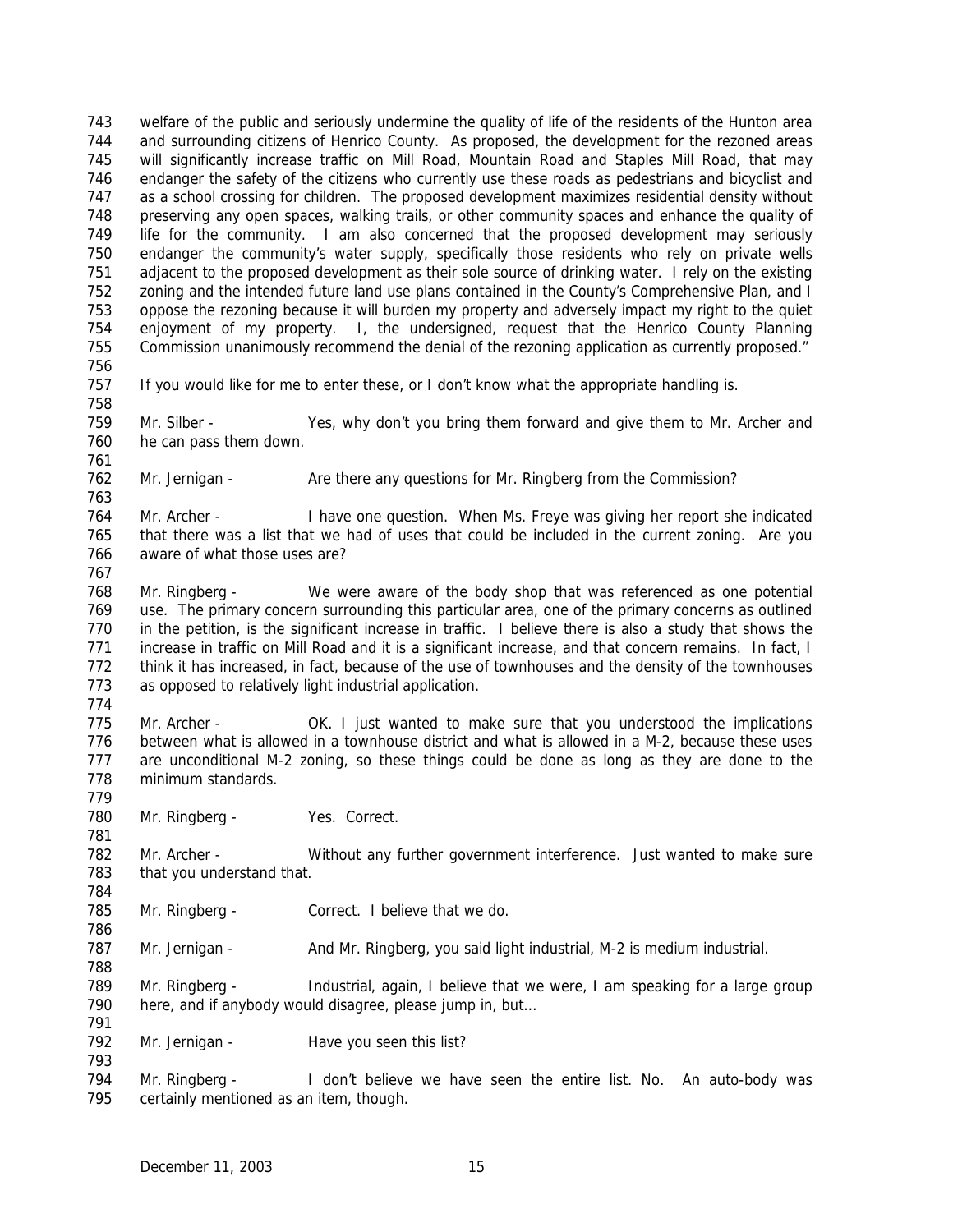797 Mr. Jernigan - Stop the clock. I want you to come up here and I want you to scan through that list, because in M-2 zoning, it is pretty intense. I just want you to look through there and see what is available that can go in there, because that is unconditional zoning. If you want to 800 read that to your neighbors, it will be fine. 

802 Mr. Silber - I think what the Commission is pointing out is obviously there is a whole array of zoning classifications, and zoning classifications allow different types of uses, and ranges all the way from agricultural types of uses all the way up to the most intense zoning classification that Henrico County has which is an M-3 classification, and there are very few places, maybe two or three in the entire County that we have property zoned M-3, so M-2 is a very intense form of zoning. This M-2 has been at this location for many, many years and so the Commission, I think, is just wanting to make sure that people understand the potential use of this M-2 versus what is being proposed, so that is why we bring this to your attention. 

 Mr. Jernigan - Not only that, M-2 includes M-1 and all Bs, B-1, B-2 and B-3; Business 812 districts. M zoning is an intensity of business zoning, so he is going to read you the list. We just want to make sure that everybody knows what can go in there.

815 Mr. Ringberg - M-2 uses include automobile assembly or repair, non-faros metal foundry, building material sales yard, lumber yards, including no work, contractor's equipment storage or rental yard or plant, grain elevators and mills, trucking and hauling service yards, manufacture concrete products, freight station or terminal train or motor, structural steel fabricating plant, railroad machine shop, wiring. That is just the M-2. M-1s, I will highlight a few of the M-1s on here, limited manufacturing and assembly plants, manufacturing compounding, processing, packaging or treatment of cosmetics, pharmaceuticals and food products, pottery manufacturing, laboratories, warehouses, on-site recycling, and the B-3, I assume, is included as well.

824 Mr. Jernigan - B-1, 2 and 3 all can go in there also.

 Mr. Ringberg - Items on this list include towing services, automotive paint shops, car wash, office-warehouse, flea market, department stores, clinics, banks, bakeries, churches, a wide 828 variety of applications.

830 Mr. Jernigan - I just wanted to make sure that everybody knew what can go in there.

832 Mr. Ringberg - OK. Thank you.

 Mr. Jernigan - Thank you. Who is the next person who wants to speak in opposition? Good evening, sir.

 Mr. Steve Williams - Good evening. My name is Steve Williams and I live at Chickahominy Branch. I am here today to express some of the concerns that I share along with many of my 839 neighbors, concerns that our property would be adversely impacted as would our lifestyle by this proposal by Mr. Atack, including a potential adverse impact on our health, the safety, the traffic, 841 property values in the neighborhood and again with the schools, which are noted in the staff report, which I will comment on in a second, and the general quality of life the residents in this neighborhood currently enjoy. With regard to the adverse impact on the property values, if you look at this particular proposed development, immediately beside this proposed development are houses that are \$400 to \$500 thousand dollars in that range and exceeding that range. It is our contention that this is inconsistent with the recent developments in this neighborhood. I appreciate 847 your concern and pointing out to us that this is currently zoned M-2 and what that potentially could mean could come into this area. However, it is our contention that a precedent has been set with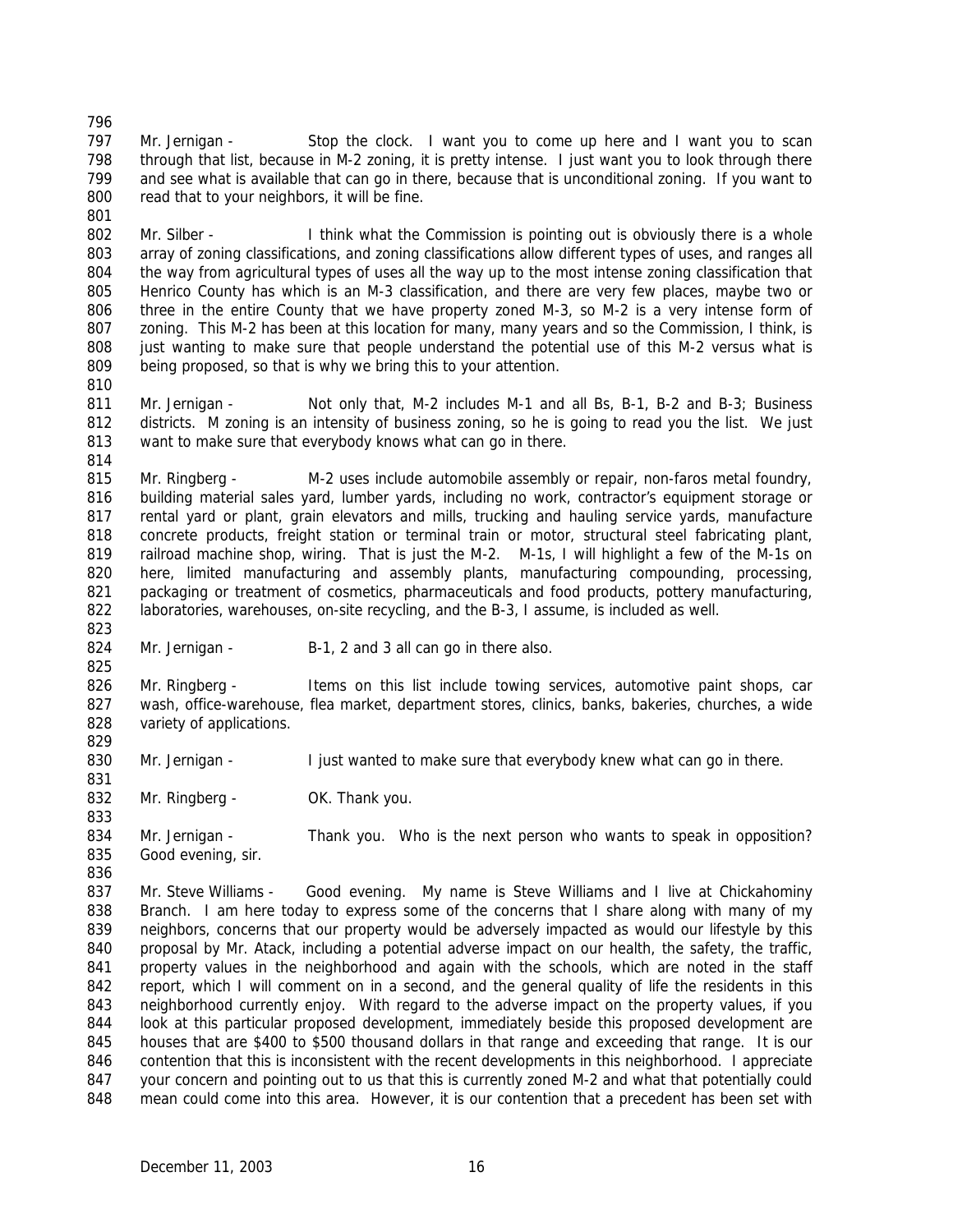the recent development in the area, including Chickahominy Branch, including Rock Spring Estates, including the Hunton development, which Ms. Freye spoke of earlier. These are all areas that have the average square footage for each house between \$100 per sq. ft. range and \$120 per sq. ft. 852 These are nice luxurious homes. The overwhelming majority of the homes in these area reside on between half an acre and up to an acre, and some as much as five acres or more. This is a high- density proposal, a development which is completely inconsistent with the recent developments in the adjacent and abutting properties. So we have serious significant concerns of the impact that this housing development will have on the property value. In addition to the property value, the staffing report indicates and I quote, "The proposed development cannot support the additional capacity of students and would require additional schools." In addition to that, there is a significant impact on the traffic. The Traffic Engineer's report indicates that there will be an additional 538 vehicle trips, single trips, as a result of this proposal if it is approved accordingly. That is an increase of over 26% of the daily trips that are currently there. I think it would be short sighted to not take into consideration the potential development that could occur down the road. It is my understanding that in 2010 there is a middle school that is to be opened, which is adjacent to this property, which will also impact the traffic on Mill Road. This has an impact on the safety of the neighborhood, given the large number of children that are in the neighborhood, and that play near Mill Road. One thing that needs to be considered with regard to the traffic is there are very limited ways to accommodate the increased traffic as development further extends in this area, other than 868 what would constitute imminent domain and the taking of some of the private property owner's property to make Mill Road, to take it from a single-lane road to a double lane road. Many of the houses that have been on Mill Road for many, many years before the recent developments have been there, they are very close to Mill Road and any expansion of that road to make it a two-lane 872 road would encroach on their private property.

 Another interesting point to note is in addressing the high density, this property abuts a railroad 875 and it is our concern that, quite frankly, we're concerned about the quality of the housing that is going to go in there, and the impact that that is going to have on the development in the surrounding areas, including Hunton, Rock Springs Estates and Chickahominy Branch. We feel that there are more appropriate lower density alternatives that can be developed and be more consistent with the development in this area. So, in summary I'd like to conclude that the citizens of this neighborhood have relied on the zoning when they purchased the houses that they currently 881 reside in. They expect the development to be consistent with the zoning, as it is in these 882 neighborhoods. This proposal is inconsistent with the County plan. It jeopardizes the health and potential safety of the citizens. It unduly creates additional significant traffic congestion. It unduly 884 burdens the current school system, which cannot support the additional students from these proposals, and it will significantly impact the value of the existing homes in the neighborhood and adversely impact our right to the quiet enjoyment of the property. Thank you for your consideration.

889 Mr. Jernigan - Are there any questions for Mr. Williams from the Commission? I just want to ask you one thing. If they put a sausage factory next door, that is going to hurt your values, too.

893 Mr. Williams - Potentially, but we would rely on the zoning ordinances to take that into consideration.

 Mr. Jernigan - That is what we were trying to explain to you at the outset. We can't control that. This is what I want everybody to understand. M-2 unconditional zoning means that anything on that list that gentleman read can move in there. All they have to do is meet County 899 Code. We can't stop it. If somebody wants to put a snuff factory in there, they can go in there. They just have to meet the building codes, and that is what M-2 zoning is.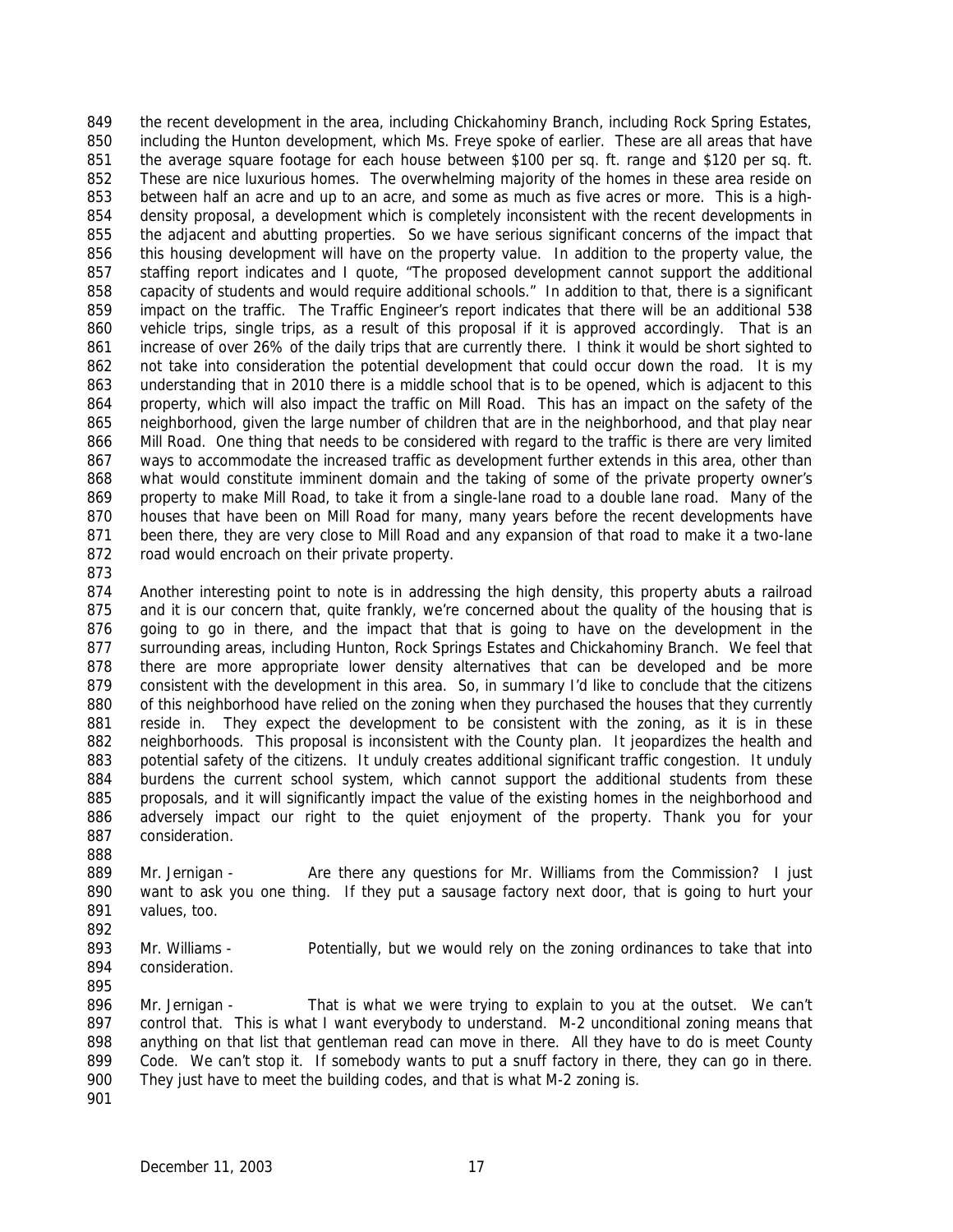902 Mr. Williams - We understand that.

904 Mr. Jernigan - OK. Thank you. Who is next? Good evening, sir.

 Mr. Art Carroll - My name is Art Carroll and I have been a resident in that area since 1964. I've watched the County allow five subdivisions to go in on Mill Road, an elementary school, a fire house, and not one piece of work has been done to improve the capacity of Mill Road since the day it was built, and I know that you are aware of what is coming, because you have already started the construction, and it will be ready for 2004 and a new elementary school in that area at 911 Woodman at Greenwood. There is another 90 acres and Ms. Freye is sitting here without even this 912 one here, they've already started on this. They have already started the access road back in there and she talks about it being set back 150 feet and everything like that, but when they get to where 914 the rubber is going to meet Mill Road, it is 20 feet wide and that is it. Not one single thing has been done to improve it. You've got a t-intersection at Mill and Mountain, you've got a t-916 intersection with a railroad crossing at Old Washington Highway. Nothing has been done to 917 improve any of the capacity of either Mill Road or Washington or Greenwood, and you know, with any of this development, whether it is industrial or homes, it is coming. One of my questions is, are we going to wait until it gets so burdensome with traffic and so unsafe in that area for the people who live there, that then you are going to start shutting it down one lane at a time trying to rebuild 921 something that should be in place even before it is allowed to be developed regardless of whether it is residential or industrial. And that is my objection to it. There is no plan. 

924 Mr. Vanarsdall - Thank you.

926 Mr. Jernigan - Are there any questions for Mr. Carroll from the Commission? Thank you, sir. All right, is there anybody else that would like to speak? We have just a little bit under three minutes left, sir. How are you?

 Mr. Neil Suffa - Just fine, thank you. My name is Neil Suffa and I am a resident of Rock Springs Estates.

933 Mr. Jernigan - What is your last name?

935 Mr. Suffa - Suffa. I have lived there for about seven years. I have actually been to a couple of zoning cases previously where we have granted additional access for Hunton. We have 937 allowed the building in the Hunton Parkway area, where there were supposed to be certain buffers that were to maintain the preservation of the community and Rock Spring Estates and Chickahominy Branch, which we continue to see them being encroached on and they are not exactly consistent with what the community expected. You know, I know we brought our house. 941 We have a little over 3-1/2 acres. I've got twin 3-year olds and every time we go down the road, 942 more and more traffic. We expected to go Glen Allen Elementary. You know, we see additional traffic coming in there. The roads backing up to Mountain Road are consistently backlogged, especially during rush hour times. If you go to Mountain Road and Staples Mill, at rush hour you can wait 10 minutes at the traffic light there. You know, adding 150 vehicles in there, potentially at 946 rush hour, that is a huge burden on that small narrow area. I know that in speaking with a lot of our neighbors, we are very concerned about the traffic impact. I am concerned about the safety of my children and the values. And when you look at this community, you've got 40 railroad trips a day right at a railroad crossing. Are people going to spend \$250,000 for a townhouse where they hear the whistle blow 40 times a day and have trains rolling right through their back yards. You know, I have some friends who own \$200,000 houses that back up to railroad tracks where they go 952 eight times a day, and they are ready to move out right now. So I can only imagine someone moving into this type of luxury community wanting to pay \$250,000 to \$300,000 with 40 railroad trips a day. It just seems a little inconsistent to me. I appreciate your time. Thank you.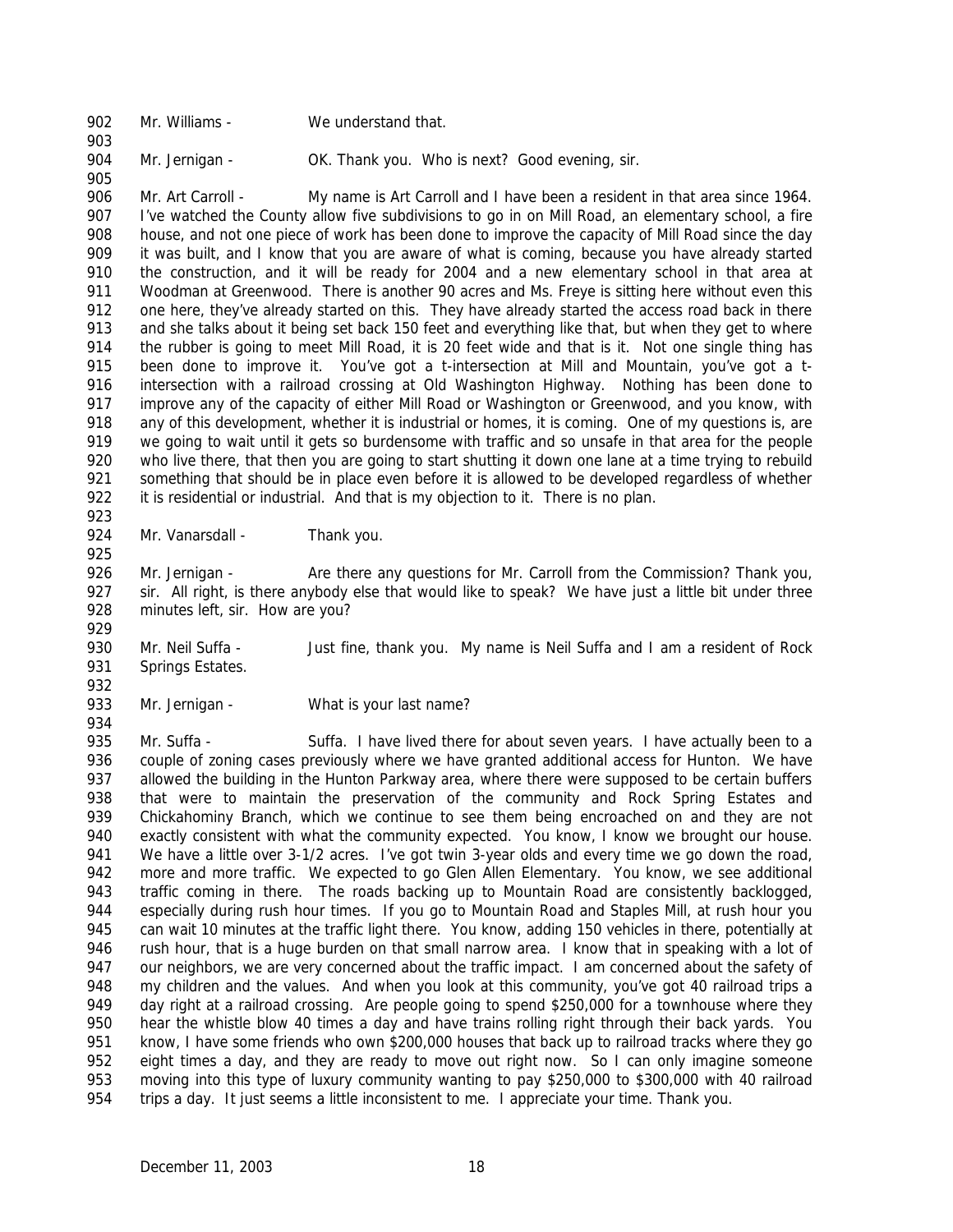956 Mr. Jernigan - Are there any questions for Mr. Suffa from the Commission? Thank you, sir. All right. Is that it? Ms. Freye, would you like to come back up? You have four minutes left, ma'am.

 Ms. Freye - I ask Ms. Moore to put the aerial on in hopes that it would give us some 961 context to consider the comments that you heard from some of the people in the neighborhood. I guess that my concern is that the majority of folks that you heard from this evening live in Rock Springs, Chickahominy Estates, which are in the far upper left-hand corner of this aerial (referring to slide). They are not adjacent property owners. I don't believe there was one adjacent property owner who spoke. The adjacent property owners are the ones who would have to live beside the sausage packing plant. They are the ones that would have to compete with access onto Mill Road with big trucks and distribution vehicles. Those folks deserve to have the protection that down zoning this property would bring. Interestingly, the developer who developed Hunton Estates, the half million dollars homes that were referred to adjacent to this is the same developer of this townhouse property. I think it is fair to say that in every development that Mr. Atack has ever undertaken, he has over delivered on his promises. We have proffered conditions that will assure the quality, minimum standards, and I have no doubt in this case like all of the others he will exceed those standards because he has a vested interest and that is protecting Hunton Estates, the 974 same development that is adjacent to this, that will provide this and getting rid of those industrial uses protects that development as well as the adjacent land owners.

977 The question was brought up about traffic. I know that Mr. Foster is here and would be available to respond to any questions, but I think the summary in the staff report really sums it up, that the 979 adjacent road network is adequate to serve the proposed townhouses. The nice thing about that change in traffic is that it would be residential traffic. It wouldn't be industrial or commercial traffic, 981 which, as I said, the County has worked so hard to protect the residents from on Mill Road. I think that what I'd like to close by saying is the very concerns and worries about property values and negative impact and negative traffic are the things that we can protect the neighborhood and the adjacent properties by approving this townhouse proposal.

986 I really don't know what else to say. I think with the school situation, there are elementary and 987 middle schools that are going to be coming on line I think as early as 2004. The road that was referred to as already being there by Mr. Carroll is actually LaVecchia Way, that leads back to the new school that was referenced to open in maybe 2010, so that is not adjacent to or leading to this property. That is a separate road. I would be glad to clarify any other comments or respond to any other questions. 

- Mr. Jernigan Are there any other questions for Ms. Freye from the Commission? Let me ask this, and she brought up the point about the people that are speaking aren't adjacent neighbors. Are there any adjacent neighbors here to this? Yes ma'am. I'd love to have you come up here.
- 
- Ms. Stokes My name is Martha Stokes and I am one of the neighbors in Hunton Estates, and there are several of us here who live in the homes there now. Just to clarify, there are no adjacent homeowners at the moment to this property because the roads have not been cut through, and there are no home sites that have been sold in Hunton Estates that are directly next to this property at the moment. I think we all share some concern that there are issues within Hunton Estates at the moment that we do not feel have been taken care of, at our request or at the neighbor's request. There are drainage issues that we are still dealing with, there are issues with the new property that are yet to be developed, and so I think our concern at the moment #1, comes from that fact, that there still are some issues that we are all addressing with our properties. Secondly, I don't know that any of us honestly were very aware of the current zoning that is in that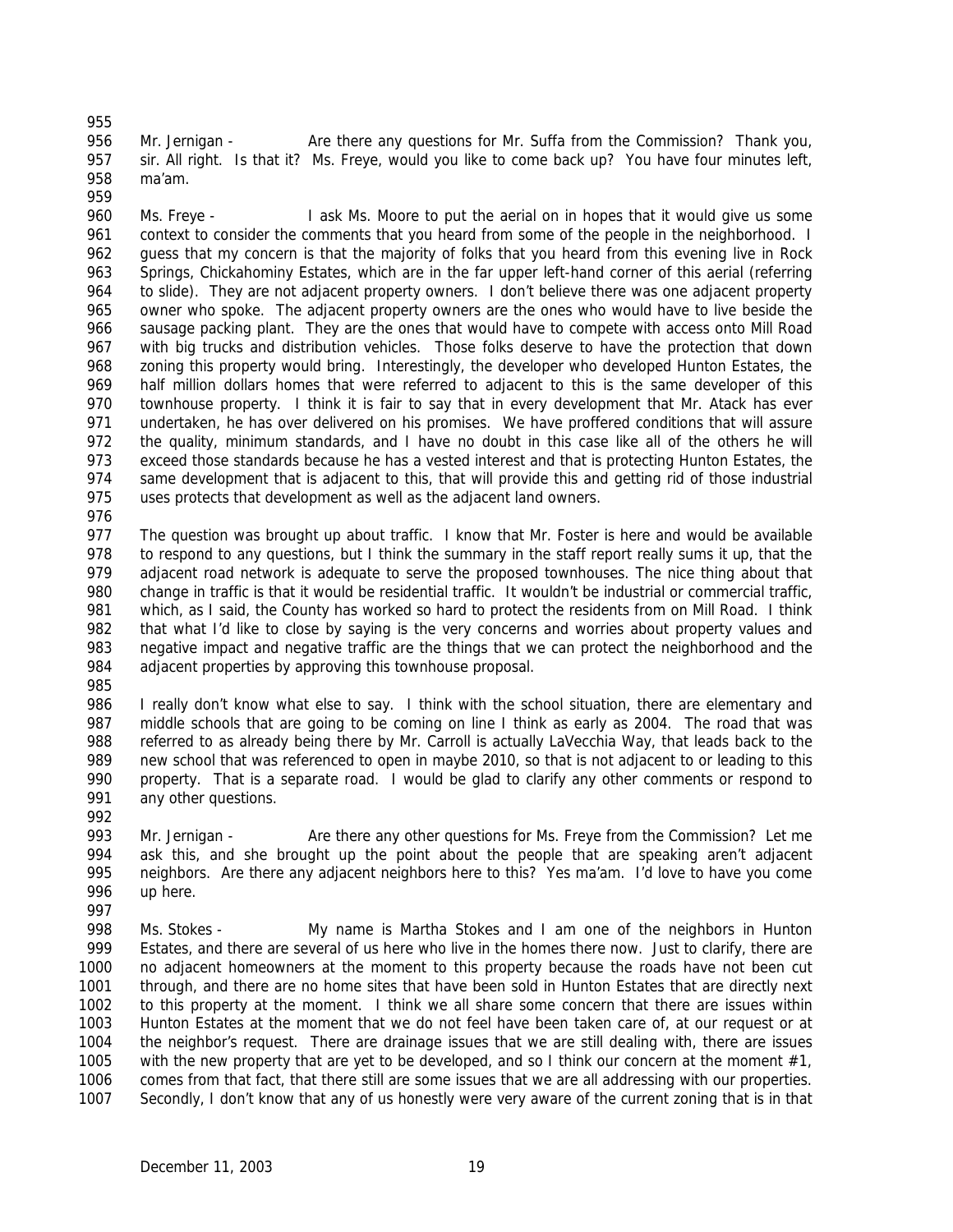property when we purchased our homes in the first section. Most of us understood that there was to be a school along that LaVecchia Way and railroad property, and I know that at least one of our neighbors came with information in hand that I saw. Most of what we received when we purchased our property gave us every indication that a County school one day was going to be located along that property, and that was all we were being concerned with at the time. So, just again, just to clarify, there are no adjacent neighbors in Hunton Estates right now next to this property, and there are a number of issues that we are continuing to try to address within the sites that have been developed for our homes and properties that give us reason to be here tonight along with our neighbors in the community from Chickahominy Branch and Rock Springs.

 Mr. Jernigan - All right. Thank you, Ms. Stokes, but my question, too, was, we can see some house right in here from this GIS photo. Is anybody here that lives in these houses?

1021 Mr. Silber - I guess those homes are on parcels that front on Mill Road. 

 Mr. Jernigan - What I am speaking of is the homes that are on Mill Road now. Right. Are any of those folks here? Sir, would you come to the podium, please. 

 Mr. Sharma - My name is Shekhar Sharma and I live in Hunton Estates. I see Ms. Freye throwing a red herring to up – (unintelligible) from the central issue, is all the people that drive on Mill Road, not the ones whose driveways are next to that property, and that is what we are here for. We don't have any problems. This was discussed in our meeting that Atack Properties hosted a few days ago. We have no problems about residential houses coming in there. We have problems about so many townhouses coming in there. The property values are so high over there that Atack Properties can still make a very good profit, creating single-family residential homes (unintelligible) with Hunton Estates and others going up in the neighborhood, and that is what we are talking about.

1036 Mr. Jernigan - Any questions for Mr. Sharma from the Commission? All right. Thank you, sir.

 Mr. Archer - Mr. Sharma, before you go, I am still concerned that you and the other 1040 people that spoke may not be fully aware of the possibilities that could arise with this unconditional M-2 zoning. As a Planning Commissioner, and I am sure my colleagues feel the same way, there is nothing more frightening than having uncontrolled industrial uses next to a residential neighborhood, and I just wanted to show that you all really understand what the implications are of this unconditional M-2 zoning.

 Mr. Sharma - I hope I am speaking for everybody else that they are aware of that, but there is something called market forces. The other proposal that Atack Properties had, that was postponed to January 15, 2004, was already an industrial office park or something like that, which Mr. Atack, and we like Mr. Atack. He has done a great job up in Hunton. I will be the first one to say that. He is proposing getting out of the industrial business and getting into the residential because that is what is going to get better dollar. So, you know, I fully understand what you are saying, but there is some market force over here that is going to prevent that sausage factory from coming and stinking up our neighborhood.

 Mr. Jernigan - Thank you, Mr. Sharma. That was good. I want you all to know, and one of my colleagues passed me a note to remind you that in M-2 zoning, that can be run 7 days a week, 24 hours a day, no restrictions. OK. We've got hands up and we are out of time. We can't. Somebody that hasn't spoke, come on up here. I will give you 30 seconds, sir, because we are out of time.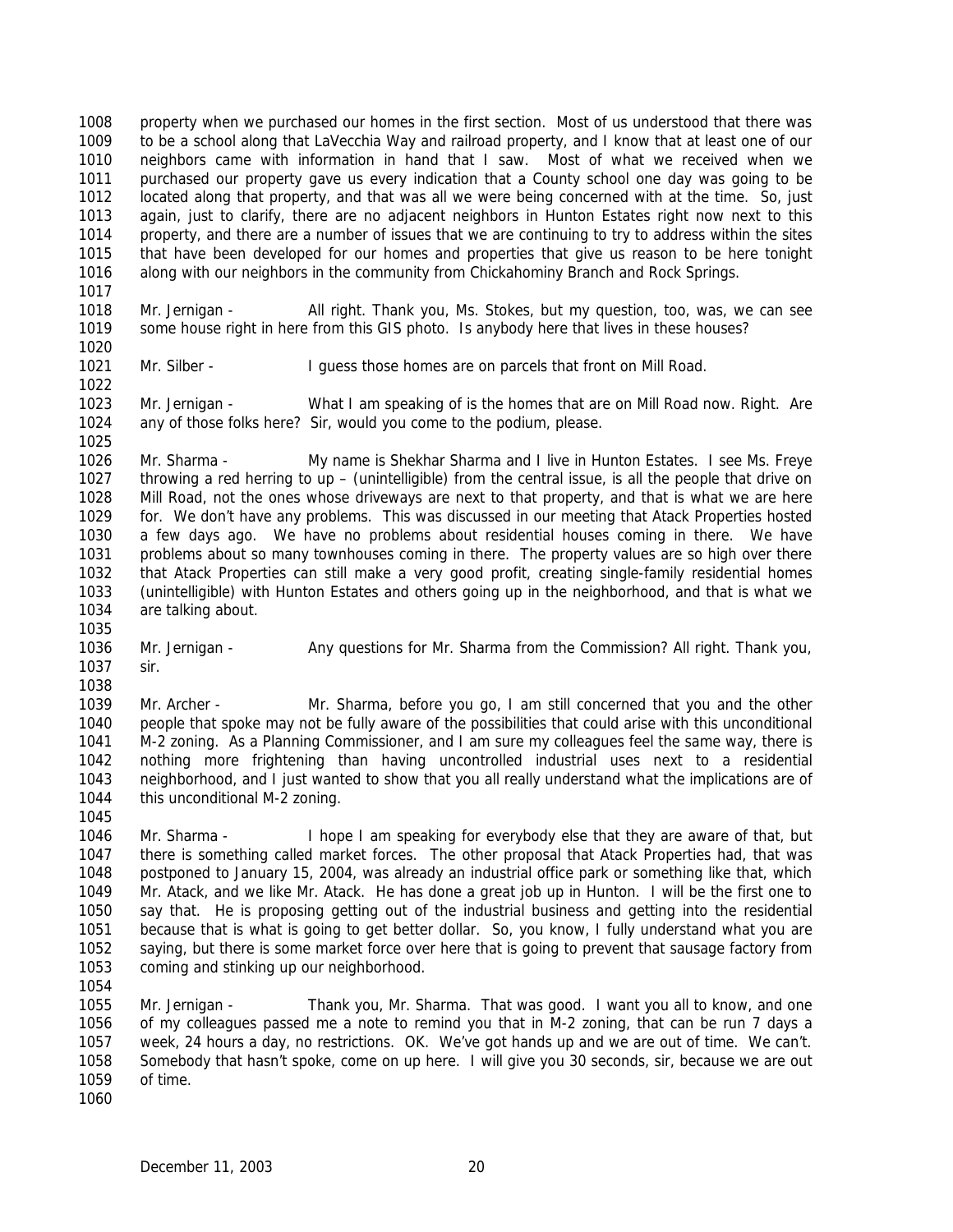Mr. Silber - The challenge is we have a long agenda tonight and we hope you understand.

 Mr. Jernigan - Yes, we've got 11 cases tonight and I'm not trying to push you. We want to hear what everybody has got to say, but for the respect of everybody else who is here, we have 1066 to cap it at some point. 

- Mr. Struther I understand. Thank you for just a few more minutes, 30 seconds. But in any event, I am Phil Struther. I am a resident of the Brookland District. I have lived in the area with my family of five. I can tell you that I've had an opportunity to speak with many of the citizens here. They are deeply concerned about the density of this development. I don't think anyone believes that there won't be some kind of development there. We are deeply concerned about the density, the traffic that is involved. There is a school that is on Mill Road as you are well aware. And we are concerned. This is a neighborhood. This is a community that still uses it road for pedestrian uses, still uses it for bicycling purposes, and other uses besides having vehicular traffic on it. We are very interested in keeping our community a community that has an excellent quality of life. Mr. Atack has the opportunity and one of the problems that I saw with deferring the other case until the next Planning Commission is that these cases should be considered together. This is an opportunity for Mr. Atack to enhance the quality of life for our community, to make it extremely an excellent place to live. What we are looking for is something in these plans that enhance our quality of life, walking trails, something that will offset the level of traffic that is going to be caused by these developments, something that will allow the school children, our kids in our community, the opportunity to get out of their homes, get away from their televisions, get into the community to enrich our lives. I don't see any walking trails proposed. I don't see anything that will set aside some kind of open spaces for the community to gather, and become united. What I see is an enclave that has been proposed, an isolated enclave with a gate in the front that will segregate this development from the rest of the community, and we are deeply concerned about 1088 that. I think that is much more than 30 seconds, but...
- 

- 1090 Mr. Vanarsdall I didn't hear you say where you live.
- Mr. Struther I live within legal standing of the development. I will just leave it at that.
- Mr. Jernigan Can you be a little more specific?
- 1096 Mr. Struther I live in Rock Springs Estates.
- 1098 Mr. Glover I know where you live, Mr. Struther.
- 1100 Mr. Struther Thank you, sir.
- Mr. Jernigan OK, thank you, Mr. Struther. Mr. Vanarsdall. I will turn it over to you.

 Mr. Vanarsdall - I made a few notes here and I really don't know where to start, because I think that everything I was going to say has been said one way or the other. One of the things I am surprised at is that although we had a community meeting last Thursday night, and several of you were there, one of the things that I am surprised at is that no one asked about the quality of the development, and we know that Mr. Atack is well known in the area and has always done that, made a good project. And I want to go back to some of the speakers. The health, safety, welfare and quality of life one of the speakers said. I don't understand how you think an M-2 Manufacturing zoning could be anything about health, safety and welfare of your community, and first of all, I understand how you feel and I appreciate you coming and voicing your opinion, and I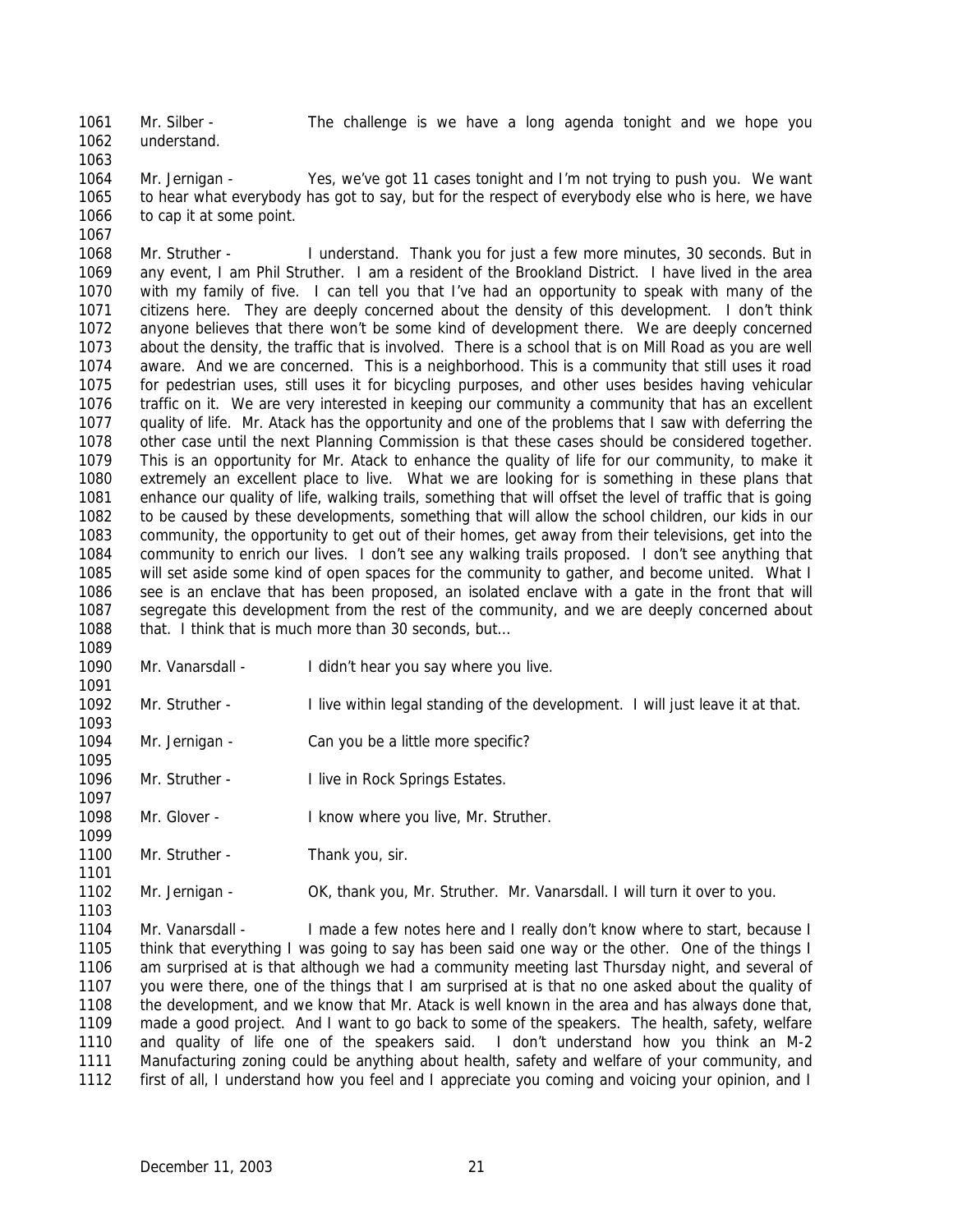understand that you have never had townhouses in the area. That doesn't mean that they are all that bad and it doesn't mean bad people live in them. It just never has come up.

 I know that one lady said it impacts on schools. There won't be but 23 students out of this project, and we are going to have a new middle school and a new elementary school, and these students that will be, 10 will go to Glen Allen and only six to Brookland, seven to Hermitage which is already over-capacity, and this does not make it but seven more, and I am sure the School Board is addressing that. So, I don't see where that is such a concern.

 Traffic, every time we've ever had a zoning case in the area, and I've been with you on many of them, there has always been traffic in them, and I said one time I wished we had a proffer that we could say that there is no more traffic. We up here in the Commission hear about traffic throughout the County more than any other subject. The other subject probably would be drain issues and water runoff. So, someone mentioned single-family dwelling and single-family dwellings would make even more traffic.

 Drainage issues. Drainage issues are always taken care of at the time of subdivision development and plan of development and then that will be addressed. The school that was there, at the community meeting it was mentioned that a school would be built in 2010, and that it would start in 2008. And that is exactly what the lady said, it is exactly where this M-2 zoning is, it is right beside it. And I don't think you all realize now when you ride down Mill Road, and I rode down it again yesterday, I don't think you realize that when this school is cleared to be built, I don't think you realize how it is going to look if you have something back there like a warehouse or something. I'd like for you to picture what that would be like.

 We talked about anything that would go in an M-2 zoning. M-2 zoning also includes, I believe it was mentioned, but I want to make sure you understand it from my point. The M-2 zoning includes M-1 uses and that includes the B-3 uses. The B-3 issues include the B-2 and B-1, and I think it is between 50 to 75 uses that would go on the property as we speak that you would not want there, and believe me, I know personally a warehouse can go under the M-2 and you don't want that. A warehouse brings an addition to trucks. It brings people going and coming, people going to lunch, dental appointments, doctor's appointments, a little sandwich truck comes with the bell. They load trucks at midnight and 3:00 in the morning you have dumpsters and keep in mind again, this is unsecured and unconditioned. Unconditioned means any hour they want, 24/7 days a week and you can't do a thing about it, you can't control it, and the County can't control it. So, I am really surprised that you all were not really interested in getting rid of a blight in the area. Having said that, as you know, the Planning Commission has certain rules and regulations that we go by. So, staff supports this request. It is consistent with the Land Use Plan. It is consistent with the goals, objectives and policies of the Land Use Plan that we go by, and only adds 23 students, as I said previously, to the school, and that is not very much. I don't see how you could do anything but consider this, and I think some of you said no just to the idea of this development before you ever heard all about it. So, we have done everything we can do on the Planning Commission and so I am going to recommend it to the Board of Supervisors to be approved, and then it will be heard by the Board 30 days from today. So, with that I move that Case C-66C-03 be 1157 recommended to the Board for approval.

1159 Mrs. Ware - Second.

1161 Mr. Vanarsdall - And I appreciate all of you coming and Mr. Secretary you can tell them the 1162 date that it will come before the Board. date that it will come before the Board.

 Mr. Jernigan - We have a motion by Mr. Vanarsdall and a second by Mrs. Ware. All in favor say aye. All opposed say no. The ayes have it. The motion is passed.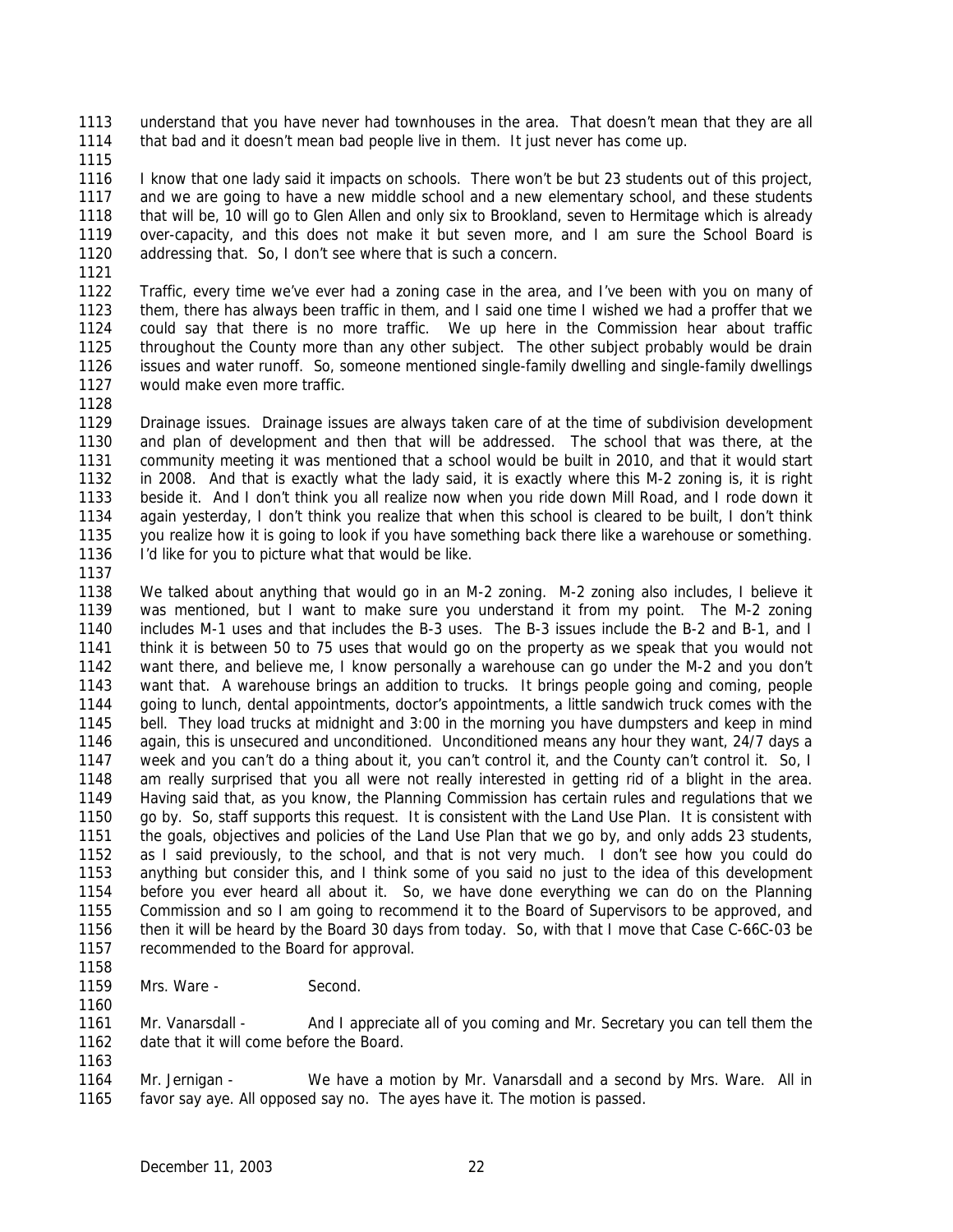### 

 **REASON:** Acting on a motion by Mr. Vanarsdall, seconded by Mrs. Ware, the Planning Commission voted 5-0 (one abstention) to recommend that the Board of Supervisors **grant** the request because it continues a form of zoning more consistent with the residential nature of the area and the proffered conditions will provide quality assurances not otherwise available on the site.

 Mr. Glover - Mr. Chairman, if I can make a remark here since it will come to the Board of Supervisors and I say to each of you who have come here tonight and spoken against this case, I want to tell you that I am probably as much against townhouses in that area as you are. Maybe even more so. I would like to, between now and the time that we hear this case, we've had good, some of you haven't been there but some of you have been in the area long enough to know that each time there has been anything that comes before the Board for rezoning, in your area, we've met and we've looked at things with an open mind, and then we've made decisions together. It has not been me making decisions for Rock Springs. It is not me making decisions for Chickahominy Branch. Any of those, we have always met with the public, even though the Planning Commission has met with you, the developer has met with you, I don't like townhouses, but I don't know right now what I can do about it but between now and the time we make a decision, I want you all to help me make a decision based on the quality of life that you want and the quality of life you desire. I desire those same things, believe me. You've got a wonderful community out there. I am very proud of it from a standpoint of a supervisor that have been here for 16 years and have watched Rock Springs grow from a few homes. Actually, I have been here 20 years. As a matter of fact, I had an opportunity to buy one of your prime lots for \$21,000. Does that tell you how long ago that I have been involved with Rock Springs? Chickahominy Branch is the same thing. We were very fortunate that the developer there developed one-acre lots that he could have built 900 sq. ft. homes on, but he didn't do it. I really do want to work with you. I want you to work with me, but it is very difficult to do it if we've made up our minds already. I want to tell you that my mind isn't made up. OK. You can count on that. I do want you to help me and I want you to meet with me and I do plan to have a meeting before the Board meets to make this decision. If we have to defer it in order to get that in between now and the  $27<sup>th</sup>$ , I don't think we will, but would you all be willing to do that? If you don't think we want to do 1196 that, then let me know right now. OK. Thank you. Merry Christmas.

Mr. Silber - Thank you. This will come up on January 27, 2004.

1200 Mr. Vanarsdall - I believe I have to waive the time limits on the proffer. I move that we waive the time limits on Case C-66C-03. 

1203 Mrs. Ware - Second.

 Mr. Jernigan - We have a motion by Mr. Vanarsdall and a second by Mrs. Ware. All in favor say aye. All opposed say no. The ayes have it. The motion is passed. Mr. Bittner, we want to go back now on the 7:00 p.m. schedule. 

 Mr. Bittner - Yes, sir. I am prepared to do the 7:00 p.m. deferrals if you like. 

1211 Mr. Jernigan - OK. Give everyone a minute to clear out.

 Mr. Silber - Please move outside of the room so that we can continue the meeting. Thank you. 

 Mr. Jernigan - OK. Mr. Bittner, you may proceed on the 7:00 p.m. agenda.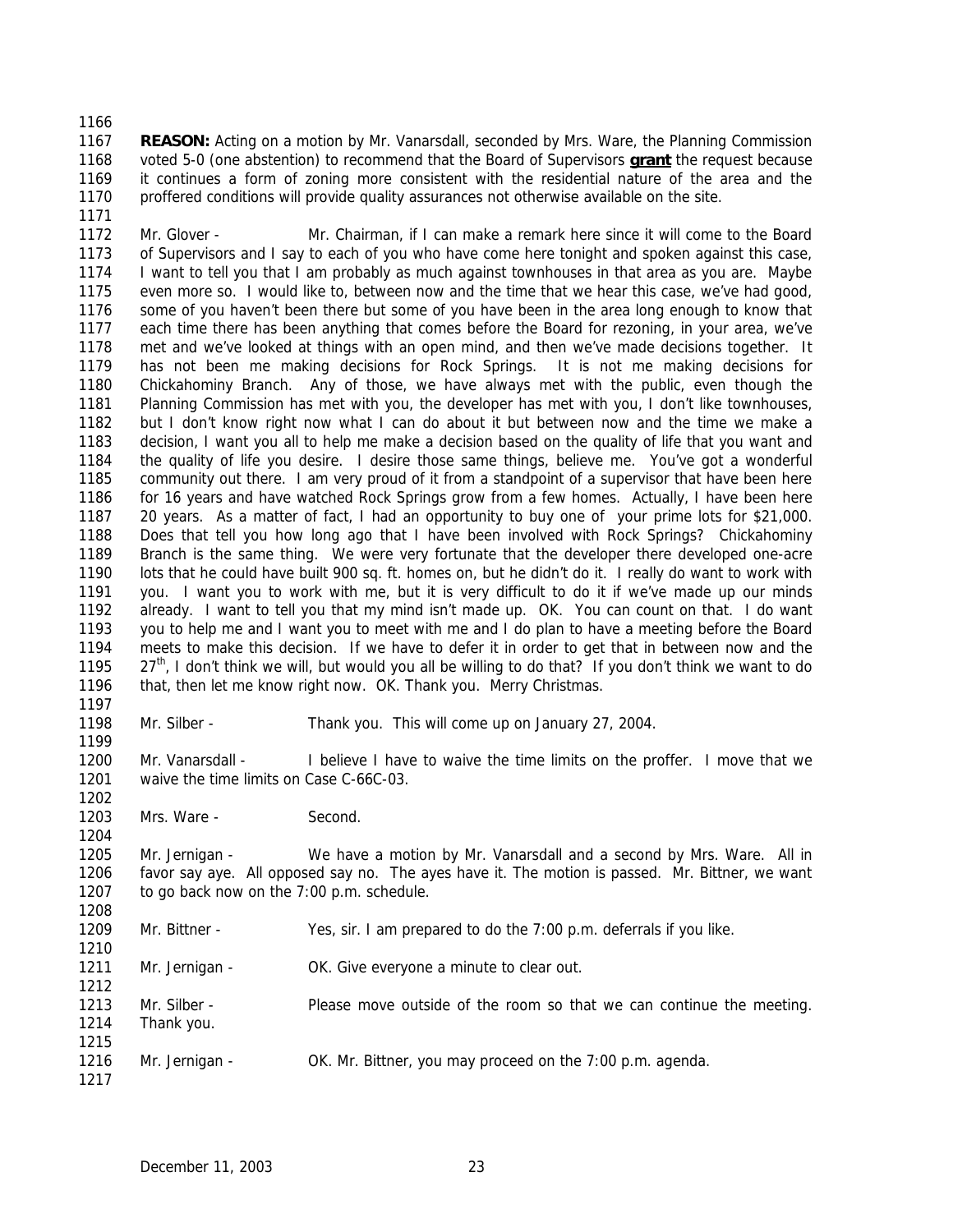Mr. Bittner - Yes, I am going to cover the cases on the 7:00 p.m. agenda that have requested deferral. The first one is on page 4 of the agenda.

### *Deferred from the September 11, 2003 Meeting:*

 **C-32C-03 William R. Cawthorn for Amir Zinat:** Request to conditionally rezone from RTHC Residential Townhouse District (Conditional) to R-5C General Residence District (Conditional), Parcel 749-755-3834, containing approximately 3.33 acres, located on the south line of Three Chopt Road approximately 575 feet east of Cedarfield Parkway. A childcare center or multi-family residences are proposed. The use will be controlled by proffered conditions and zoning ordinance regulations. The R-5 District allows a density up to 14.52 units per acre. The Land Use Plan recommends Urban Residential, 3.4 to 6.8 units net density per acre, and Environmental Protection Area.

Mr. Bittner - This is a deferral request to April 15, 2004.

 Mr. Jernigan - Is there any opposition to the deferral of Case C-32C-03, William R. Cawthorn for Amir Zinat?

 Mrs. Ware - I move that Case C-32C-03 be deferred to the April 15, 2004 meeting at the applicant's request.

- 1239 Mr. Vanarsdall Second.
- Mr. Jernigan We have a motion by Mrs. Ware and a second by Mr. Vanarsdall. All in favor say aye. All opposed say nay. The ayes have it. The motion is passed.

 At the applicant's request, the Planning Commission deferred Case C-32C-03**,** William R. Cawthorn for Amir Zinat, to its meeting on April 15, 2004.

## *Deferred from the November 13, 2003 Meeting:*

 **C-25C-03 Henry L. Wilton for Wilton Companies LLC:** Request to conditionally rezone from O-3C Office District (Conditional) to B-2C Business District (Conditional), Parcel 737- 751-4601 and part of Parcel 737-751-4028, containing 11.495 acres, located at the northeast intersection of Ridgefield Parkway and John Rolfe Parkway right-of-way. Retail with limited office uses are proposed. The use will be controlled by proffered conditions and zoning ordinance regulations. The Land Use Plan recommends Urban Residential, 3.4 to 6.8 units net density per acre, and Office.

Mr. Bittner - This is a request to defer to the January Planning Commission meeting.

 Mr. Jernigan - Is there any opposition to defer Case C-25C-03, Henry L. Wilton for Wilton Companies LLC?

 Mrs. Ware - I move that Case C-25C-03 be deferred to the January 15, 2004 meeting at the applicant's request. 

1264 Mr. Vanarsdall - Second.

 Mr. Jernigan - We have a motion by Mrs. Ware and a second by Mr. Vanarsdall. All in favor say aye. All opposed say no. The ayes have it. The motion is passed. 

 At the applicant's request, the Planning Commission deferred Case C-25C-03, Henry L. Wilton for Wilton Companies LLC, to its meeting on January 15, 2004.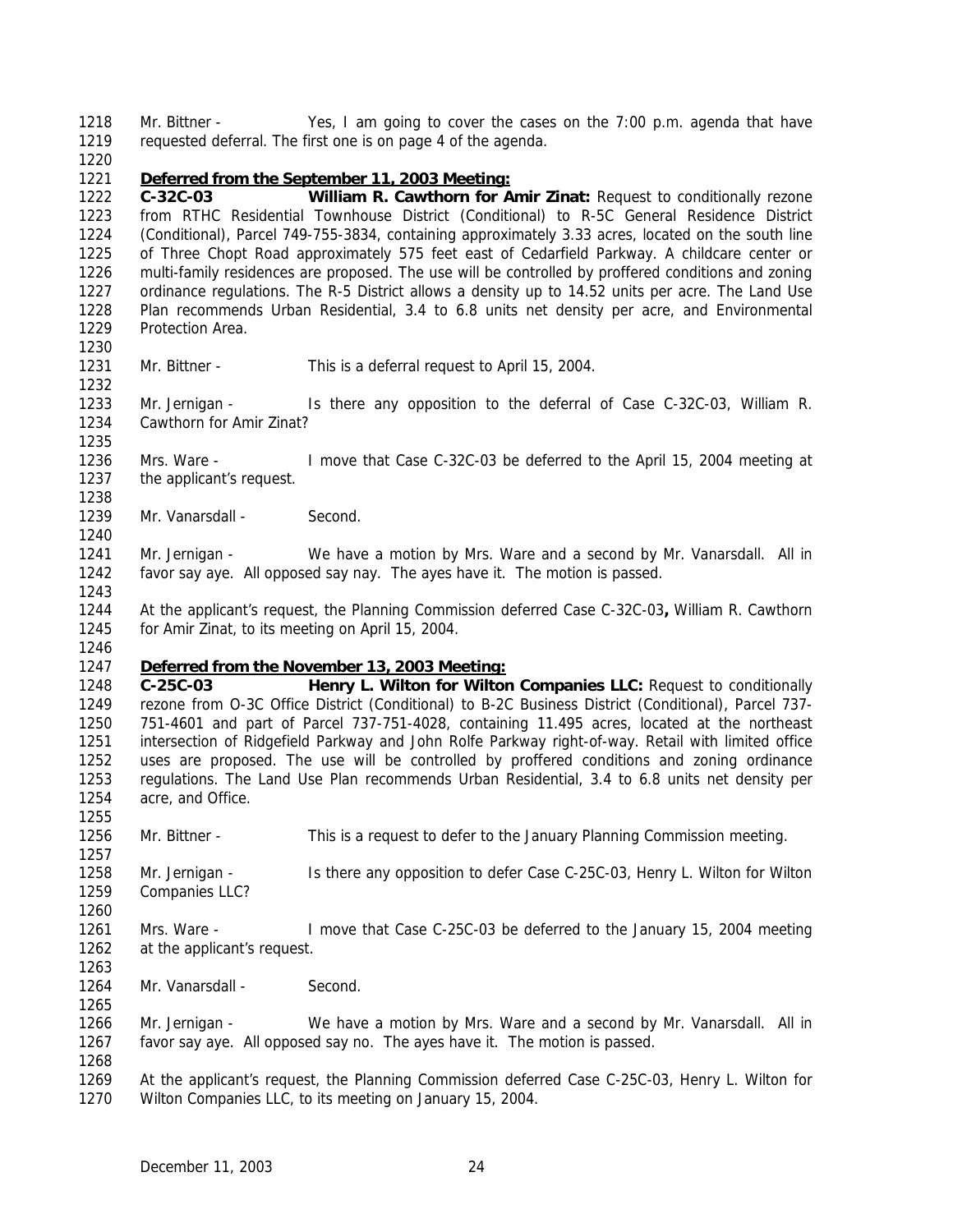- **C-73C-03 Gloria Freye for Robert M. Atack:** Request to conditionally rezone from A-1 Agricultural District and R-1 One Family Residence District to R-2AC One Family Residence District (Conditional), part of Parcel 744-742-5871, containing 22.753 acres, located on the north line of Patterson Avenue (Route 6) approximately 1,600 feet west of Gaskins Road. The applicant 1276 proposes no more than forty (40) single-family residential lots. The R-2A Districts allows a minimum lot size of 13,500 square feet. The Land Use Plan recommends Semi Public. Mr. Bittner - This is a deferral request to March 11, 2004. Mr. Jernigan - Is there any opposition to the deferral of Case C-73C-03, Gloria Freye for 1282 Robert M. Atack? No opposition. Mrs. Ware - Then I move deferral of Case C-73C-03, Gloria Freye for Robert M. Atack, be deferred to the March 11, 2004 meeting, at the applicant's request. 1287 Mr. Taylor - Second. Mr. Jernigan - We have a motion by Mrs. Ware and a second by Mr. Taylor. All in favor say aye. All opposed say no. The ayes have it. The motion is passed. At the request of the applicant, the Planning Commission deferred Case C-73C-03, Gloria Freye for Robert M. Atack, to its meeting on March 11, 2004. *Deferred from the November 13, 2003 Meeting:* **C-41C-03 Don Smith:** Request to conditionally rezone from B-2C Business District (Conditional) to M-1C Light Industrial District (Conditional) and B-2C Business District (Conditional), Parcel 808-729-7538, containing 8.585 acres (M-1C - 6.496 ac.; B-2C - 2.089 ac.), located at the southeast intersection of Dabbs House and Creighton Roads. A mini-storage warehouse/self- storage facility and retail are proposed. The use will be controlled by proffered conditions and zoning ordinance regulations. The Land Use Plan recommends Commercial Concentration. The site 1302 is in the Airport Safety Overlay District. Mr. Bittner - This deferral request is to January 15, 2004. Mr. Jernigan - Is there any opposition to the deferral Case C-41C-03, Don Smith? There is no opposition. I move for deferral of Case C-41C-03, Don Smith, to the January 15, 2004 meeting, by request of the applicant. 1310 Mr. Vanarsdall - Second. Mr. Jernigan - We have a motion by Mr. Jernigan and a second by Mr. Vanarsdall. All in favor say aye. All opposed say no. The ayes have it. The motion is passed. At the request of the applicant, the Planning Commission deferred Case C-41C-03, Don Smith, to its meeting on January 15, 2004. *Deferred from the November 13, 2003 Meeting:* **C-56C-03 Gloria Freye for Finer Homes, Inc. & Debbie Stoddard:** Request to conditionally rezone from A-1 Agricultural District to R-2AC One Family Residence District
- (Conditional) Parcel 802-696-9269 and part of Parcel 803-696-6866, containing 41.758 acres, located on the east line of Osborne Turnpike approximately 0.41 mile north of Tree Ridge Road and approximately 240 feet west of the western terminus of Harmony Avenue. A single family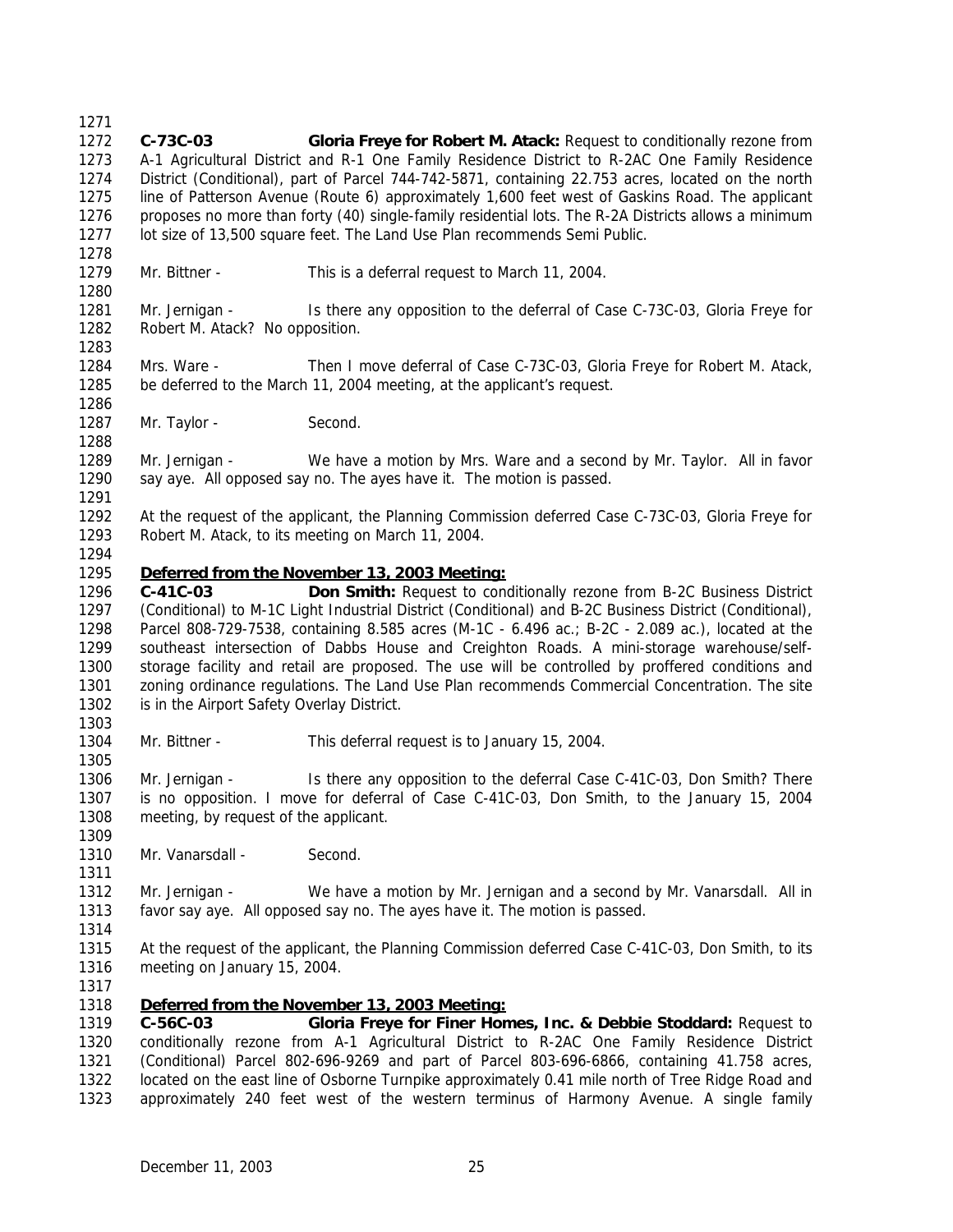residential subdivision is proposed. The R-2A District allows a minimum lot size of 13,500 square feet. The Land Use Plan recommends Suburban Residential 1, 1.0 to 2.4 units net density per acre.

1327 Mr. Bittner - The deferral request is to January 15, 2004.

 Mr. Jernigan - Is there any opposition to the deferral of Case C-56C-03, Gloria Freye for Finer Homes, Inc. & Debbie Stoddard? No opposition. With that, I will move for deferral of Case C-56C-03, Gloria Freye for Finer Homes, Inc. & Debbie Stoddard, to January 15, 2004, by request of the applicant. 

1334 Mr. Taylor - Second.

 Mr. Jernigan - We have a motion by Mr. Jernigan and a second by Mr. Taylor. All in favor 1337 say aye. All opposed say no. The ayes have it. The motion is passed. 

 At the request of the applicant, the Planning Commission deferred Case C-56C-03, Gloria Freye for Finer Homes, Inc. & Debbie Stoddard, to its meeting on January 15, 2004.

#### *Deferred from the November 13, 2003 Meeting:*

 **C-64C-03 David Redmond for Mid-Atlantic Commercial Properties, LLC:** Request to conditionally rezone from A-1 Agricultural District to B-2C Business District (Conditional), Parcel 814-717-0480, containing 5.06 acres, located at the southwest intersection of Gay and S. Laburnum Avenues. Community retail is proposed. The use will be controlled by proffered conditions and zoning ordinance regulations. The Land Use Plan recommends Office. The site is in 1348 the Airport Safety Overlay District.

Mr. Bittner - The deferral is requested to the February 12, 2004 meeting.

 Mr. Jernigan - Is there any opposition to the deferral of Case C-64C-03, David Redmond for Mid-Atlantic Commercial Properties, LLC? There is no opposition. With that, I move for deferral of Case C-64C-03, David Redmond for Mid-Atlantic Commercial Properties, LLC, to February 12, 2004, by request of the applicant.

1357 Mr. Vanarsdall - Second.

 Mr. Jernigan - We have a motion by Mr. Jernigan and a second by Mr. Vanarsdall. All in favor say aye. All opposed say no. The ayes have it. The motion is passed.

 At the request of the applicant, the Planning Commission deferred Case C-64C-03, David Redmond for Mid-Atlantic Commercial Properties, LLC, to its February 12, 2004 meeting.

 **C-74C-03 Laraine Isaac for Alan Braun:** Request to conditionally rezone from A-1 Agricultural District to R-5AC General Residence District (Conditional), Parcels 805-692-4564 and 806-692-0994, containing 54.073 acres, located along the north line of I-895 and at the southwest intersection of Burning Tree Road and I-895/S. Laburnum Avenue Extension. No more than one hundred seventy-five (175) age-restricted residential lots are proposed. The R-5A District allows a minimum lot size of 5,625 square feet. The Land Use Plan recommends Suburban Residential 1, 1.0 1371 to 2.4 units net density per acre. 

- Mr. Bittner The deferral is requested to January 15, 2004.
-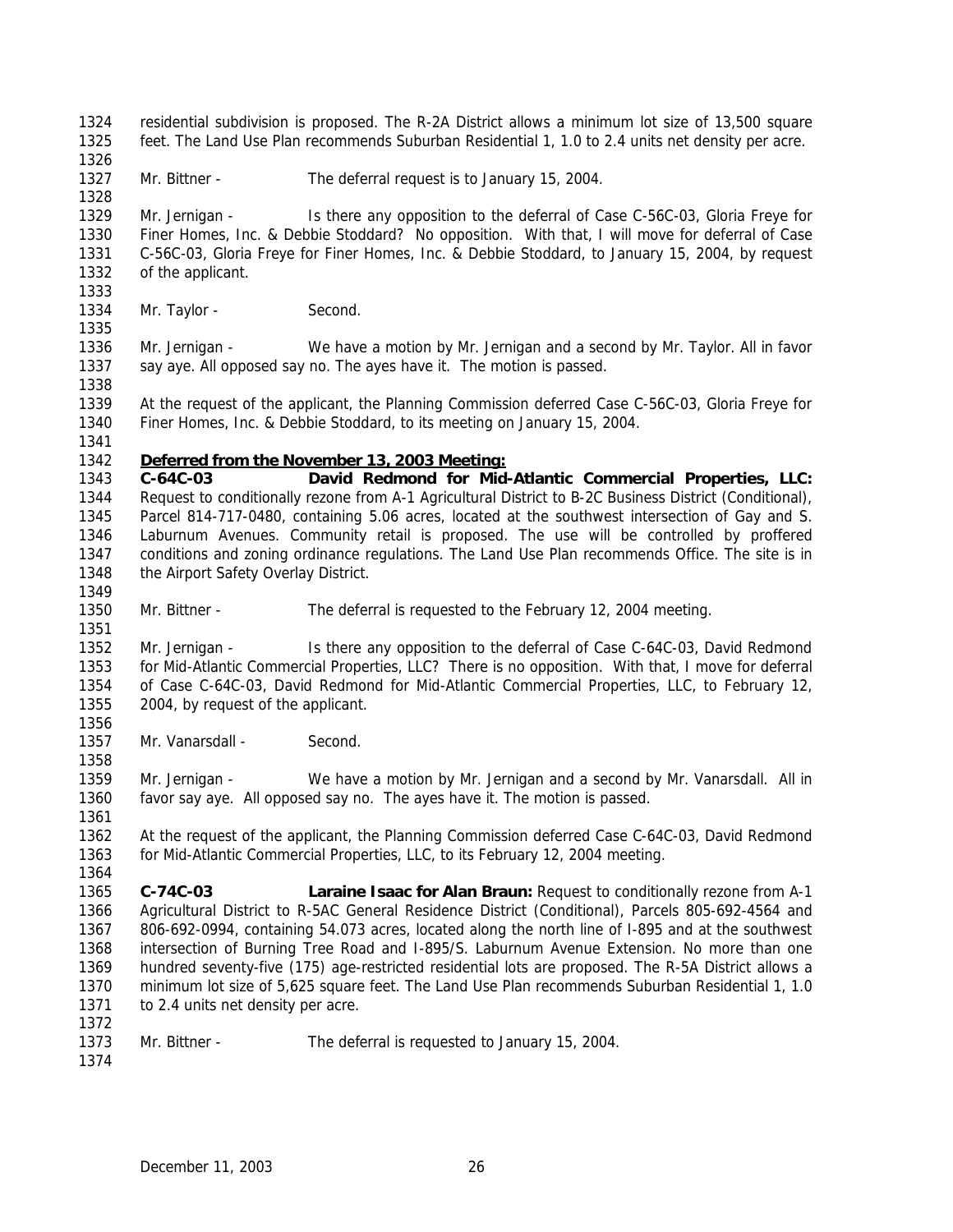Mr. Jernigan - Is there any opposition to the deferral of Case C-74C-03, Laraine Isaac for Alan Braun? There is no opposition. With that I move for deferral of Case C-74C-03, Laraine Isaac for Alan Braun, to January 15, 2004, by request of the applicant.

1379 Mr. Taylor - Second.

 Mr. Jernigan - We have a motion by Mr. Jernigan and a second by Mr. Taylor. All in favor say aye. All opposed say no. The ayes have it. The motion is passed.

 At the request of the applicant, the Planning Commission deferred Case C-74C-03, Laraine Isaac for Alan Braun, to its meeting on January 15, 2004.

Mr. Bittner - That is the final deferral request on the 7:00 p.m. agenda, sir.

1389 Mr. Jernigan - Thank you, Mr. Bittner.

1391 Mr. Silber - OK. If we can move back to the 6:00 portion, we are now up to page 3, which would be rezoning request C-61C-03.

### *Deferred from the November 13, 2003 Meeting:*

 **C-61C-03 Bill Axselle for Neil Farmer:** Request to conditionally rezone from A-1 Agricultural District to R-3C One Family Residence District (Conditional), Parcel 752-763-4795 and part of Parcel 752-763-1932, containing 10.03 acres, located at the northern terminus of Lexington Farms Drive, 528 feet southeast of the southeastern terminus of Chicopee Road, and 70 feet west of the southern terminus of Fort McHenry Parkway. The aggregate density is proffered not to exceed 3 units per acre. The R-3 District allows a minimum lot size of 11,000 square feet. The Land Use Plan recommends Suburban Residential 2, 2.4 to 3.4, units net density per acre.

 Mr. Jernigan - Is there any opposition to Case C-61C-03, Bill Axselle for Neil Farmer? We have opposition. Mr. Bittner, you may proceed.

- Mr. Bittner Thank you, Mr. Jernigan.
- 

 There are three (3) options for road access to this property: 

- 1410 1. Access all new lots from the terminus of Lexington Farm Drive<br>1411 2. Access all new lots from the terminus of Fort McHenry Parkway
- 2. Access all new lots from the terminus of Fort McHenry Parkway
- 3. Split access with some lots off both roadways

 Under no option would Lexington Farm Drive and Fort McHenry Parkway connect with each other 1415 to form a through-road.

 Staff has analyzed the three options and finds them all to be acceptable. However, the preferred or "best" option would be all new lots accessed from Lexington Farm Drive. That is shown on this diagram here (referring to rendering). The reasons for this are as follows:

- 1. Traffic Generation: This proposed subdivision is for approximately 27 lots. The amount of traffic generated by these lots would be small compared to the current traffic levels on surrounding roads. Under any option, the traffic impact of this development would be limited. This is why any of the options could be acceptable.
- 2. Orientation of Existing Residences: No existing residence fronts on or has direct access 1427 to Lexington Farm Drive. Several existing residences front on and directly access Fort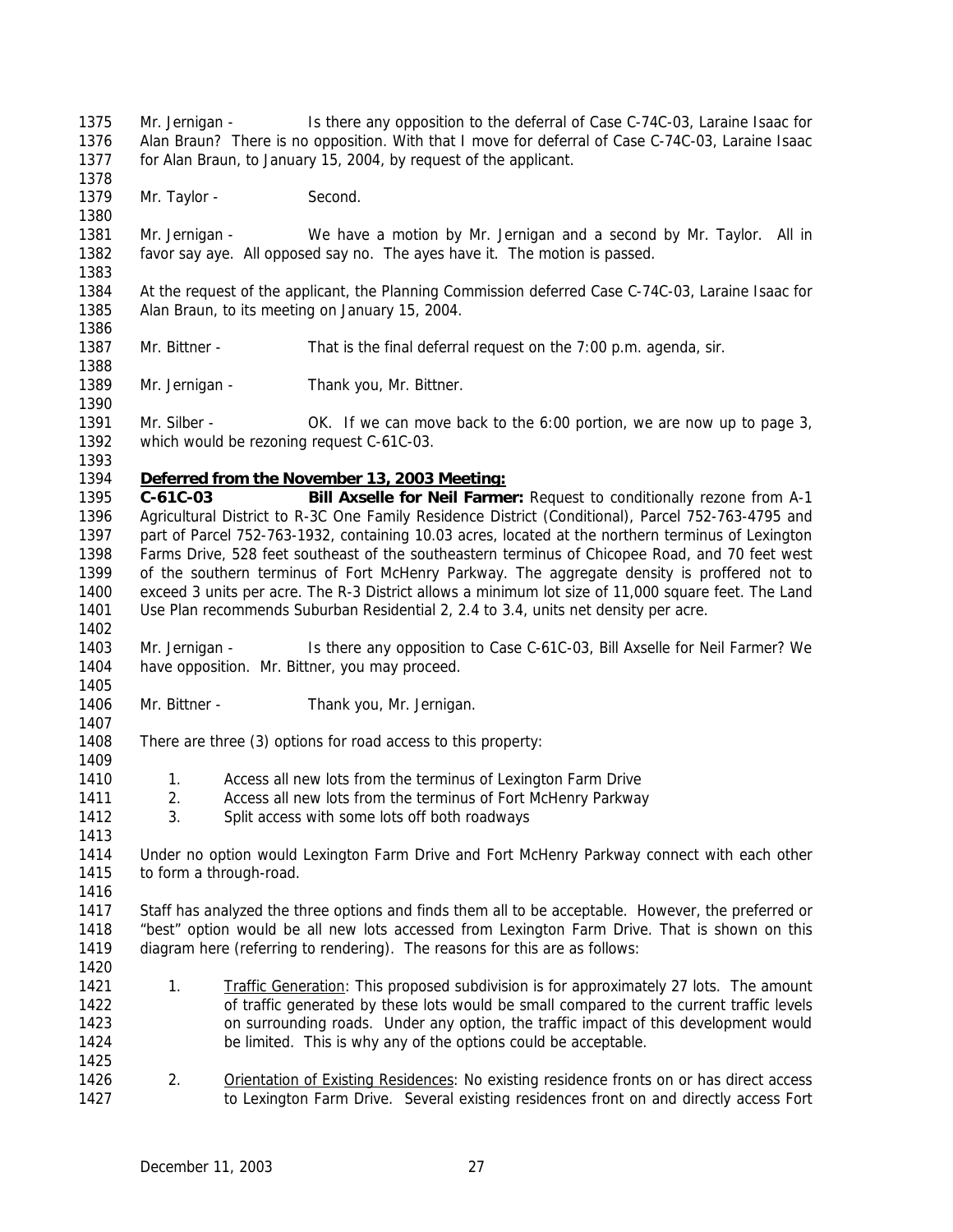McHenry Parkway. Because of this, Lexington Farm Drive is better designed to handle additional traffic.

- 1431 3. Peak Hour Traffic: The presence of Springfield Park Elementary School at the terminus of Fort McHenry Parkway creates significant amounts of peak hour traffic on this road. School openings and closings cause this level of traffic. Peak hour traffic volumes near the terminus of Lexington Farm Drive are less than those on Fort McHenry Parkway. Traffic distribution would be better served via access to Lexington Farm Drive.
- 4. Traffic Patterns Around Springfield Park Elementary School: Fort McHenry Parkway's terminus is at Springfield Park Elementary School. This "insulates" the school to some degree because no vehicular traffic approaches it from the southern direction. This makes the movement of cars, school buses, and school children easier on and around **the site.** If the proposed subdivision were accessed via Fort McHenry Parkway, new 1442 traffic would flow to and by the school from the south. This could complicate vehicle and pedestrian traffic patterns. Access via Lexington Farm Drive would prevent this.

 For the above-listed reasons, staff feels the preferred or "best" option would be #1 with all lots accessed from Lexington Farm Drive.

 The applicant has submitted revised proffers that satisfactorily address the other issues in the staff report. The time limit does not need to be waived to accept these new proffers. Therefore, staff recommends approval of this request.

- This concludes my presentation. I would be happy to try to answer any questions you may have.
- Mr. Jernigan - Are there any questions for Mr. Bittner from the Commission?
- 1456 Mr. Taylor Not at this time, Mr. Chairman.
- 1458 Mr. Jernigan Thank you, Mr. Bittner.
- Mr. Archer Mr. Bittner, you did say these proffers were timely. Did you not?
- Mr. Bittner Yes. They came in two days ago. The time limits do not need to be waived.
- 1465 Mr. Jernigan Mr. Axselle, how are you?

 Mr. Axselle - Fine, Mr. Chairman. I'd like to reserve three minutes for rebuttal. I will be very brief. I believe there are some other people who want to speak in support, but I would like to have three minutes for rebuttal for the applicant. I think Mr. Bittner has laid out the issue very well. We are in compliance with the Land Use Plan, we have lots that are bigger than the adjacent subdivision, houses that are bigger, less density, and the sole issue has been the access, and we have, in fact, collectively, the County, the neighborhood and us have explored three options. Finally, we did what probably we all should have done from the start, and that was to have the Traffic Engineer do a study, which he did, and so I think the report that is before you in our case, and the County's recommendation is consistent with that.

 Mr. Bittner went through the reasons, but let me kind of hit a couple of them for you. While all three of the options could accommodate the limited traffic that comes from 27 lots, there are probably three reasons in my mind that Lexington Farm Drive is more appropriate. The first is the presence of the school. The school, because of the traffic it brings, and the safety of the children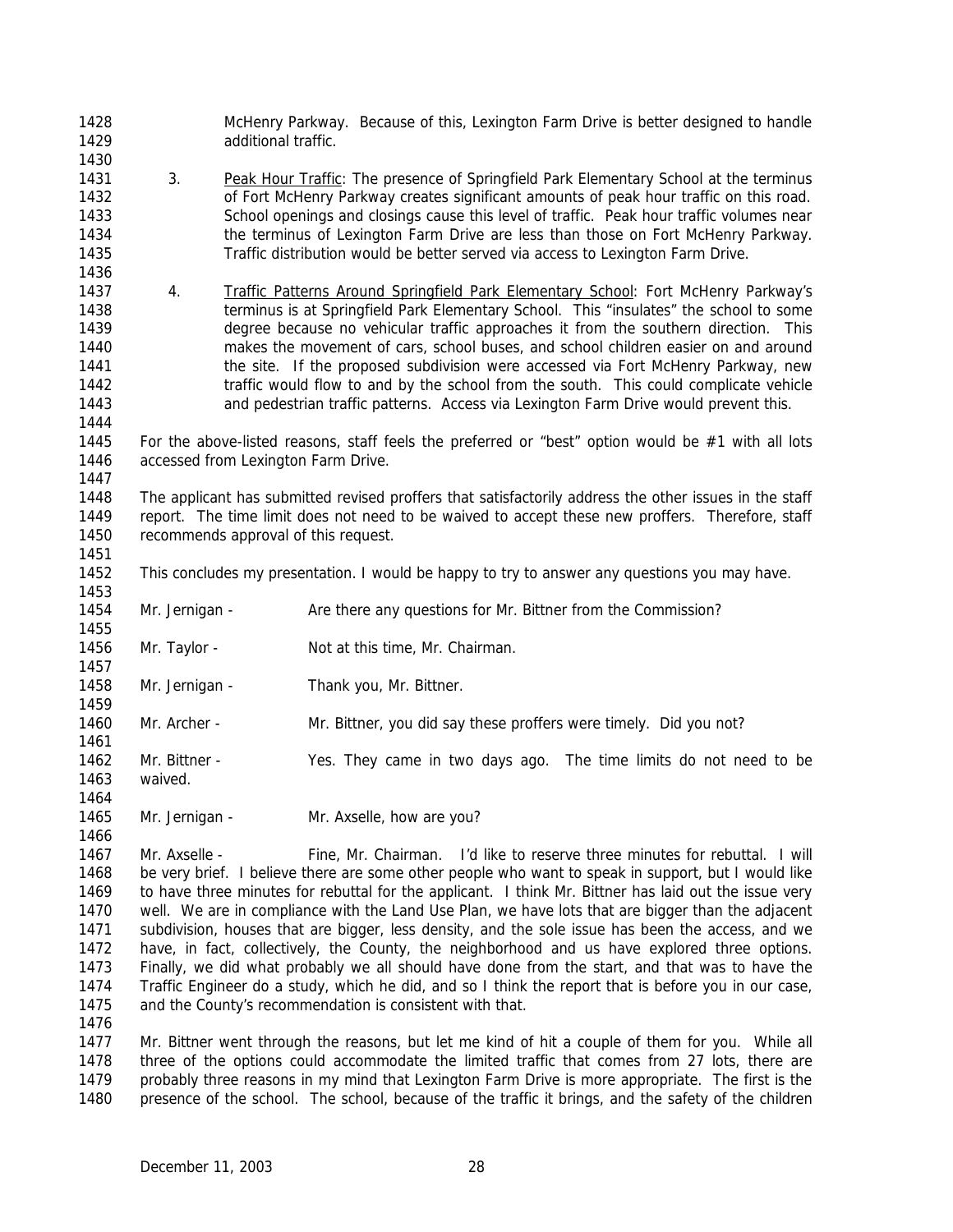and everything is something that needs to be considered. Second, on Fort McHenry, an option that was not eventually chosen, there are about 40 some homes that face Fort McHenry. These are folks whose driveways, they come in and out on toward McHenry, so traffic of any nature is an impediment to them. On Lexington Farm Drive, I do not believe that are any homes that face or front on Lexington Farms Drive. And the third is the peak hour. The traffic between the two sides, if you will, on a normal daily basis, is about 1,700 as opposed to 1,400, a difference, but not a significant difference, but the 7 to 8:00 a.m. peak period off of Fort McHenry, Option #2, is 590 1488 vehicles during that hour at the spot closest to this property. In the 7:00 to 8:00 a.m. peak period on Lexington Farm Drive, it is 137. So you are talking about the difference between 590 vehicles on the option that was not chosen, and 137 on the option that was, and while you are adding a limited amount of traffic because of the school and the turning movements and so forth, it is the thought of the applicant, and I believe the County and others that that was the more appropriate way to proceed. I suggest to you the case should be approved because it is in compliance with all of your standards and that the road network presented to you is, in fact, in compliance with the County requirements. 

I like to respond to any questions and reserve the rest of the time for rebuttal.

1499 Mr. Jernigan - Are there any questions?

 Mr. Axselle - There has been a little bit of difference of opinion between the folks who live on Fort McHenry and the people who live on Lexington Farm, and so I know there are some folks from Fort McHenry who would like to speak, I believe, in support of this, and I expect we will get some from Lexington Farm who won't be in support of it. 

Mr. Jernigan - Are there any questions for Mr. Axselle from the Commission?

Mr. Taylor - Not at this time, Mr. Chairman.

 Mr. Jernigan - OK, thank you, Mr. Axselle. We have opposition. Who would like to be the first to speak? Would the people that are in support of this project please come up, one at a time. 

 Mr. Silber - If Mr. Axselle is reserving three minutes rebuttal, then you have approximately four minutes collectively to speak in support of this request.

 Mr. Richardson -Thank you, Mr. Secretary. I am Mark Richardson. I live in Olde Springfield which I don't live on Fort McHenry or in Lexington Farm Drive. Everybody understands that development can't be stopped. This is an infill project. It is a very tenuous situation. All parties involved can't be completely satisfied with the final outcome. We all understand that. I have been in attendance at all of the meetings that have taken place and have heard and seen the different options that have been brought forth. At this time it appears the most logical and feasible option would be No. 1 for the following reasons:

- There is no disruption in the current school environment that is adapted to the heavy traffic flow, primarily because there was only a left-hand turn into the school and a right-hand 1526 turn out of the school. Introducing the opportunity for opposing traffic at the school entrance changes the entire complexion, safety and school staffing of this intersection.
- 1528 There is no additional traffic to Fort McHenry, which already has a tremendous volume. Given Fort McHenry was constructed prior to the school, there are also no sidewalks and all the houses front the street. Additional traffic just makes a bad situation even worse. This 1531 is supported by the traffic studies performed by Mr. Foster's department.

1532 • The third item, adding the 27 lots, which is very similar to the 21 lots on Brunson Way, which is currently in Lexington to the existing Lexington Farm Drive will definitely add to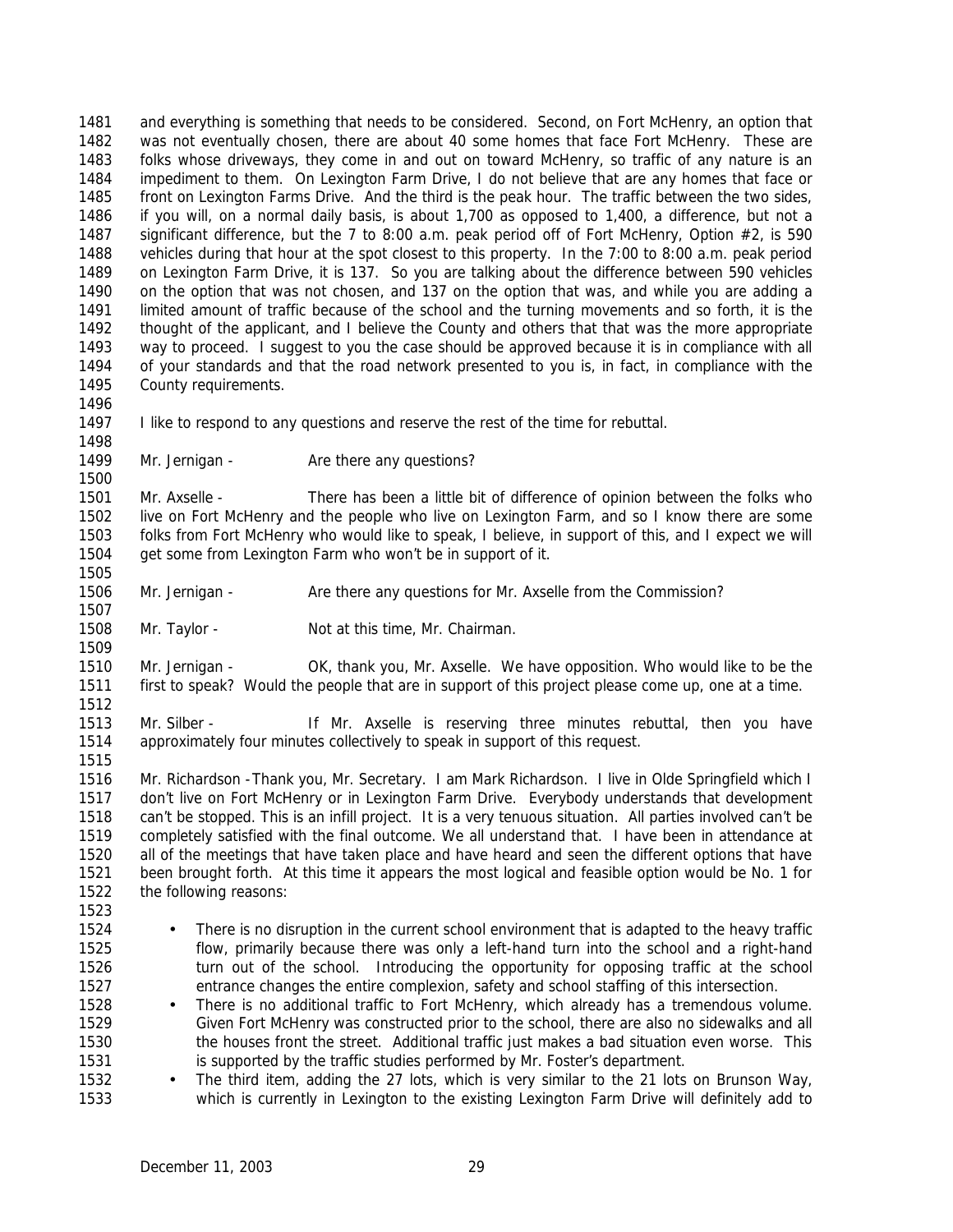- the traffic flow, given the length of the street, compared to Fort McHenry, which should allow traffic to blend into the area in a less harmful and noticeable way than on Fort McHenry. Lexington also has sidewalks along a good portion of it and none of these homes front the street, but front side streets.
- 

 If option No. 3 was chosen, there could be an identity problem for this new 27 home development because No. 3 was being looked at, and would it be part of The Woods or would it be part of Lexington? Would it be part of The Village? People buying in that subdivision would really not know what they'd be buying into if that route was taken. And also, with Option No. 1, given the proposed sidewalks, this will give Lexington residents walking access to the school, which has been desired since the earlier discussions took place about a linear park. 

- In conclusion, as I mentioned, I am a resident of Olde Springfield, and based on my review of the proposed plan, from a personal standpoint, No. 3 would actually benefit me more, because it would give me more of a buffer between our lot and the proposed development. So, I am standing here today definitely not out of self interest, but to reiterate the concerns of the citizens that live and are most affected by this decision, and that I have heard very clearly in all of the meetings that have been held. Thank you.
- 1553 Mr. Jernigan Are there any questions for Mr. Richardson from the Commission? Thank you, sir.
- Mr. Taylor Mr. Richardson, just before you go. One statement that you made I think is that there were three alternatives. One was the mixed alternative, one was the Fort McHenry and the other was Lexington. In all of those cases, the numbers were the same.
- Mr. Richardson Yes, sir. No. 1 was Lexington Farm Drive, No. 2 would have been access solely from Fort McHenry, and No. 3 would have been the dual access with the double cul-de-sac.
- 1563 Mr. Taylor OK. Just wanted to make that clear.
- Mr. Jernigan We have one and two reversed on here from what they say. No. 1 is from Fort McHenry.
- Mr. Richardson No. 1 should be via Lexington Farm Drive.
- Mr. Bittner I think there is a discrepancy in some of the numbering, but again, what is being recommended is Lexington Farm Drive access.
- 1573 Mr. Richardson These are my notes.
- Mr. Jernigan Thank you, Mr. Richardson.
- 1577 Mr. Richardson Thank you.
- 1579 Mr. Jernigan How are you, sir?

 Mr. Richardson - My name is John Richards. I live at 4404 Fort McHenry Parkway. If you look at any one of the maps, where Fort McHenry and (unintelligible) meet, I am the second house away from the school. So, for example, this morning I was looking out my window waving goodbye with my daughter to my wife, watching everybody try to get out of their driveways while 500 or so cars are coming through. Basically, what we are discussing here are the rights of the owner of the property to sell the property and the developer to develop it, and the parents and the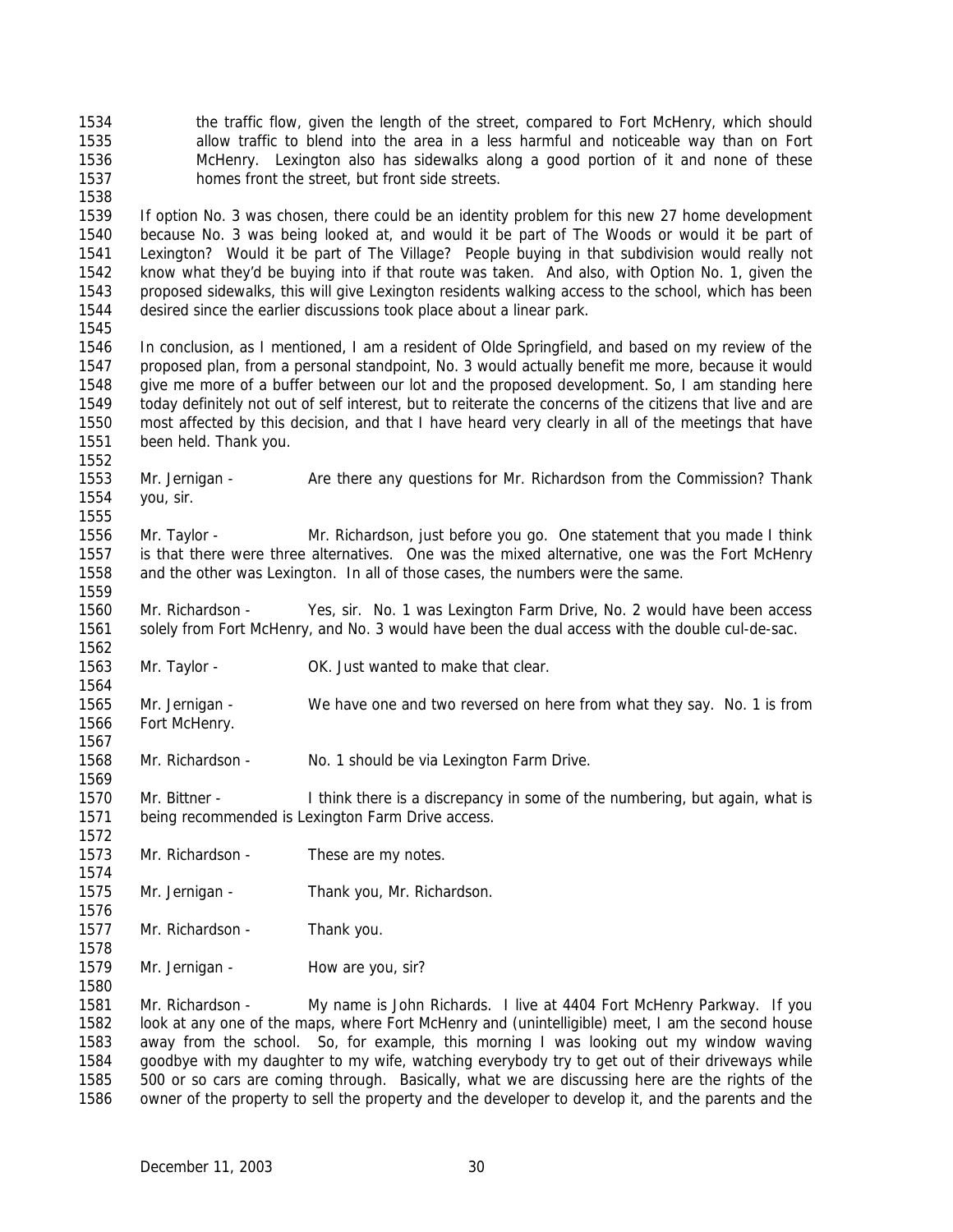residents to be able to control safely the traffic around their neighborhood, both Lexington and Fort McHenry Parkway. I think the main thing at issue should be the rights of the children to have a safe environment for which to go to school. The volume of traffic that we are talking about, 1400 cars at the end of Fort McHenry Parkway in front of that school, was also taken on a holiday week. It was on the Tuesday of Thanksgiving. The numbers are a little bit eschewed. I talked to the principal and we're about 10% down on attendance and we had about 50 cars that normally use it for Parks and Rec during those days during a normal weekday. So, the numbers are really more elevated than what you are actually appearing…what you are looking at during the peak hours of the traffic is about 58% of the traffic coming through there. During that 58% of the time, you have teachers standing there at the street corners and that type of stuff, managing the flow of the traffic coming in and out of the neighborhood and the pedestrian traffic. About 42% of the time, you have children coming from all of these neighborhoods, Lexington, Olde Springfield, The Woods, The Forest, Snowmass, all the rest of the neighborhood to use the school facilities. But that is all unsupervised. That is really where we also have a huge problem with people speeding up and down this road coming in and out using the facility, and that is 7 days a week, 365 days a year. Right now we only have five buses servicing this school, four of which make two trips. The reason being is that so many of these children live within walking distance of this school. But because of basically the way that it is laid out, no sidewalks on Fort McHenry, a majority of these students cannot walk to school. So it is a duel edged sword. They live in a neighborhood that has its own school, but they can't walk to it because there is too much traffic. Right now what we are talking about doing or what the one proposal of coming off of Fort McHenry Parkway is, it is not only adding to the traffic volume which is bumper to bumper during rush hour anyway, and the kids are not walking to school. I see about 12 to 14, maybe 15 kids everyday walking to school, and that is it. It is a shame, but it is the change in the traffic pattern and putting an intersection right in front of a school where you have 1400 trips of cars and buses and vans and all that kind of stuff going right in front of the school and completely changing this traffic pattern, whereas when you look at the count between Lexington and Fort McHenry where they did the count at Fort McHenry, it is right at just beyond….(unintelligible). All those cars are going to the school, where the count that was done in the Lexington neighborhood is further back, three or four roads back into Lexington. If we were to move these back to the end of both of the cul-de-sacs or both of the terminuses of the road, the numbers would be drastically different. The problem is there is no other way in and out of there. Mr. Taylor and myself after many, many hours of working on this, we've walked the property of the school, we've come up with ideas, but basically what we are speaking about is safety issues of the children, of the school, and their rights to be able to go in and out of that school both during school hours and after school hours and on the weekends, and not be concerned about another whole intersection being put right in front of that school when there are other options available. I am not opposed to the development. I think there are some other options. One option I think should be looked at is coming across Mr. Kennedy's property, but that is neither here nor there. The real problem and concern again is not the increased traffic volume, but to exacerbate this problem without also, the County has been asked for years to address the issue of the traffic problems on Fort McHenry and that has not been even addressed as far as any type of traffic-calming measures. To add to that problem by increasing traffic volume and changing the traffic pattern and adding an intersection would be just completely irresponsible to not only the people of Fort McHenry Parkway, The Woods, but all of the students and the parents of the school and any other children that want to use the school, whether they are below elementary school age or above. Thank you very much for your time. Mr. Jernigan - Are there any questions for Mr. Richardson from the Commission? 1636 Mr. Taylor - Not at this time.

1638 Mr. Jernigan - Thank you.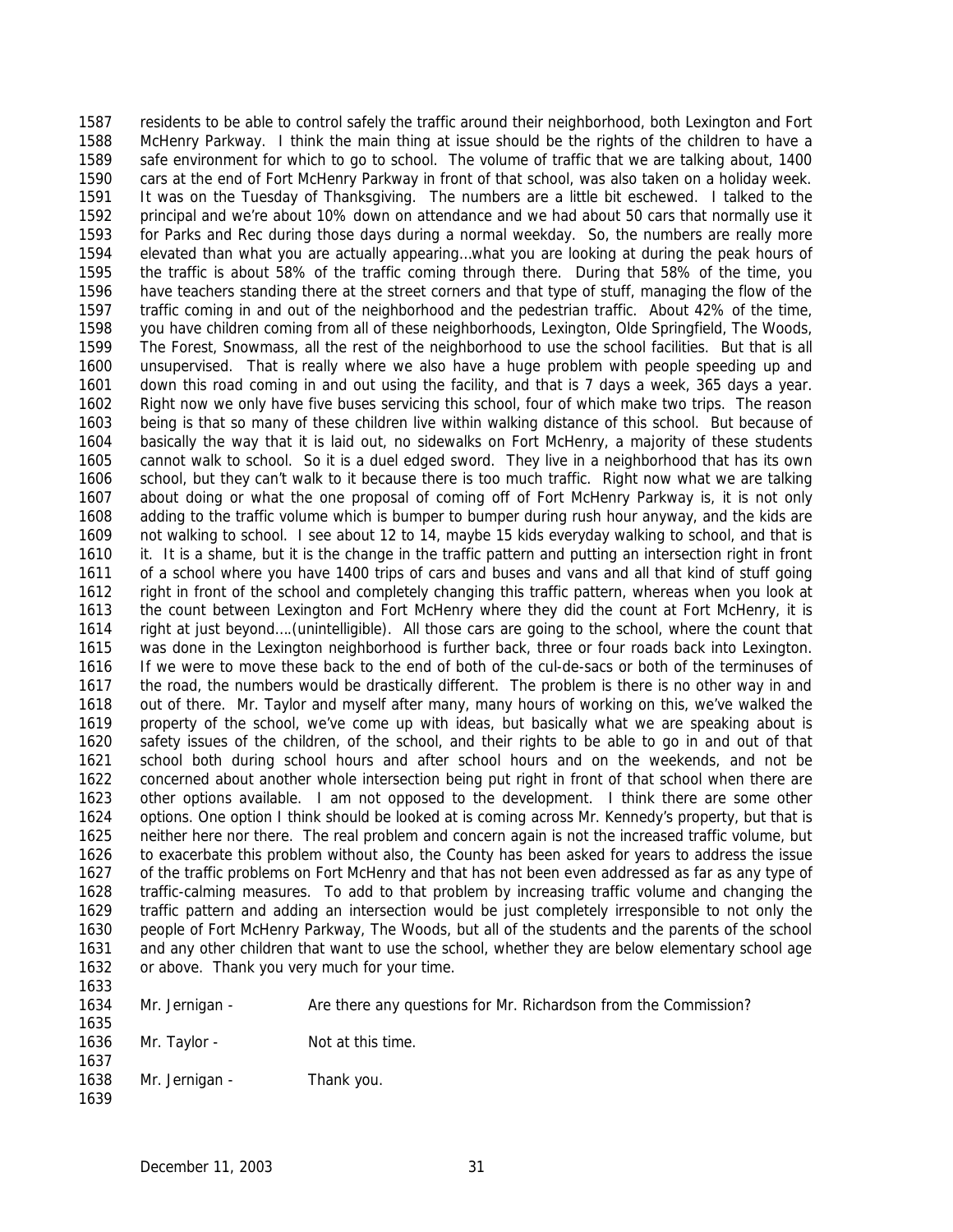Mr. Silber - Mr. Axselle, you had asked for three minutes for rebuttal. We have exceeded the entire 10 minutes. I don't know if there are others that want to speak in favor or not, but I think in respect to the time that we have tonight, I don't know if you are managing who is speaking in favor of your proposal, but we do have those who need to speak in opposition. 

 Mr. Axselle - If we could have one person speak briefly, save 30 seconds, and I am fine.

 

1648 Mr. Silber - OK. Keep it brief.

 Mr. Jernigan - OK. Do you want to just wait until after the opposition? We have opposition. Who would like to be the first person to speak? Come right on down, sir.

 Mr. Gary Waller - Good evening. My name is Gary Waller and I live in Lexington. I live on Brunson Way, which is the last street at the end of Lexington Farm Drive. I have a couple of points to make. Looking at the staff and Planning reports, which have not been updated and seem to have changed based off of the Traffic Engineer's recommendations. One of the first things I noted was the general policy that you have listed under D. To encourage good site design which minimizes land use impacts on adjacent properties. Your second one is "to continue home ownership, goal No. 4," and policy I. To promote the improvement of design standards for the protection of residential areas. Now, we are talking about adding additional residents into this infill, which is great. I think all three neighborhoods don't oppose that. What I do want to make sure is that the access to this neighborhood meets these goals and objectives that you all have stated.

 The traffic counts that were presented show between the hours of 7:00 and 8:00. We do see high volume in front of Springfield Park Elementary. I have a child that goes there now and I have one that starts next year and will be there for the next five years. I would like to note that we don't see the hours between 8 and 9:00, or 8 a.m. to 9 a.m. Lexington Farm, where we saw not that much traffic, between the hours of 7 and 8, that is probably where you see most of the traffic. So, we have an isolated hour out of 24 hours where Springfield Park is affected. It was our understanding prior to the Traffic Engineer's, that most of the residents in all three areas kind of would like to see Exhibit No. 3, where we are in favor of that where we split eight homes in the Lexington Farm 18 homes, into The Woods. Those 18 homes are not going to generate a lot of traffic. Additionally, we 1673 talked about safety of the children, and with Option #3, we have the ability to add a park, a sidewalk, between the two neighborhoods, Lexington and The Woods. The amount of traffic coming through there, again, is not going to be that much. The road, itself, the way it is currently designed is not the best for Springfield Park, where the parents have to come in and make a left- hand turn into the school. It can easily be diverted and make it a straight pass into the school. Then the road coming out of the new 18 homes could easily stop, and they would have to wait. Again, between the hours of 7 and 8, I don't believe you are going to have that many cars coming out of there for that much of a concern. Within our current neighborhood of Lexington Farm, we have three bus stops. My son has to go to the 7:00 a.m. bus stop, serviced by a different bus, because the other bus that services our neighborhood it is only the second stop, and the bus is full. So, it will be nice again having option #3 with this nice sidewalk between the two neighborhoods. Children from Lexington Farm can now walk to Springfield Park. They won't have to walk with this exhibit. They won't have to walk down Lexington Farm Drive, and we also do not see where that sidewalk will be extended to Springfield Park Elementary. When Hoston Lane was opened up for development to Woodberry II, we knew that was going to happen and we also knew that Lexington Farm Drive on paper was supposed to connect. At the time it was called Fort McHenry and we were supposed to connect to the other side of Fort McHenry. And it was successfully taken off of the books, I guess, the 2010 Plan to where they wouldn't be connected. This is the first Planning meeting I have been to. I saw how easy it was to take it off the books. I am concerned about how easy it is to put it back on the books. We have assurances from everybody at the October and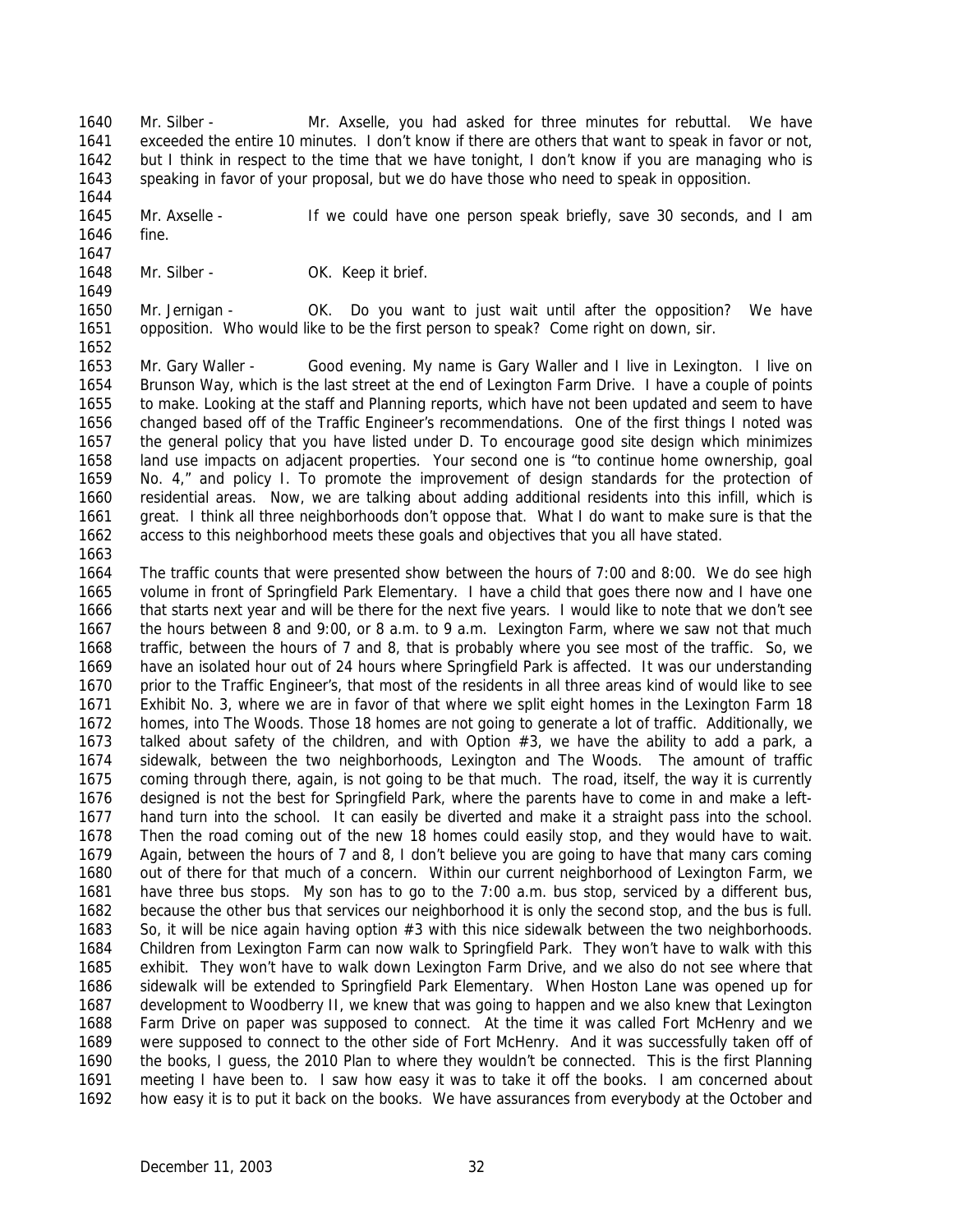November meeting that would never happen, however, what happens when this current Board (sic) is no longer here? Based off of this exhibit, in the middle there is a cul-de-sac that just dead ends. There are no houses around that cul-de-sac. It is kind of like saying "Here is a possibility of connecting to Fort McHenry" and Lexington Farm feeds Woodberry II, Woodberry and Greensprings. They come through our neighborhood to get to theirs. Basically, a short cut between Springfield Road and Broad Street. We all agree we do not need connections between Broad Street and Nuckols Road. With this option, you are leaving it open that that could happen. The same thing with option #1 where all the homes feed onto Fort McHenry. You still at the end of Lexington Farm 50 feet where they don't connect. It can easily be put on the books to make them connect. Also, looking at high level, just looking at this on Exhibit #3, the homes being split that way, it actually, those 8 homes could become a part of Lexington, meet the covenants of Lexington, and basically welcome them as part of our neighborhood, and the other 18 homes, whatever their developer chooses to do, they could become a part of The Woods, or they could become their own little entity.

 If this option is chosen, then we requested that after the traffic counts. In fact some of the neighbors from the other neighborhoods had said we don't have time to digest the traffic counts, and the developer wanted to present this and not defer one more month. When the traffic counts came out, we knew Lexington Farm was going to have more traffic than the other guys, but we were not anticipating that the developer would also change their mind and say, "OK, we are going to go for Option No. 2." The way it was done just is not tolerable. We would like to see…

1715 Mr. Jernigan - Mr. Waller, I want to interrupt you for a minute. Of the 10 minutes, you have used seven, and I am sure there is somebody else that wants to speak. 

 Mr. Waller - OK. I will wrap this up real quick then. We would like to see, perhaps, if all the homes have to come off Lexington Farm, we would like to see the roads basically redone to where it is definitive that no traffic will go through to Fort McHenry.

1722 Mr. Jernigan - All right. Are there any questions for Mr. Waller from the Commission? 

1724 Mr. Silber - In response to that last question, it is definitive that if the option chosen to go through to Lexington, it would be no connection to Fort McHenry Parkway. Secondly, there was 1726 a comment you made earlier about a pedestrian connection if Option #1 was chosen, there would be a pedestrian connection from Lexington Drive to Fort McHenry Parkway, so children could access the school from that development. That is one of the proffered conditions.

1730 Mr. Waller - I don't see it reflected on the map.

 Mr. Taylor - Sir, if you look at the map, it looks like to me there is a trail traced on there from the tip of the cul-de-sac that goes over to Fort McHenry, and that was discussed and I believe that line is supposed to be the trail across there, but I think we may want to wait and ask the developer that question. 

1737 Mr. Waller - Thank you. 

 Mr. Robert Lotze - Good evening. My name is Robert Lotze. I am a resident of Olde Springfield Subdivision and my house adjoins on Rocket Drive Street back. It would back onto what is the new proposed Lexington Farm Drive. I will not take your time too much, but I am really opposed to having any one of these plans approved at this time. Mr. Kennedy, who owns the 1743 land, that is selling this, has proposed that this be done in such a way that what you are doing as a Commission is you are not looking at, in my opinion, the whole plan. Eventually, at some point, there will be a road coming off of Chicopee, which fronts his property and that will service that area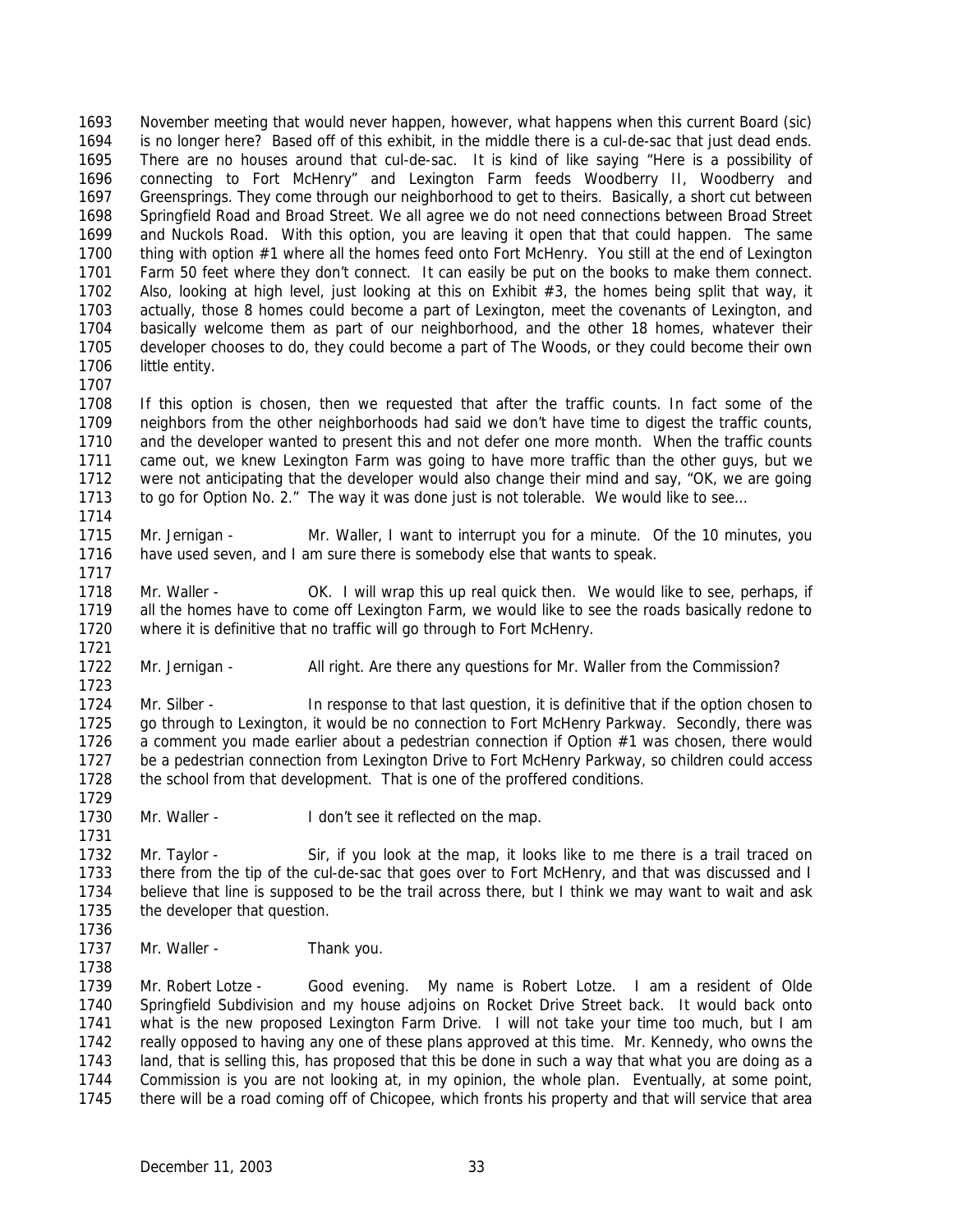from the front of his property. Is there a pointer here? Thank you. This drive right here is Chicopee, going up and down this direction. It is a driveway for Mr. and Mrs. Kennedy right now. That is the logical access to this property. This is all wooded area in here right now. My house is located right here (referring to rendering). And I want you to take a couple of things into account as you approve this. This road is the natural access for these properties right here. When those properties sell, which they will, at some point, some one will develop them into smaller lots such as these, this whole property here will then be developed into housing. It will happen at some point in the future. Mr. Kennedy does not want to sell this property right now. I understand that. I don't know if I have a solution for you at this point, but there are a couple of other points you need to understand. Right here (referring to rendering) is Argonne Drive. That is not a cul-de-sac right now. It is a couple of bricks lying in the back of this area right here, and that potential to go through and create a connection all of the way from Broad Street through our neighborhood in Springfield, Olde Springfield, the potential is still there. This property right now is in, I guess, some dispute over whether houses are going to be built there, but that is not a cul-de-sac and the potential for this to go through is tremendous. And what I am asking you to do is reconsider this proposal from the get-go, because what you are doing is, you are putting in a road from here or here, which are not bad plans. I know the development will have to take place. But what you are saying is, then, at some point in the future you are going to approve a plan to come in from this direction, which is a natural access for all of this property in here. It solves your problems of access from this direction, Ft. McHenry Parkway, it solves your problems completely from Lexington Farm Drive. It also provides a green area between the buffer, which is right now there, which is that road you said would never go through. And there was a park proposed in that area, a linear park, with a sidewalk connecting Lexington Farms with the school area so the kids could get back and forth through here and maintaining a green area here. I think it needs to be looked at a little bit more holistically, is what I am suggesting. Thank you for your time.

- 
- 

Mr. Jernigan - Thank you. Any questions for Mr. Lotze from the Commission?

1774 Mr. Silber - I have one comment. I think we probably at the end would like to hear from our Traffic Engineer, Tim Foster, and we will bring him up, if the Commission needs him, in a few minutes. Mr. Lotze, I understand what you are saying and that certainly is an option to take in that direction to Chicopee. I would point out, though, that no direction is ideal. The problem of going to Chicopee, one of the problems is traffic wanting to head to Chicopee then south on Thorncroft Drive, and then it takes you up to Broad Street where there is no signalized intersection. We have major problems with people trying to make left-hand turns there, whereas Lexington Farm Drive takes you out to a signalized intersection.

 Mr. Lotze - For some reason there is not a signal there either, so I agree with you. The only thing I want you to take into consideration, I guess, I am not sure the name of that street off of Chicopee goes to Thorncroft, the number of houses that are affected and the number of driveways that enter on to that are minimal compared to all of the rest of your properties. And that would be something that maybe you need to take into consideration, too. I had not thought of what you said about not being a light there. But I think this is a long-term issue that maybe we need to look at a little bit more wholly, is what I suggest. 

1791 Mr. Jernigan - OK. Thank you, Mr. Lotze. Is there anybody else that was speaking in opposition? OK, Mr. Axselle. Do you want to hear from Mr. Foster? 

 Mr. Taylor- I would like to hear from Mr. Foster because he has been instrumental in looking at the traffic areas between Fort McHenry and Lexington and the data that he has, I think is interesting in terms of his views as to which is the appropriate direction.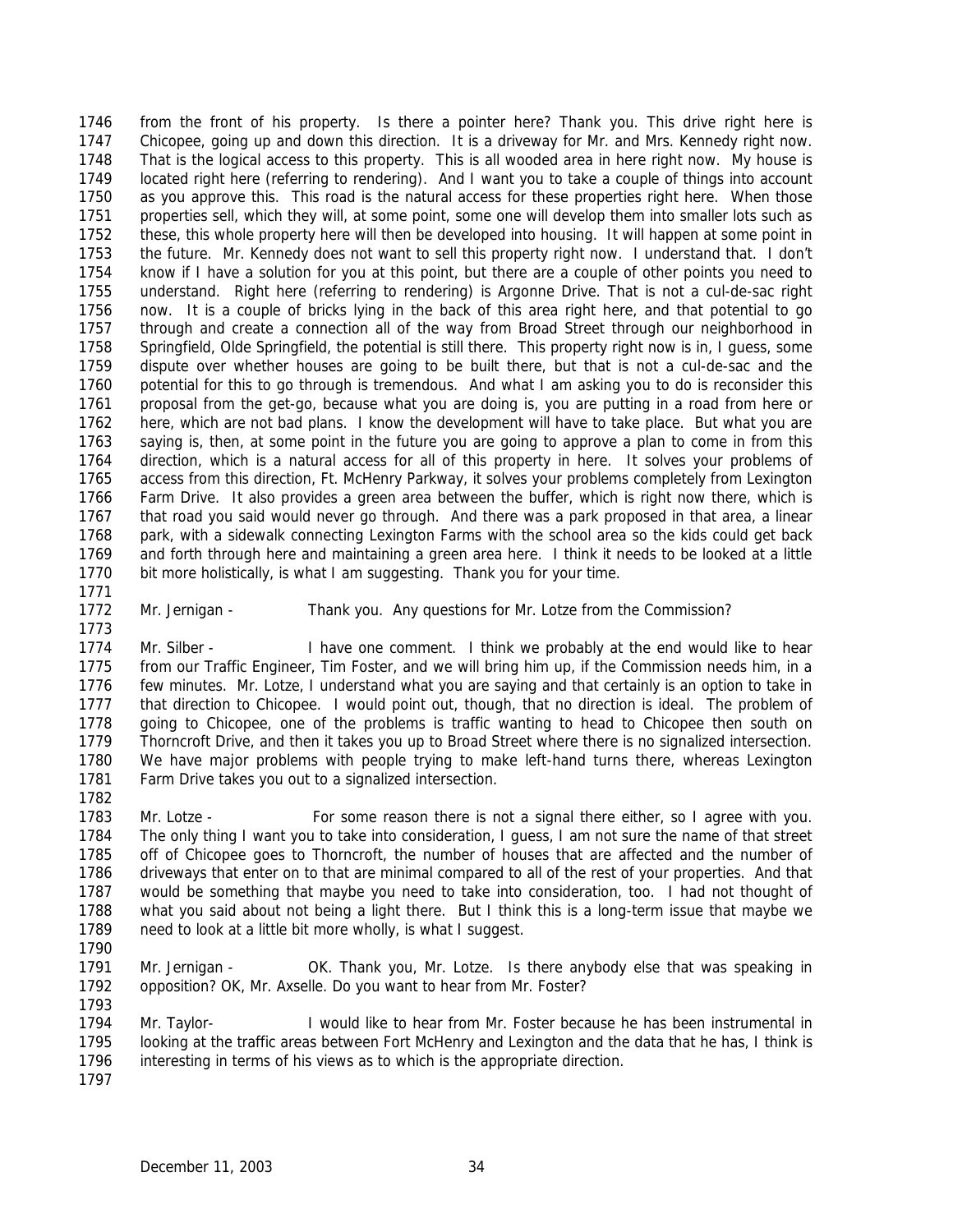Mr. Foster - Again, my name is Tim Foster. I am the Traffic Engineer for the County. We had a meeting with the residents several weeks ago. At that time, there were concerns with both neighborhoods about traffic volumes, and we committed to do a traffic study based on their concerns, a little bit more detailed traffic study. We did complete that study. We did some counts the week of Thanksgiving and also the week after that. Also, I went out and did some observations of both neighborhoods during the rush hour, or peak hour is what we call it. The numbers that you see (we've got a map). Can you zoom in on that? This may be difficult to see, but one of the things that we did, I wanted to try to get a comprehensive count data of not only the traffic volume on Fort McHenry and Lexington but also some other roads in the area. We did those counts and one of the things that we did notice was that counts were very similar on a daily basis at both Lexington and Fort McHenry Parkway, but what we did notice was the tremendous amount of traffic that is on Fort McHenry Parkway during school times, 7 to 8. We did look at 8 to 9. The school traffic on Fort McHenry Parkway, the traffic does go down from 8 to 9. It actually goes down some on Lexington Farm, too, but it is very similar traffic volumes. The 590 trips or vehicles that are going to the school give you an idea of how much traffic that is. Sometimes it is hard to visualize what traffic is. That is about equivalent to the amount of traffic during the rush hour we have on Skipwith Road. It is about equivalent to the amount of traffic we have during that same hour on Three Chopt Road in the two-lane section, so if you are familiar with those roads, that is how much traffic we have for that hour on Fort McHenry Parkway. We then rode through the neighborhood and looked at both roads. All the houses that front Fort McHenry Parkway have their driveways onto Fort McHenry Parkway. What I saw during the rush hour was people having to back out and compete with traffic backing out or even pulling out of driveways, trying to parallel park and pull out and turn around and go the other way. I did witness that when I came out there. Fort McHenry Parkway was in the Thoroughfare Plan. It was intended to go through. The houses there were fronting. I guess you could say that we realized some mistakes were made there, so when I reviewed the Lexington Farm Subdivision, it was intended to have houses that did not front at the time Fort McHenry Parkway and actually the little intersection there where it takes a left to go out to Broad Street was put in an effort to try to discourage cut-through traffic when we thought the road would go all the way through. The road was taken off of the Thoroughfare Plan. The Public Works Department has submitted to the Board of Supervisors that we would not ask for that road to ever connect up again, and so that is one of the reasons that Lexington has houses that do not front onto that portion. We do have approximately 113 vehicles that leave that area in the morning versus the 390 that approach the school. Let me look at my numbers. That is 590. I was looking at 387. This is what happens between 7 and 8. The 387 that approach the school and two or three that leave versus the 113 that leaves Lexington. As I stated before, there are no driveways to the houses for the folks on Lexington. Lexington is designed as a collector road. It collects the traffic from the cul-de-sacs onto the main roads, so none of the houses actually front or have to back out onto that roadway. We also wanted to do counts on Tostan and Anna Maria and Boscastle to make sure, to see what we had as far as people cutting through in both directions, and the counts were about what we expected, given the trip generation. What we are seeing is some people from Boscastle are cutting through to Lexington, but there are people from Lexington that are cutting down to Boscastle and Anna Maria, and then we looked at the amount of traffic that 27 houses would add during these two rush times. Most of the times those subdivisions, if you go into a subdivision at 1:00 in the afternoon, typically there are no problems. It doesn't matter which part of the County you are in. We are generating approximately 258 trips from 27 homes. That means half of those leave. If you leave that is one and if you come back that is one. So, coming to this meeting and going home is two trips. During the morning peak hour, we expect approximately 15 vehicles to leave the subdivision. We do expect about 30% that would use Tostan to get down to Springfield Road. What that means is that then we'd have about five vehicles that would probably use Tostan and Anna Maria, and then the other 10 to 15 vehicles would use Lexington Farm. Coming into the subdivision at the same time, we expect about five vehicles to enter. So from the standpoint of the traffic generated from the subdivision, the types of the streets that the subdivision is built on is a 40 ft. wide road equivalent to like Francistown Road. We expect those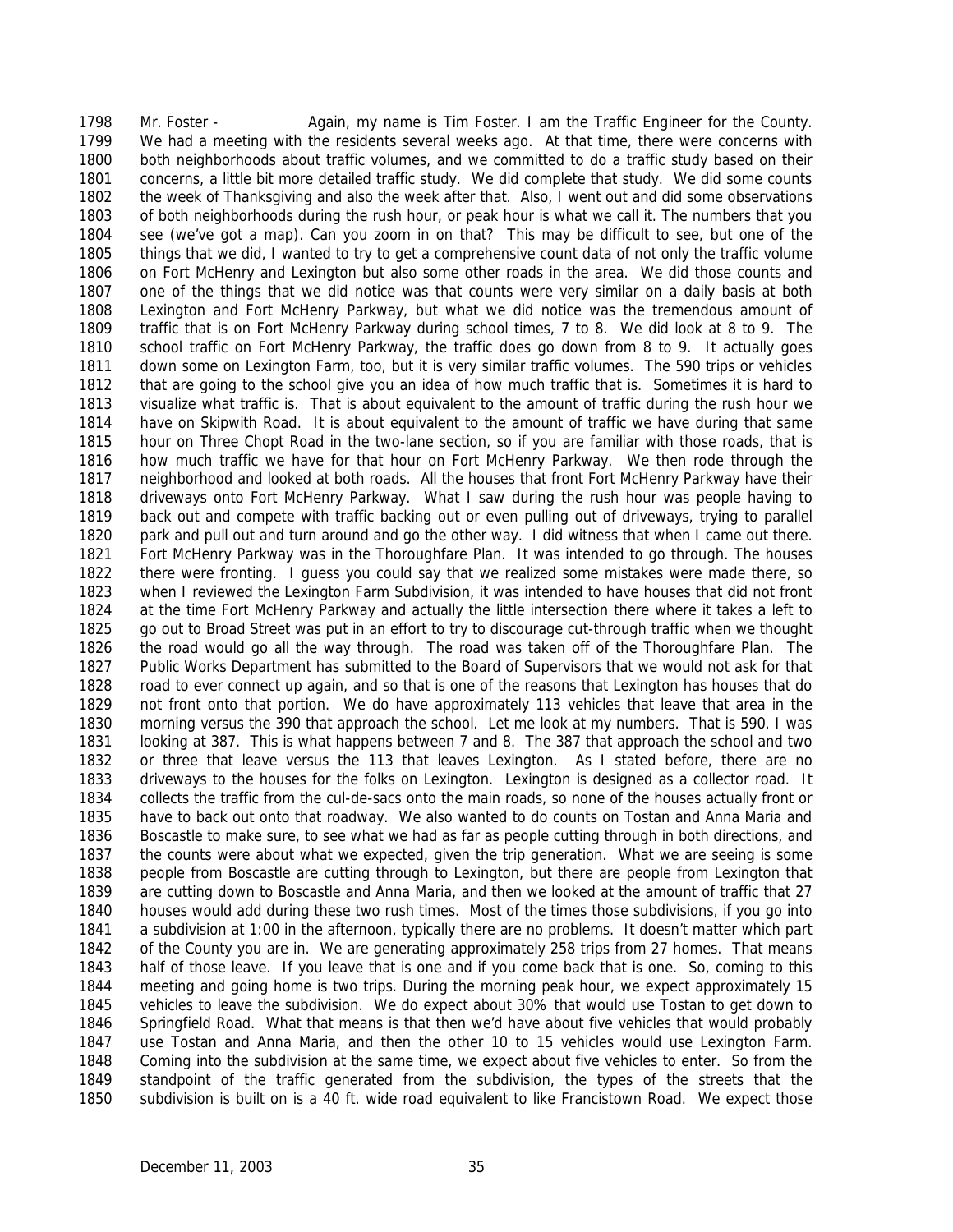kinds of roads to accommodate up to 8,000 cars a day, which is why it was built to 40 feet when we had the road cutting through. The last number of conflict points from Fort McHenry Parkway versus Lexington, we think Lexington in this case is a better alternative from a pure traffic 1854 standpoint. I will be happy to answer any questions.

 Mr. Jernigan - Are there any questions for Mr. Foster from the Commission? Thank you, Mr. Foster. All right. Mr. Axselle.

 Mr. Axselle - Mr. Chairman, and members of the Commission, I will not deal with the traffic issue further, because I think both sides have been heard very well and we have heard from the profession, the Traffic Engineer. I am putting up a map to show you, and this is a closer version of the option that has been suggested. On Lexington Farm Drive there is a four foot sidewalk all along Lexington Farm Drive and when it gets to the cul-de-sac, there is, in fact, a five- foot pedestrian trail, and it goes over to the school, and that would allow youngsters walking from Lexington Farm to walk down the sidewalk and to the school and of course back in the evening. Mr. Chairman, I will be glad to respond to any questions. I hope you would approve the case.

 Mr. Jernigan - Thank you, Mr. Axselle. Did anybody have any questions for Mr. Axselle? Mr. Foster, would you come back up again, because I wanted to ask you something and I didn't, because this gentleman brought it up. What is your feeling on Chicopee?

 Mr. Foster - Chicopee we did look at. Thorncroft Road has about a thousand cars on it per day, but Thorncroft Road is also a road that is about 22 feet wide with no curb and gutter, and in some places it is 19 feet wide. So, we do think that eventually they will probably access out to there, because there is vacant property, but when we are looking at a 40 ft. wide road with curb and gutter versus a 19 ft. road with no curb and gutter, and no houses fronting right there at Lexington Farm, we do expect some development off that road, but we felt that this development did not need to go to that road.

1880 Mr. Jernigan - Thank you.

 Mr. Taylor - Let me follow up on that question. The Chairman brought up the fact that at sometime that would be developed, but from your statement, you would think that would be developed but that would be a cul-de-sac and that would run out to Chicopee? 

 Mr. Foster - Yes, sir. We don't expect any additional traffic heading south to get to or east to get to Lexington Farm Drive. And it can't happen with this development.

- 1889 Mr. Taylor No additional connection to Lexington Farm or Lexington?
- 1891 Mr. Foster That would be my understanding, yes, sir.
- 1893 Mr. Taylor OK. Thank you.
- 1895 Mr. Jernigan Make it quick, but you have got to come up here, sir.

 Mr. Richardson - The only thing I want you to bring to mind is if you do this, please make some kind of a commitment that they will not take Argonne Drive on through and attach it onto Lexington Farm Drive. Please make a commitment to that if this goes through. I am not opposed to it because it is not a bad plan. But the other thing is you have an opportunity here to maintain some green space from the end of the present Lexington Farm Drive to where the other end of Fort McHenry Parkway are, and a linear park can be existing there at some point and it will be there forever, if you will bring the whole access off of Chicopee. And I am not sure where Mr. Kennedy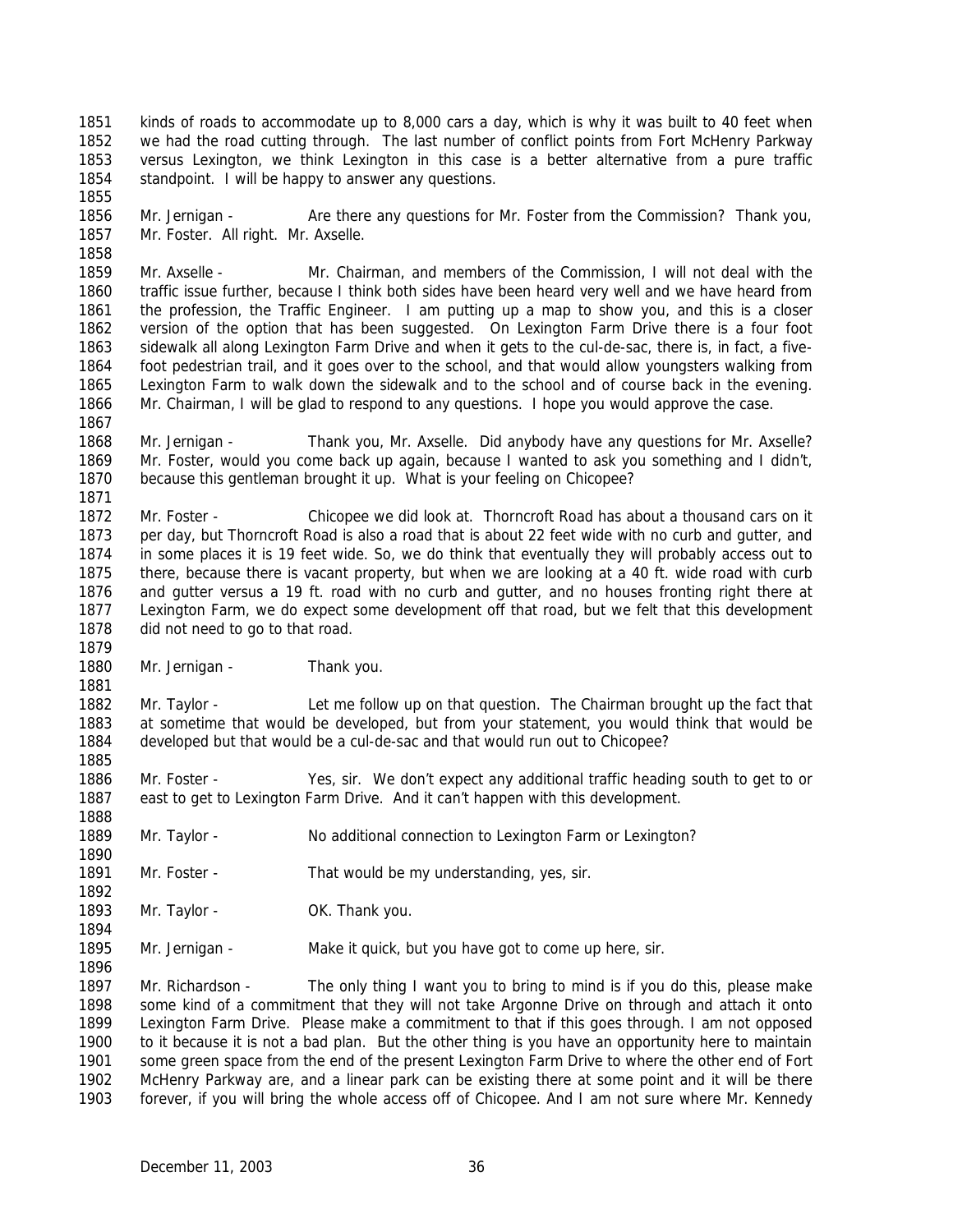sets with this. I haven't talked with him. He is a great guy. But I am saying you have an opportunity to create some green space in that what would have been the roadway for Fort McHenry Parkway, a linear park there, whereas if you put this through, there will be a road coming off of, eventually off of Chicopee, as well as Lexington Farm Drive. That will happen, maybe not in my lifetime, but it will happen, whereas if you put it all off of Chicopee, that green space is maintained for eternity. I guarantee it. That is the only other observation. Thank you so much.

 Mr. Taylor - Mr. Chairman, I don't really understand that. Could you describe that again or draw it. 

 Mr. Richardson - This pointer does not work here. Can we back up to the other map so I can. See it ends right where his pen is right now. Actually it ends back up further.

1917 Mr. Jernigan - To the left. 

 Mr. Richardson - OK. You notice the road, if you can move your pen, let's go back. Thank you. Lexington Farm Drive ends in a dead end right here with a No Dumping sign. OK. From here on, including the space from here on, it is woods all the way around through here, all the way here, all of this is woods here, where this is. This is open space here where Mr. Kennedy has a lot where he did some truck farming. This is all woods. This will be taken out. There are woods, there is very little woods through here because it was cleared for the perspective road, but I am saying the space from here all the way to here would all be maintained as a green space in the middle of neighborhood, neighborhood, neighborhood, neighborhood, as a linear park. It would never, never be accessed as a road then if you put the road off of Chicopee at some point, planning wise. And I am just saying that is just one other option you want to consider. It solves the problem of any traffic on Lexington Farm. It solves the problem on Fort McHenry Parkway. It puts it all here, and yes, this road is some concern, but as the gentleman has said, your traffic person, there is other development other than just this that is potentially available on this road. Eventually it is probably going to get widened out. I am just looking 20 years down the road. Thank you. Does that explain it better?

- 
- Mr. Taylor Yes it does. Thank you very much.

 Mr. Richardson - I want to say the people have been very nice and I am really not opposed. This is just a different idea, OK? Thank you.

 Mr. Axselle - Those two points that came up there at the end. There are two problems with coming off of the road to the north. One is that Mr. Kennedy will not sell that land. We have no legal right to get there. The second is the one mentioned by Mr. Foster and Mr. Silber that it puts traffic on Thorncroft coming out on Broad Street, making an east movement to the left without a traffic light. The other one coming down from Argonne ends right there. That land was not developed when Olde Springfield was developed. It is full of wetlands. And the developer surely would have developed it 15 or 20 years ago if he could and you cannot develop that it is my understanding. Thank you.

1949 Mr. Jernigan - All right. Mr. Taylor. 

 Mr. Taylor - Well, Mr. Chairman and audience, this has been a difficult effort over several years, way back when we started the park across there, and it is a difficult alignment to work out on. The first consideration I think we need to consider here is the traffic and safety issue, particularly on Fort McHenry. The volume of traffic, the speeding there, the bumper to bumper traffic in the morning, no sidewalks, the buses, really poses what everybody agrees is a significant danger in that area, and when our traffic study looks at that, they are feeling that the traffic in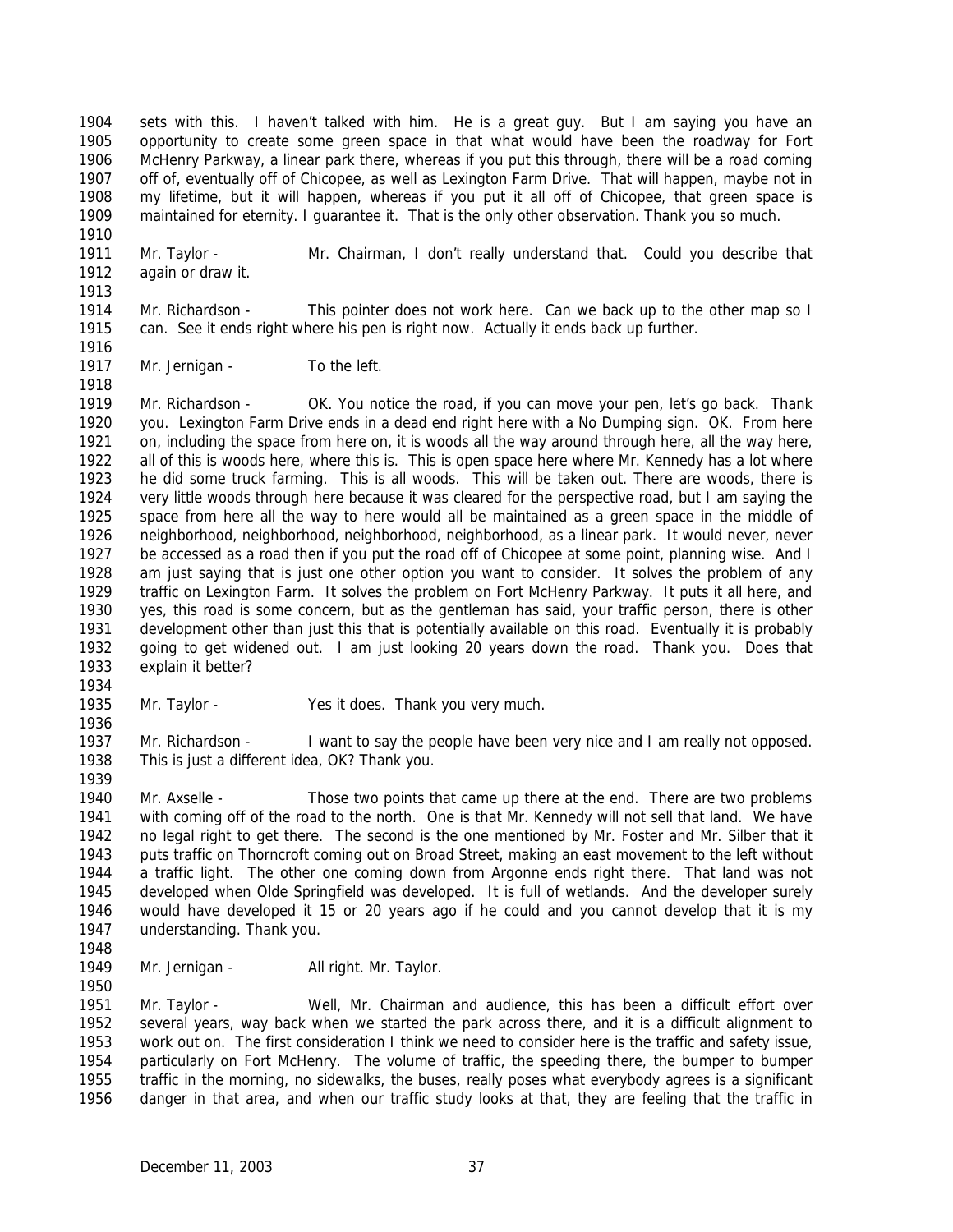there is about limited out and I personally, with Mr. Richards, have looked at every possible opportunity that I could determine was appropriate from that side, and I really could not find any that would satisfy the traffic considerations as well as the school considerations. Looking at what we were trying to do is get enough amenities and enough safety and getting good access to the school, and looking at the two with 27 units in the total mix, and we originally had 8 on Lexington and 19 on Fort McHenry and looking at what that did to the traffic, to the opportunities for development, it really didn't work out very well. When we looked at the fact that if we do it the way we've got it here, or we got park to the linear park that we had as a concept sometime ago, we could get fairly close to the linear park and we could get very close to linking the two areas by a nice walkway, a nice trail that would be an amenity, and the developer has assured me that in that area it would not just be a path or a sidewalk. It would be nicely developed and it would lead to communication along there for walkers and for school children, and right now there is a potent danger for school children going from the Lexington side to the Fort McHenry side and vice versa. We also looked at the lot layouts we could get, and a lot layout in this configuration was the better lot layout of all the ones we could come up with, and it fits the configuration of the lots and the configuration of the architecture, more or less fits the current size and the current quality and contemporary standards of the houses on the Lexington side. We looked at the cohesiveness of the neighborhood and felt that this would be a new neighborhood, but it would be in this area and the children and the people there would quickly adapt to the residents. They would have their own enlarged cul-de-sac with a number of various cul-de-sacs and amenities to work from, and the houses would all be similar to the houses that are there now, and looking at it, with the amenities with the green space that is left over from the original tract, the Kennedy property, this would be a pretty good backdrop as we develop along Chickapee, but we would never connect. We looked at that little area that was wetlands and decided we couldn't do anything with that. We looked at what we could do in the school and we couldn't go around the school, and it has been a very exhaustive effort with the entire staff looking at traffic, looking at opportunities, and when you look at this, this has emerged as what we consider the best alternative for this area that fits the neighborhood, fits the traffic, is safe, and has a potential for future growth around it, but without interfering on this particular project or interfering on the Chickapee side of the development. So, I think in looking at it, everybody on the staff, everybody in the neighborhoods, and I've listened to most of you. We have had several meetings trying to work this out. I am convinced that of the alternatives we've looked at in this particular difficult situation that we have arrived at the best balance of different forces or different features, and we've squeezed the best essence that I can see we could make out of it. And I would recommend to the Board of Supervisors that we approve this project as we have before us, and that is my motion, Mr. Chairman.

1993 Mr. Archer - Second, Mr. Chairman.

 Mr. Jernigan - We have a motion by Mr. Taylor and a second by Mr. Archer to approve. All in favor say aye. All opposed say no. The ayes have it. The motion is passed.

 **REASON:** Acting on a motion by Mr. Taylor, seconded by Mr. Archer, the Planning Commission voted 5-0 (one abstention) to recommend the Board of Supervisors **grant** the request because it would permit appropriate infill development, consistent with the existing residential development, with the proper connection for roads and other public facilities.

#### **THE COMMISSION TOOK A 15-MINUTE BREAK AT THIS TIME, AND THE COMMISSION RECONVENED AT 8:45 P.M.**

 Mr. Jernigan - It is 8:45 p.m. I want to bring this meeting back to order please. Next case, Mr. Silber. 

December 11, 2003 38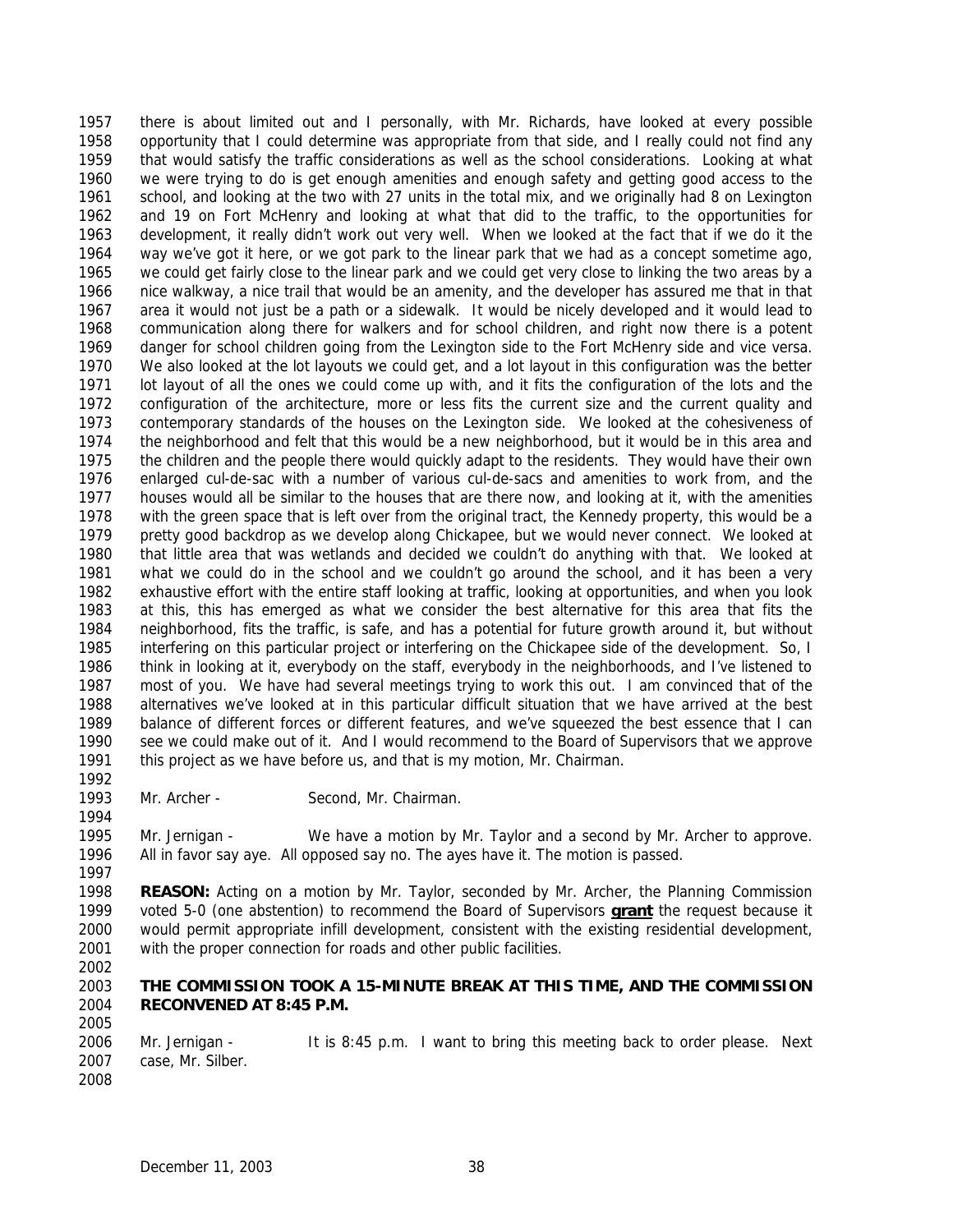**P-12-03 Denise Kranich for Innsbrook Foundation:** Request for a provisional use permit under Sections 24-62.2(f), 24-120 and 24-122.1 of Chapter 24 of the County Code in order to extend provisional use permit P-4-01 to continue operating a temporary outdoor entertainment pavilion (Innsbrook Pavilion) for an additional three (3) years, on Parcel 750-768- 4593, containing approximately 6.4 acres, located at the northeast intersection of Nuckols Road and Interstate 295. The existing zoning is M-1C Light Industrial District (Conditional). The Land Use Plan recommends Planned Industry.

 Mr. Jernigan - First of all, the meeting came back to order at 8:45 p.m. Is there any opposition to Provisional Use Permit P-12-03, Innsbrook Foundation? There is no opposition. Ms. Moore, you may proceed. 

Ms. Moore - Thank you, Mr. Chairman.

 The Innsbrook Entertainment Pavilion is located within the North Shore Commons office development. The Pavilion had held outdoor entertainment at this location through previous provisional use permits since 1999. Due to constructional delays for a permanent facility, the applicant is requesting another Provisional Use Permit to extend its operation for an additional three years. The site is located within an M-1C District. 

 The 2010 Land Use Plan designates the property as Planned Industry. The use is compatible with this designation and with the existing office and future offices slated for this area. Since its operation, staff has not received any opposition or complaints regarding this use.

 The staff report includes four conditions of approval, which were included in the previous provisional use permits for this use. The conditions include:

- An expiration date for the permit. If approved, this permit would expire December 31, 2006;
- Security measures to restrict unauthorized access to portions of the property;
- Administrative review and approval of the facility's site layout. Major deviations of the site layout would require a new Provisional Use Permit; and
- Review and approval of an annual Entertainment and Festival Permit, which would address issues pertaining to sanitation, emergency medical services, parking, traffic, crowd control, and fire protection.

 After the staff report was drafted, staff received an additional comment from the Henrico Police Department concerning attendance for events. It was recommended venues be limited to a maximum of 6,500 people. The applicant has limited ticket sales in the past and is agreeable to continue to limit ticket sales for events. Therefore, staff recommends this condition be included if this request is approved.

 For your ease, I have handed all of the previous four conditions including the one we are just suggesting regarding attendance.

This concludes my presentation. I would be happy to try to answer any questions you may have.

 Mr. Jernigan - Are there any questions for Ms. Moore from the Commission? Thank you, ma'am.

 Mr. Archer - Ms. Moore, has there been a time when the 6500 admittances have gone over? 

December 11, 2003 39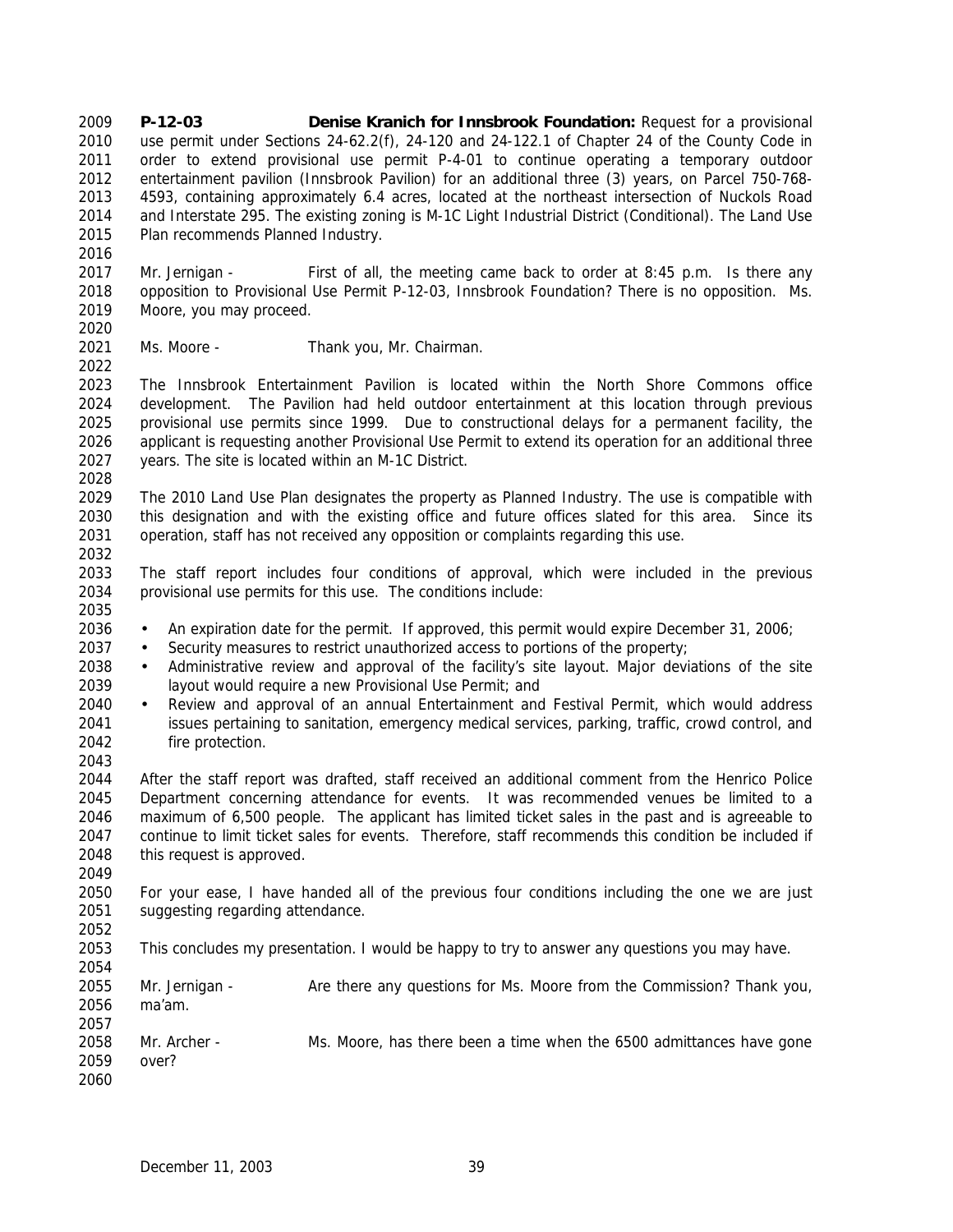Ms. Moore - There was one. The applicant did state, as we were corresponding regarding this, they had an unpaid venue, and it was a rally right before the war that they were not expecting and it did go over. I think it was about 7,000 people. 

 Mr. Archer - OK. That is not that much over. 

Mr. Jernigan - Thank you, Ms. Moore.

Ms. Moore - Thank you.

 Mr. Taylor - Well, Mr. Chairman, looking at what we've got and given this is an extension, and will be a three-year extension that is compatible with what they have done in the past, and there is no opposition, and we've got conditions for security, administrative review site layout, and a permit would limit it to 6500 people and it looks like our Police people have looked at it and they are agreeable. I see no problem with this and I recommend that we approve Provisional Use Permit P-12-03 for Innsbrook Foundation.

Mr. Archer - Second.

 Mr. Jernigan - We have a motion by Mr. Taylor and a second by Mr. Archer. All in favor 2081 say aye. All opposed say no. The ayes have it. The motion is passed.

 **REASON:** Acting on a motion by Mr. Taylor, seconded by Mr. Archer, the Planning Commission voted 5-0 (one abstention) to recommend that the Board of Supervisors **grant** the request because it is a continuation of an existing use, it is reasonable to respect to the surrounding uses and existing zoning on the property.

 **C-70C-03 Bill Axselle for John J. and Ima M. Liesfeld Family LLC, Virginia Commonwealth University School of Engineering Foundation, and the County School Board of Henrico County:** Request to conditionally rezone from A-1 Agricultural District, 0-1 Office District, and B-3C Business District (Conditional) to O-2C and O-3C Office Districts (Conditional) and B-2C Business District (Conditional), Parcels 741-760-6979, 744-759-2099, 742- 760-7866, 742-760-1598, 742-761-5510, 743-759-3484, 744-759-2228, 744-759-5633, 744-759- 5898, 744-759-5485, 744-759-5176, 744-759-5068, 744-759-4561, 744-759-4055, 744-759-4242, 744-759-4922, 744-760-8832, 744-760-9125, 744-760-9016, 744-760-8908, 744-759-8498, 744- 759-7490, 744-760-7404, 744-760-7418, 745-760-1419, 745-759-0898, 745-759-0189, 744-759- 8979, 744-759-8271, 744-759-7358, 744-759-6751, 744-759-3047, 744-759-2249, 744-759-0218, 744-759-1315, 744-759-2613, 744-759-3326, 744-759-4211, 744-759-1131, 744-759-6242, 743- 760-5660, and 743-760-9645, and part of Parcels 741-760-8628, 741-760-4323, and 741-759- 0697, containing 117.387 acres, located at the southwest corner of the Interstate 64 and West Broad Street (U. S. Route 250) interchange (Short Pump exit), extending southwestward to the north line of Three Chopt Road. An office and retail development is proposed. The use will be controlled by proffered conditions and zoning ordinance regulations. The Land Use Plan recommends Urban Residential, 3.4 to 6.8 units net density per acre, Multi-Family Residential, 6.8 to 19.8 units net density per acre, Office, Commercial Concentration, Government, and Environmental Protection Area. The site is in the West Broad Street Overlay District.

 Mr. Jernigan - Is there any opposition to Case C-70C-03? There is no opposition. Mr. Bittner, you may proceed.

- 2111 Mr. Bittner Thank you, Mr. Jernigan.
-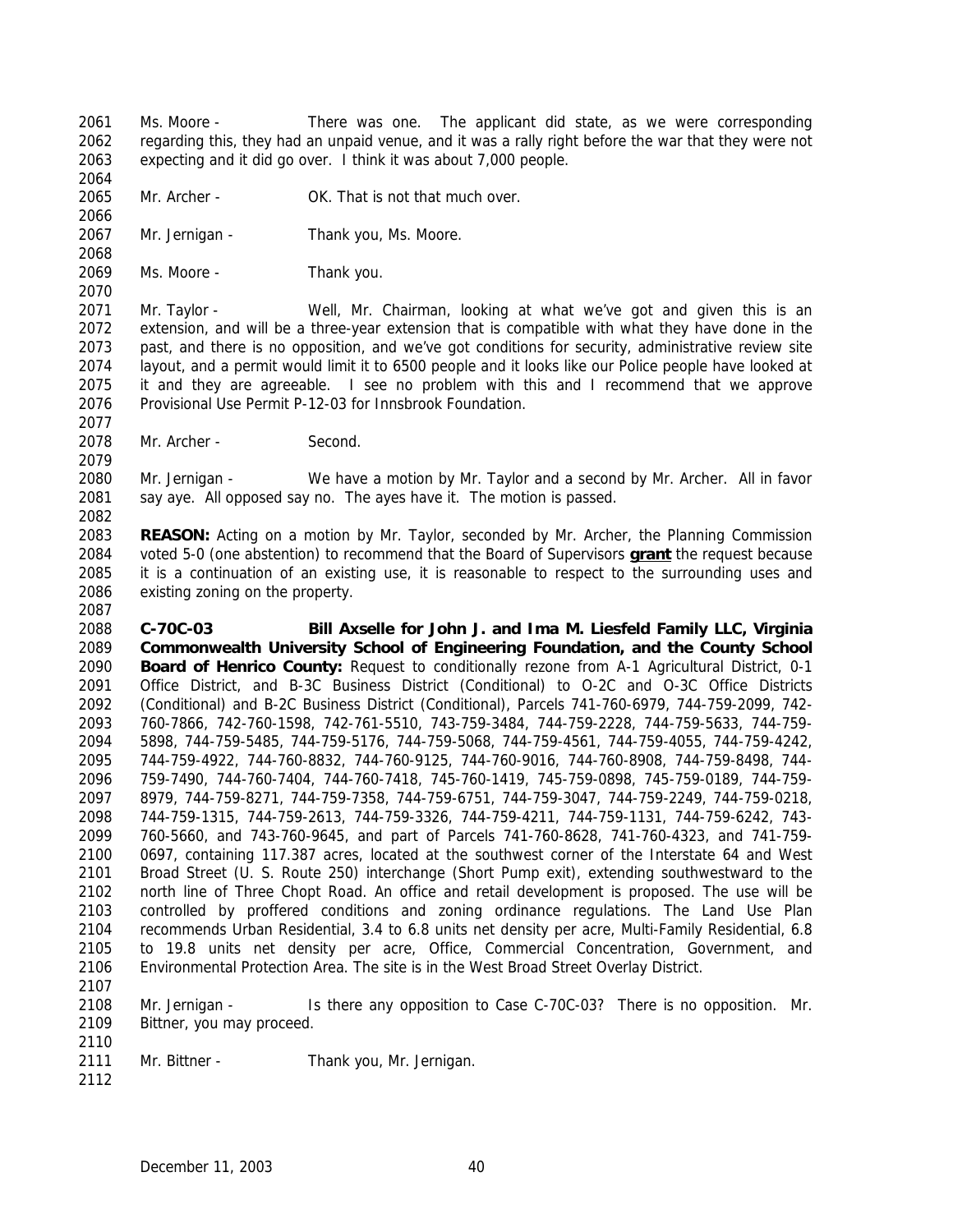This site was the subject of the West Broad Street / I-64 Small Area Land Use Study. That Study recommends this area contain a mixture of uses including offices, a hotel and conference center, and limited retail development. This proposal is not fully consistent with the recommendations of 2116 the West Broad Study and approved Plan in three ways:

- 2118 1. The proposed commercial development is larger;
- 2. There is no Urban Residential or retirement residential development proposed; and
- 3. The proposed office development comes closer to Three Chopt Road than what is recommended.

 While these proposed changes represent modifications to the vision of the original Study, the proposal does incorporate several significant components. These include:

- 1. A major office development component;
- 2. A land swap with the Schools to allow better site design and improved layout for Pocahontas Middle School;
- 3. A major access road from John Rolfe Parkway to provide a needed parallel roadway to West Broad Street;
- 4. Land uses and access points which show sensitivity to the residential communities to the south including the prohibition of any access onto Three Chopt Road and;
- 5. Overall design controls to insure a coordinated and quality development for the acreage as a whole.
- This is a complex case involving many factors, including review of a traffic study submitted by the applicant. The Department of Public Works and VDOT have not yet completed their reviews of the Traffic Impact Study.
- Early indications from the Traffic Engineer reveal that improvements to existing roadways in the area will be necessary. The specifics relating to those improvements would need to be addressed prior to 2142 the Board of Supervisors taking action on this request.
- Outside of those issues, staff believes this request incorporates many aspects of the original land use vision and offers assurances of quality development.
- 
- We find this case to be reasonable and can recommend approval to the Board, with the understanding the applicant needs to address the remaining issues prior to Board consideration.
- In addition, staff continues to raise concerns over the phasing of development, specifically relating to the timing of the retail portion versus the office component. Staff would like to continue discussion with the applicant on this matter as this case moves through the review process.
- This concludes my presentation, and I would be happy to try and answer any questions you may have.
- 

- Mr. Jernigan Are there any questions for Mr. Bittner from the Commission? Thank you, Mr. Bittner. Mr. Axselle.
- Mr. Axselle - Mr. Chairman, ladies and gentlemen of the Commission, Bill Axselle on behalf of LGW, and in reference to your time and the effort that has gone into this over the last year or so, I will be fairly brief. I will tell you that this case comes to you with work over more than a year with the County staff and with the neighborhood and it has been, quite frankly, very encouraging. The staff has been very, very helpful to us in providing information. We worked with them about nine months and then we went to a neighborhood meeting in late August. The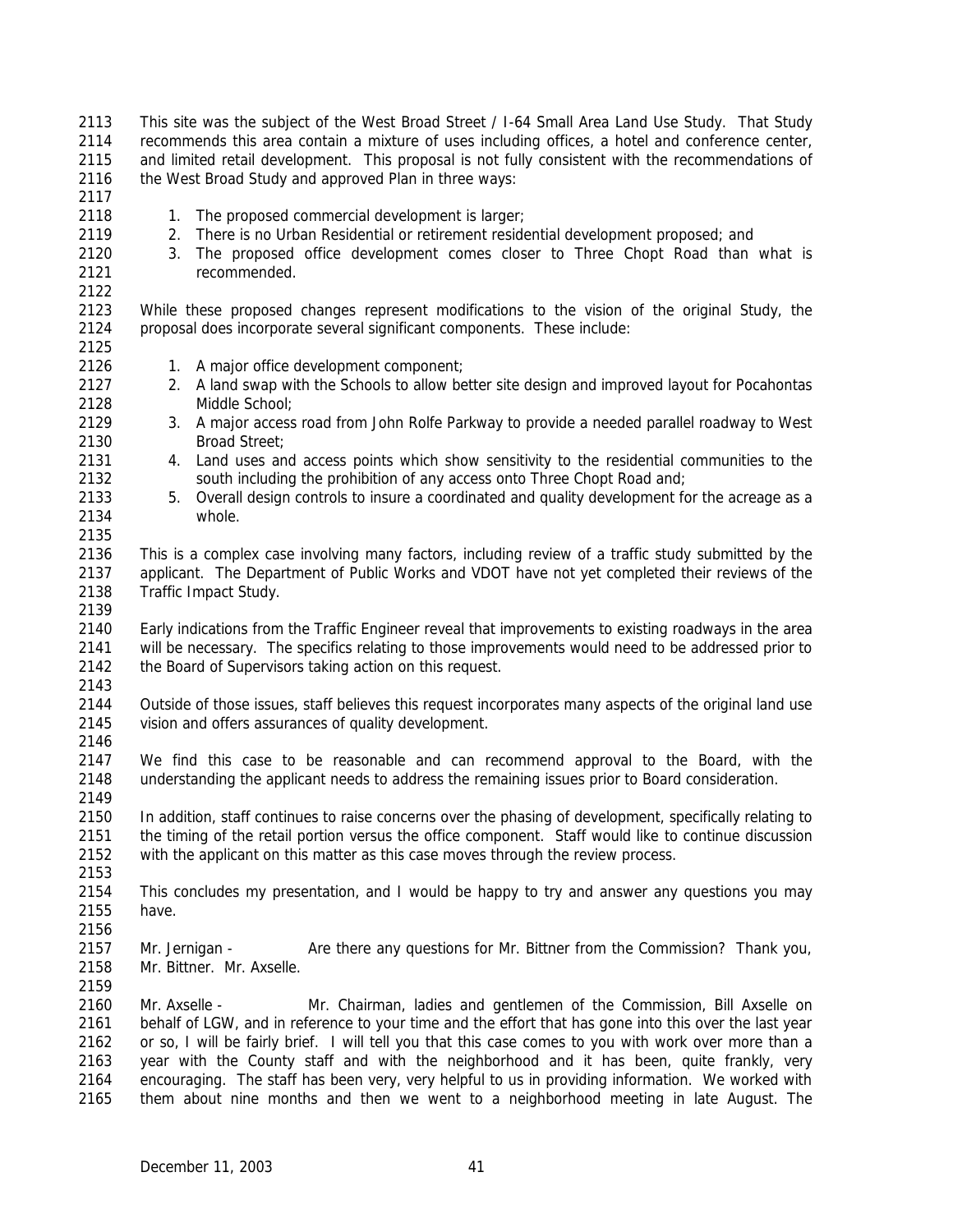Barrington, the Barrington Valley, the Windsor Place, Church Run, Pocahontas Middle School, appointed neighborhood steering committee, and we had four meetings with them from August until early December, at which time we had another community-wide meeting with the people there and no objection was voiced to the plan. The neighborhood steering committee took a good plan and made it much, much better. We have sent to you the same information that we provided to them and on Tab 3 we highlighted for you a number of matters that relate to Three Chopt Road, which was an area of interest to them. No access to Three Chopt Road when Three Chopt Road is widened. It will all come off of the LGW property rather than half coming off of the other side, instead of a 35 foot buffer that the Broad Street Overlay District calls for, we have 60 feet. Our plantings in that buffer are about three times what the County would normally require. The timing of the planting is important. We have committed that within 90 days of getting the rezoning that we will come forward and ask for approval of a landscape plan and then the plantings along Three Chopt will be installed at that time, although it is anticipated that the initial development will be along Broad Street. The plantings we have given them information on what type of plantings. The building setbacks are normal building setbacks from Three Chopt Road, would be 35 feet, or we have a 60-foot buffer. Our buildings are set back 170 feet. We have agreed on the nature of the building, the features of the building in area five, and they have been proffered. It is the limitation on the height of the lighting, the nature of the lighting, and the activities along Three Chopt. I will 2184 stop there to tell you that it has been one of the most enjoyable and productive steps, working in a collaborative fashion with the staff, Mr. Kaechele and Mr. Taylor, Mr. Silber and Mr. Bittner, and many others have just been splendid in their cooperation. They beat us up, but they beat us up nicely, and the neighbors beat us up, but they beat us up nicely, and I will say, our client, LGW, the Liesfeld family and the VCU Engineering Foundation who are represented here were very, very cooperative and very responsive. They want a good quality development. Mr. Bittner did point out that the traffic impact study has been done and is being done and has been analyzed, and that needs to be completed and we are aware that when we get to the Board level that needs to be resolved and that things may be modified in light of that report, but I hope you will follow the recommendation of the staff and move this case on forward with your recommendation for approval with that understanding. Thank you all very much.

 

2196 Mr. Jernigan - Any questions of Mr. Axselle?

Mr. Archer - How many cows are going to be displaced, Mr. Axselle?

2200 Mr. Jernigan - I will let you know that the County does use the highest quality heater hose we can when we beat you up and it doesn't leave any scars.

Mr. Axselle - I thank you. I can attest to that.

Mr. Jernigan - OK. Thank you, sir. Mr. Taylor, you have the floor.

 Mr. Taylor - Mr. Chairman, I did ask Mr. Axselle if he was going to leave the silo standing and that was the only vestige of the cow we could get. On a serious note now in looking at this project, this project was really begun five years ago by a study made in conjunction with the staff and a team led by Mark Bittner and the people that are around us tonight, Randy Silber and me, to a certain extent. From the beginning it was envisioned as a very high end, very cohesive project and there was a great deal of discussion and debate between planner and developers at the very outset, to look at the controls and ideas about restrictions and having it close to Three Chopt, complex traffic patterns, good solid architectural buildings and additional issues that really built the highest quality in terms of current construction technology into it, and it looks like it is phased and 2216 when I look at what we had hoped, yes, the proposed commercial development is larger. The retirement element that we had at one time is not there and the proposed office development comes 2218 a little closer to Three Chopt than we thought, but with those three things being fairly close to the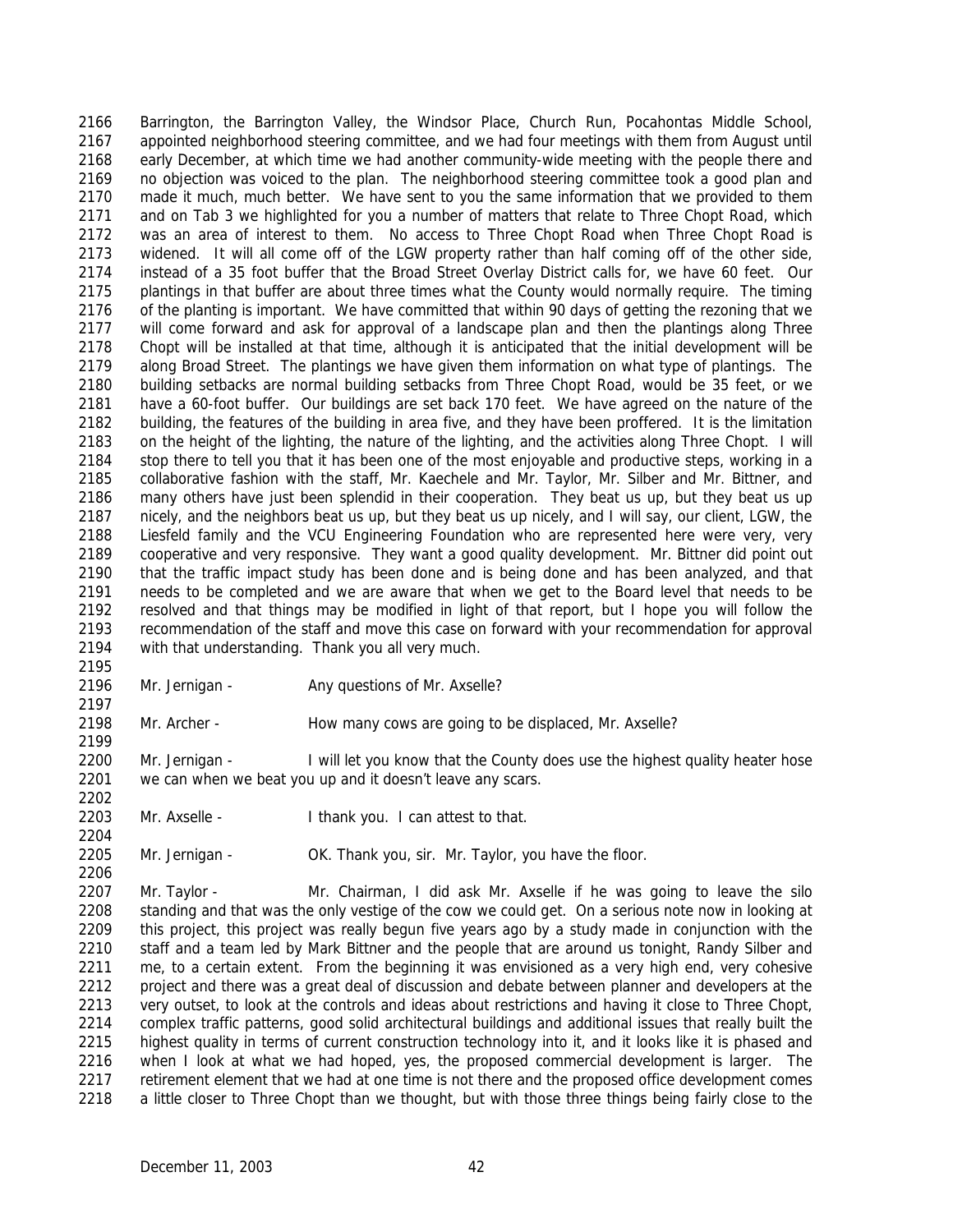original line and the acceptability of the neighborhood, all of the neighborhood that backed to this development along Three Chopt, I have to say, the team as we started out, which was the County 2221 team, plus the architectural team, plus Mr. Axselle and his people, I think it was a great effort by all, 2222 and I think the quality of the project reflects good teamwork and good County spirit, and I think we've got a good product here, and I am delighted to recognize it and move approval of C-70C-03, Bill Axselle for John J. and Ima M. Liesfeld Family LLC, Virginia Commonwealth University School of Engineering Foundation, and the County School Board of Henrico County.

2227 Mrs. Ware - Second.

 Mr. Jernigan - We have a motion by Mr. Taylor and a second by Mrs. Ware. All in favor 2230 say aye. All opposed say no. The ayes have it. The motion is passed.

 **REASON:** Acting on a motion by Mr. Taylor, seconded by Mrs. Ware, the Planning Commission voted 5-0 (one abstention) to recommend the Board of Supervisors **grant** the request because the proffered conditions assure a level of development quality otherwise not possible.

 **C-71C-03 Bill Axselle for John J. and Ima M. Liesfeld Family, LLC:** Request to conditionally rezone from A-1 Agricultural District to R-2C One Family Residence District (Conditional), part of Parcel 741-760-8628, containing 4.076 acres, located at the southwest intersection of Barrington Hill Drive and Three Chopt Road. A single family residential development is proposed. The R-2 District allows a minimum lot size of 18,000 square feet. The Land Use Plan recommends Suburban Residential 2, 2.4 to 3.4 units net density per acre. The site is in the West Broad Street Overlay District. 

- Mr. Jernigan Is there any opposition to Case C-71C-03? There is no opposition. Mr. Bittner, you may proceed.
- Mr. Bittner *-* Thank you, sir.
- This site is adjacent to the Barrington and Barrington Valley subdivisions.

 The requested zoning is consistent with the land use plan recommendation of SR-2 and single-family residential development is appropriate at this location.

The applicant has also provided proffers to improve the quality of development at this location.

 In addition, the applicant has revised the proffers to address the issues in the staff report and make this development compatible with existing development in Barrington and Barrington Valley.

- 2259 The applicant also intends to make these new lots officially part of the Barrington and Barrington Valley homeowners associations.
- The revised proffers are acceptable and do not require waiving of the time limit.
- Staff recommends approval of this application.
- I would be happy to answer any questions you may have.

 Mr. Jernigan - Are there any questions for Mr. Bittner from the Commission? Thank you, Mr. Bittner.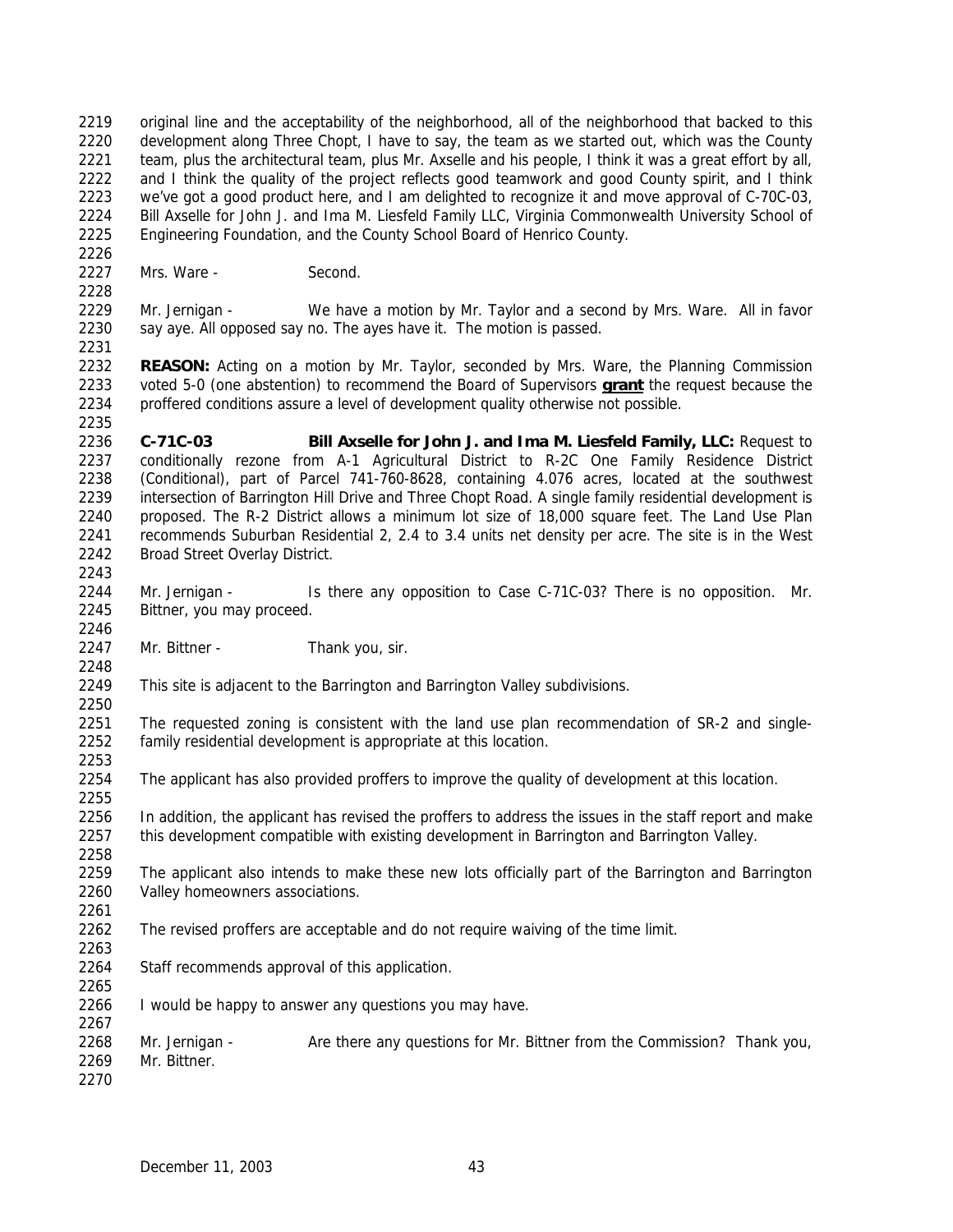2271 Mr. Condlin - Hi. You might be sick of seeing Mr. Axselle, so Andy Condlin here on behalf of LGW. This is related to the previous case that you had and I would like to reiterate everything Mr. Axselle said, especially I think we probably spent during the working sessions with Barrington and Barrington Valley about as much time on the four acres as we did on the 125 acres, and I think rightfully so, given its proximity and I do appreciate all of the time and effort that went into a number of meetings, to come to what I think is an excellent resolution of five lots on four acres with 1.25 density, looking at homes with a minimum of 3,000 sq. ft. and a number of other standards, including becoming a part of the Barrington and Barrington Valley Subdivision, and part of their homeowners associations. So, thankfully, there have been no cows that we have displaced with this request, so I believe we meet all jurisdictional prerequisites by matching the Land Use Plan. We ask that you follow the recommendation of the staff, and I will be happy to answer any questions you might have.

 Mr. Jernigan - Any questions for Mr. Condlin from the Commission? Thank you, Andy. All right, Mr. Taylor. You have it again. 

 Mr. Taylor - Mr. Chairman, we don't have to waive the time limits on the proffers, do we?

2290 Mr. Jernigan - No.

2292 Mr. Taylor - Well, yes, it is my turn again and I have to say this one is literally right in my backyard. It is a project that I think lends credit to the development community, the Liesfelds and the many, many assistants and consultants, in working very carefully with all of the neighborhoods involved to fit very carefully with the neighborhoods, with the architecture, but more importantly when they realized that the yield wasn't as great as they thought, they were diligent in coming up with revised numbers and revised approaches, and I think a great deal to their credit results in a very good, seamless project with the Barrington and Barrington area. So, with that, I will move approval of C-71C-03.

2301 Mrs. Ware - Second.

 Mr. Jernigan - We have a motion by Mr. Taylor and a second by Mrs. Ware. All in favor say aye. All opposed say no. The ayes have it. The motion is passed. 

 **REASON:** Acting on a motion by Mr. Taylor, seconded by Mrs. Ware, the Planning Commission voted 5-0 (one abstention) to recommend that the Board of Supervisors **grant** the request because it would permit infill development with the property connection for roads.

# *Deferred from the November 13, 2003 Meeting:*

 **C-63C-03 Andrew Condlin for Pocoshock Commons, LLC:** Request to conditionally rezone from A-1 Agricultural District to O-2C Office District (Conditional), Parcel 741- 751-7865, containing 2.02 acres, located at the northeast intersection of Pump Road and Ridgefield Parkway and the southeast intersection of Pump Road and Kings Grant Drive. Office condominiums are proposed. The use will be controlled by proffered conditions and zoning ordinance regulations. The Land Use Plan recommends Suburban Residential 2, 2.4 to 3.4 units net density per acre.

 Mr. Jernigan - Is there any opposition to Case C-63C-03, Andrew Condlin for Pocoshock Commons, LLC? There is no opposition. Ms. Moore, you may proceed. 

Ms. Moore - Thank you Mr. Chairman.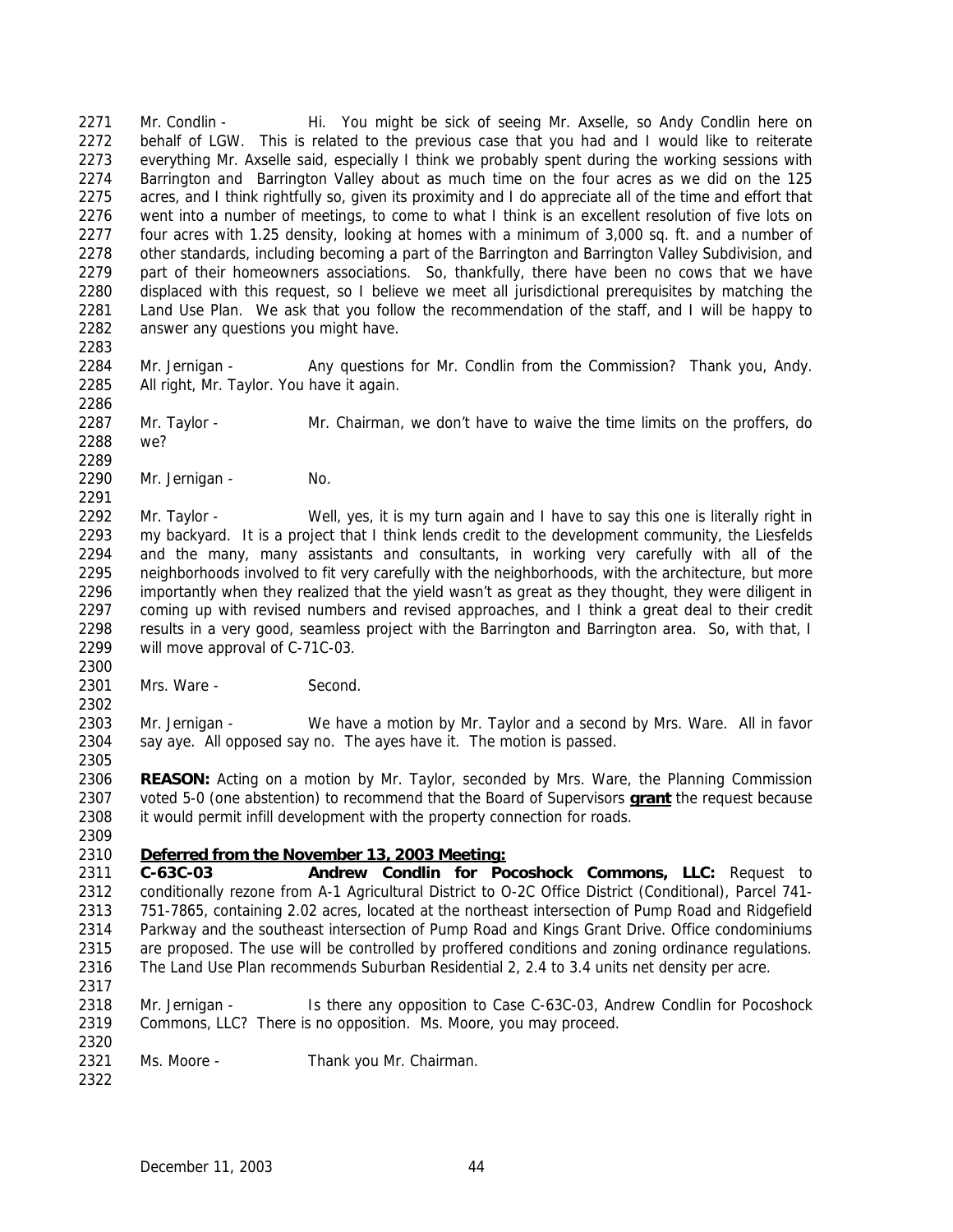- The applicant proposes to develop general and medical offices on the site. The applicant has proffered to prohibit funeral homes, banks and savings and loans establishments.
- 

 The 2010 Land Use Plan recommends Suburban Residential 2 for the subject and abutting 2327 properties. The property directly across Pump Road is designated Office. This request is not consistent with the SR2 designation.

 The applicant has submitted revised proffers dated December 10, 2003. The time limits would have to be waived in order to make any action on this project tonight. 

In addition, the applicant has also proffered a site plan and an elevation for the office buildings.

 The adjacent properties consist of one-story single-family dwellings. The applicant has proffered to 2336 limit all office buildings to 26' in height. Other proffers include:

- 25' landscape buffers along Ridgefield Parkway and Pump Road and minimum 15' landscape buffers along Kings Grant Drive and the adjacent residential properties to the northeast. All buffers would be planted equivalent to a 35' transitional buffer.
- 2341 Storm water facilities would be placed underground;
- 2342 There are provisions to restrict hours of deliveries, trash pick up and parking lot cleaning.
- A 6' pre-cast wall finished to match the brick office buildings would be constructed along the adjacent residences; and
- 2345 Access would be restricted to Pump Road and Ridgefield Parkway.

 A 30-foot setback for any building and a 20 ft. setback for any parking area adjacent to the residential development would be in place, and hours of construction would be limited to Monday through Friday only, 7:00 a.m. to 8:00 p.m.

 Although this request is not consistent with the Land Use Plan, the configuration of the lot, its location along three street frontages and across from a large office building lessens the appropriateness of single-family development on this site. The proposed office building would be consistent with the development trends along Pump Road and would serve as a good transition to the single-family subdivision to the northeast. In addition, the submitted proffers would ensure high quality and compatible development. Therefore, staff supports this request. 

- This concludes my presentation. I would be happy to try to answer any questions you may have.
- Mr. Jernigan Are there any questions for Ms. Moore from the Commission? Thank you, Ms. Moore.

2363 Mr. Condlin - Again, Andy Condlin from Williams Mullen representing the applicant, Pocoshock Commons, LLC. This is always a difficult case to have an infill site, which I guess is the story of the Tuckahoe District, at times. I think we went through a lot of issues and as Ms. Moore pointed out, I believe we have a lot of quality to allow for the compatibility and a good transition from I think would be deemed a very heavily traveled corridor between Pump and Ridgefield that may not be appropriate for single-family uses as designated on the Land Use Plan. I think all of those provisions would justify a variance from the Land Use Plan. I am not going to go through all of the specifics of what we proffered, other than to state that we have placed in there the specific elevations and the lot layout as part of the proffers. So, certainly, we have done a lot of work beforehand in engineering this site to a certain extent much more than is typical in a zoning case, to be able to do that. I would add one additional thing that wasn't pointed out, which was the sidewalk along Ridgefield Parkway, and since I live just down the neighborhood, and I always try to get to Deep Run Park, that is my personal testament that I didn't have a problem with that at all.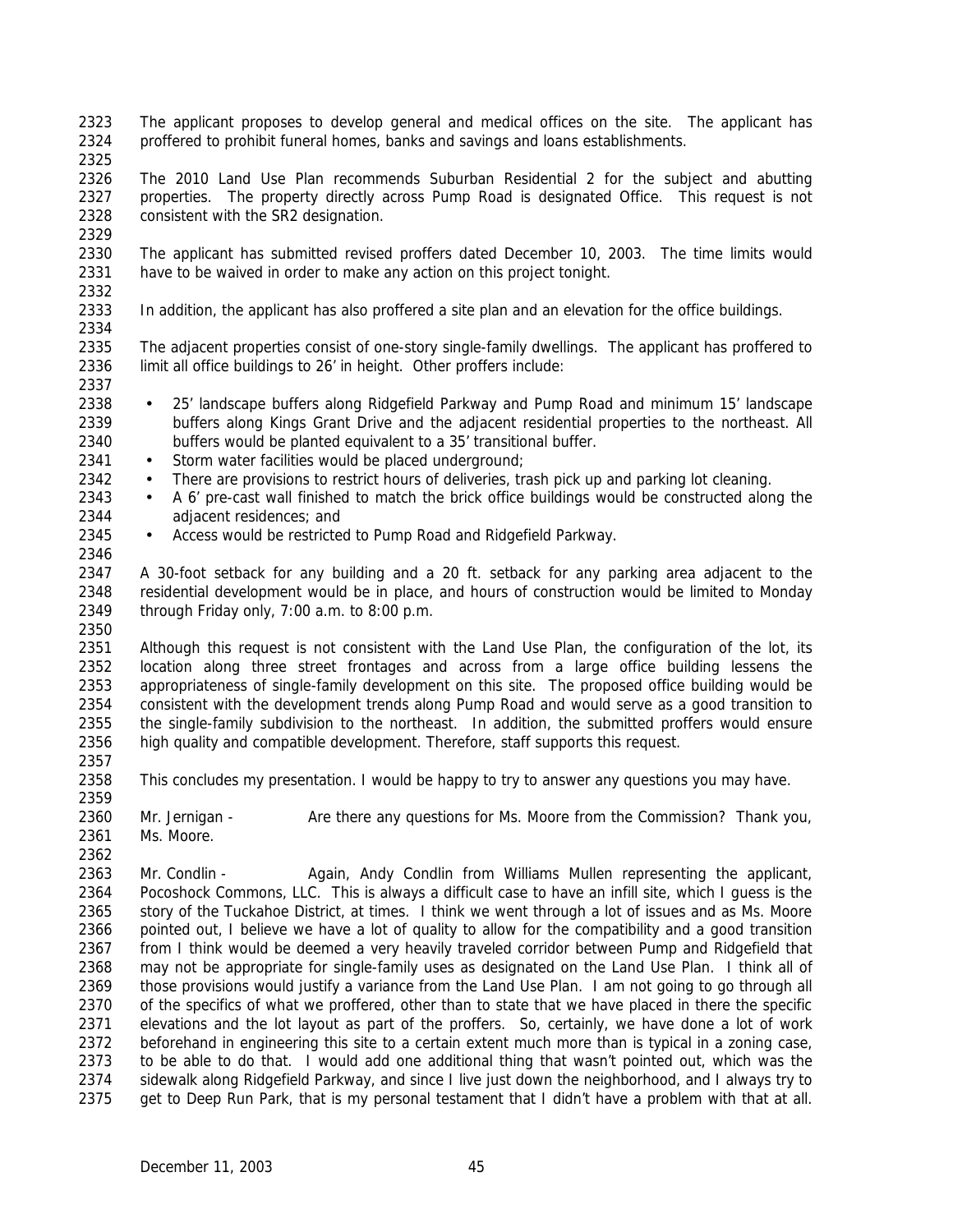With that I hope you follow the recommendation of the staff, and I will be happy to answer any questions that you may have.

2379 Mr. Jernigan - Are there any questions for Mr. Condlin from the Commission? Thank you, Andy. Mrs. Ware.

2382 Mrs. Ware - All right. I think office condos are a good use for this corner. It is low in density and it will transition well with the established neighborhood, especially with the setbacks, masonry wall berm and landscaping. 

So, first I'd like to waive the time limits. I make a motion to waive the time limits.

2388 Mr. Taylor - Second.

 Mr. Jernigan - We have a motion by Mrs. Ware and a second by Mr. Taylor to waive the time limits for Case C-63C-03, Andrew Condlin for Pocoshock Commons, LLC. All in favor say aye. All opposed say no. The ayes have it. The motion is passed.

 Mrs. Ware - And I would like to move that Case C-63C-03 be recommended to the Board of Supervisors for approval.

2397 Mr. Taylor - Second.

 Mr. Jernigan - We have a motion by Mrs. Ware and a second by Mr. Taylor. All in favor say aye. All opposed say no. The ayes have it. The motion is passed.

 **REASON:** acting on a motion by Mrs. Ware, seconded by Mr. Taylor, the Planning Commission voted 5-0 (one abstention) to recommend that the Board of Supervisors **grant** the request because it is reasonable in light of the office development in the area and it would not adversely affect the adjoining area if properly developed as proposed.

 Mr. Silber - That concludes the rezoning requests on the agenda. We do have two sets of minutes for consideration by the Planning Commission. November 5, 2003, Special Meeting Minutes, and November 13, 2003.

2411 Mr. Jernigan - Let me first ask. I see you folks sitting here. Did you have something you need to say? OK. All right. Are there any corrections to the minutes of November 5? Do I have a motion?

 Mr. Taylor - I move approval of the minutes of November 5, 2003 meeting of the Planning Commission of the County of Henrico.

2418 Mrs. Ware - Second.

 Mr. Jernigan - We have a motion by Mr. Taylor and a second by Mrs. Ware to approve the minutes of November 5, 2003. All in favor say aye. All opposed say no. The ayes have it. The minutes are approved.

 Are there any corrections to the minutes of November 13, 2003? I need a motion. 

2426 Mr. Taylor - I move approval of the minutes of the Regular Monthly Meeting of the Planning Commission, County of Henrico, for November 13, 2003.